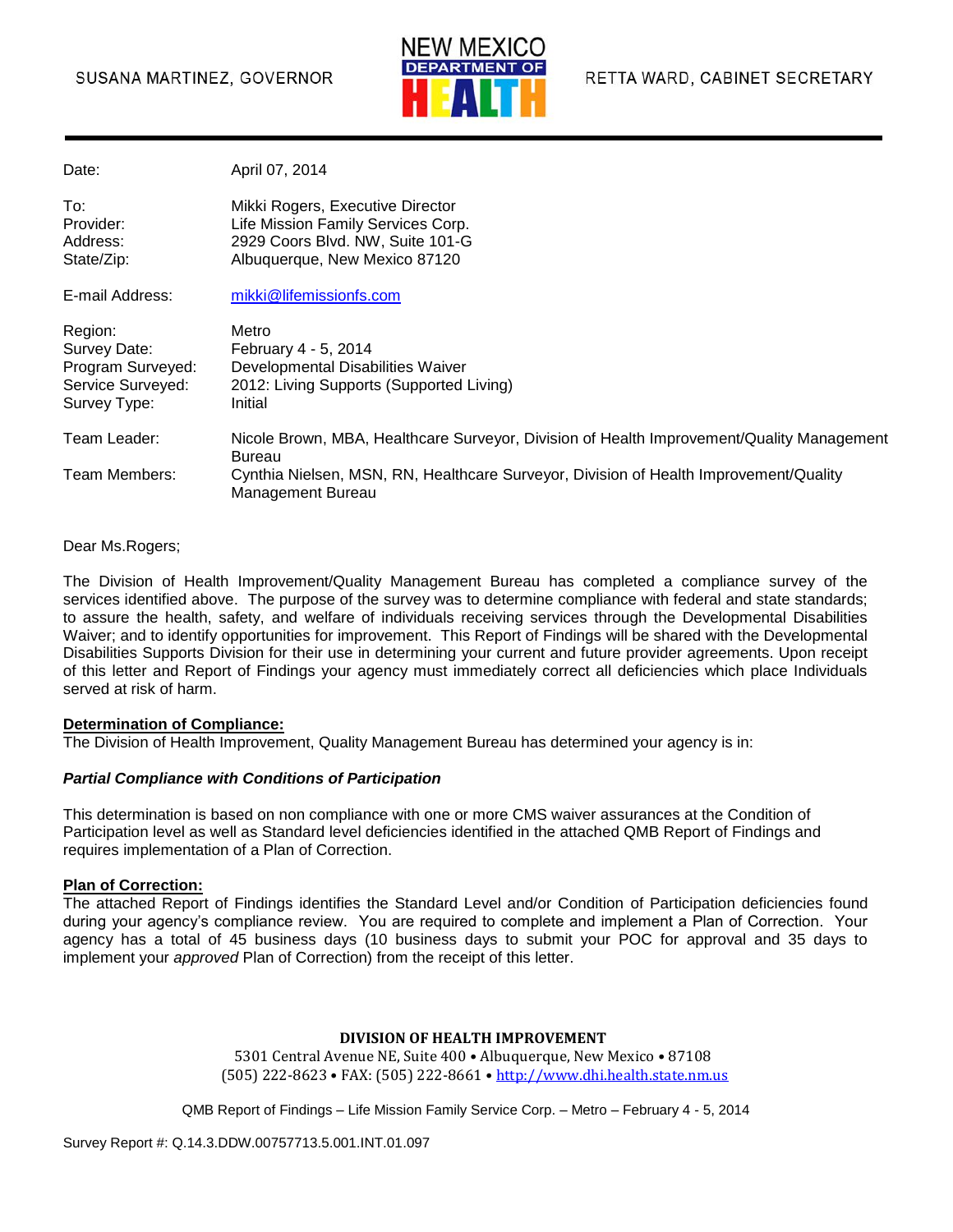#### **Submission of your Plan of Correction:**

Please submit your agency's Plan of Correction in the space on the two right columns of the Report of Findings. *(See attachment "A" for additional guidance in completing the Plan of Correction)*.

Within 10 business days of receipt of this letter your agency Plan of Correction must be submitted to the parties below:

#### **1. Quality Management Bureau, Attention: Plan of Correction Coordinator 5301 Central Ave. NE Suite 400 Albuquerque, NM 87108**

#### **2. Developmental Disabilities Supports Division Regional Office for region of service surveyed**

Upon notification from QMB that your *Plan of Correction has been approved*, you must implement all remedies and corrective actions to come into compliance. If your Plan of Correction is denied, you must resubmit a revised plan as soon as possible for approval, as your POC approval and all remedies must be completed within 45 business days of the receipt of this letter.

Failure to submit your POC within the allotted 10 business days or complete and implement your Plan of Correction within the total 45 business days allowed may result in the imposition of a \$200 per day Civil Monetary Penalty until it is received, completed and/or implemented.

#### **Request for Informal Reconsideration of Findings (IRF):**

If you disagree with a finding of deficient practice, you have 10 business days upon receipt of this notice to request an IRF. Submit your request for an IRF in writing to:

> QMB Deputy Bureau Chief 5301 Central Ave NE Suite #400 Albuquerque, NM 87108 Attention: IRF request

See Attachment "C" for additional guidance in completing the request for Informal Reconsideration of Findings. The request for an IRF will not delay the implementation of your Plan of Correction which must be completed within 45 total business days (10 business days to submit your POC for approval and 35 days to implement your *approved* Plan of Correction). Providers may not appeal the nature or interpretation of the standard or regulation, the team composition or sampling methodology. If the IRF approves the modification or removal of a finding, you will be advised of any changes.

Please call the Plan of Correction Coordinator at 505-231-7436 if you have questions about the Report of Findings or Plan of Correction. Thank you for your cooperation and for the work you perform.

Sincerely,

Nicole Brown, MBA

Nicole Brown, MBA Team Lead/Healthcare Surveyor Division of Health Improvement Quality Management Bureau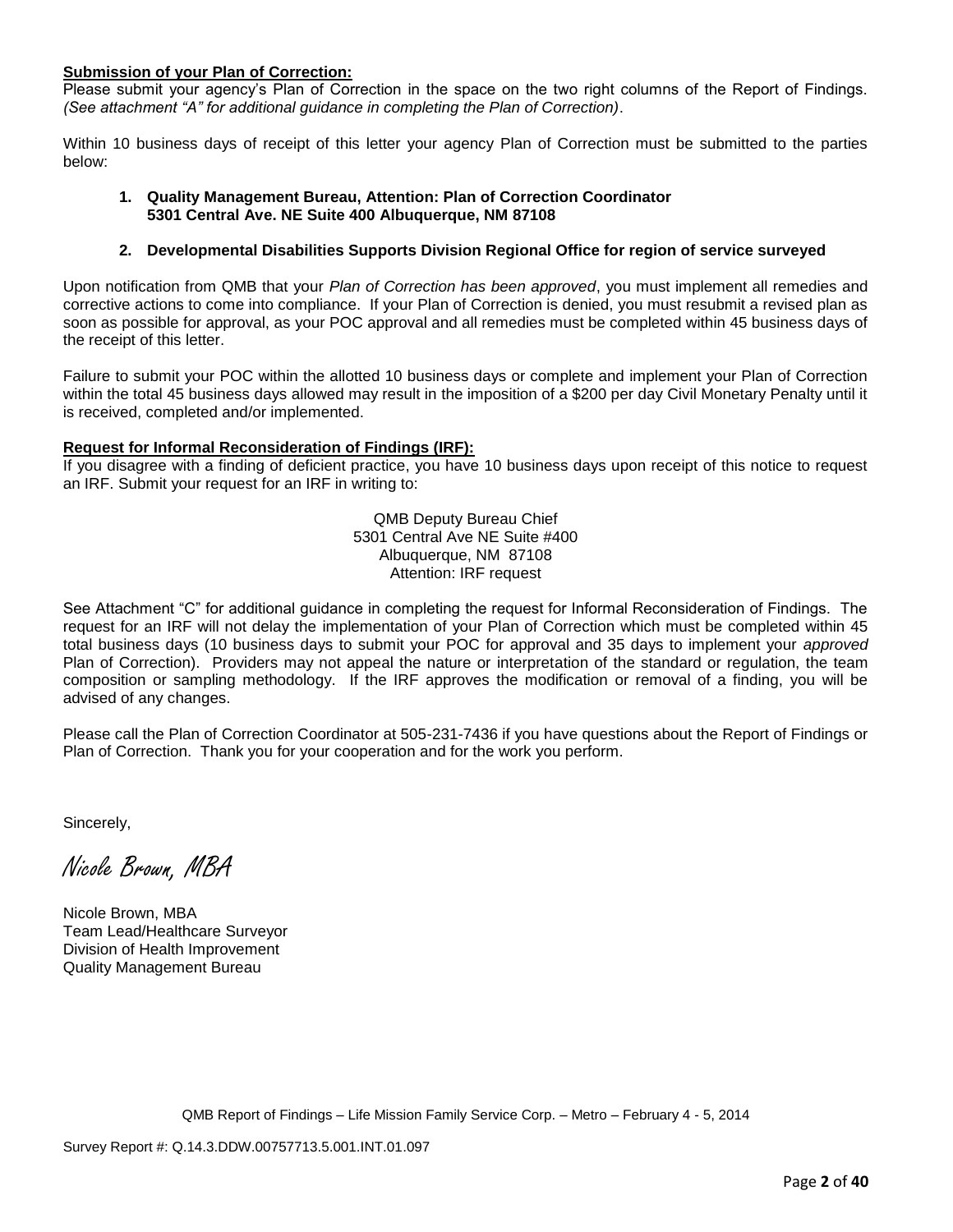| <b>Survey Process Employed:</b>                |                    |                                                                                                   |
|------------------------------------------------|--------------------|---------------------------------------------------------------------------------------------------|
| <b>Entrance Conference Date:</b>               | February 4, 2014   |                                                                                                   |
| Present:                                       |                    | <b>Life Mission Family Services Corp.</b><br>Mikki Rogers, Executive Director                     |
|                                                | <b>DOH/DHI/QMB</b> | Nicole Brown, MBA, Team Lead/Healthcare Surveyor<br>Cynthia Nielsen, MSN, RN, Healthcare Surveyor |
| <b>Exit Conference Date:</b>                   | February 5, 2014   |                                                                                                   |
| Present:                                       |                    | <b>Life Mission Family Services Corp.</b><br>Mikki Rogers, Executive Director                     |
|                                                | <b>DOH/DHI/QMB</b> | Nicole Brown, MBA, Team Lead/Healthcare Surveyor<br>Cynthia Nielsen, MSN, RN, Healthcare Surveyor |
| <b>Administrative Locations Visited</b>        | Number:            | 1                                                                                                 |
| <b>Total Sample Size</b>                       | Number:            | 3<br>0 - Jackson Class Members<br>3 - Non-Jackson Class Members<br>3 - Supported Living           |
| <b>Total Homes Visited</b>                     | Number:            | 1                                                                                                 |
| <b>Supported Living Homes Visited</b><br>❖     | Number:            | 1                                                                                                 |
| Persons Served Records Reviewed                | Number:            | 3                                                                                                 |
| Persons Served Interviewed                     | Number:            | $\overline{2}$                                                                                    |
| Persons Served Observed                        | Number:            | 1 (One individual was not present during the on-site<br>survey visit)                             |
| Direct Support Personnel Interviewed           | Number:            | $\overline{2}$                                                                                    |
| Direct Support Personnel Records Reviewed      | Number:            | 7                                                                                                 |
| Service Coordinator Records Reviewed           | Number:            | 1                                                                                                 |
| Administrative Processes and Records Reviewed: |                    |                                                                                                   |

- Medicaid Billing/Reimbursement Records for all Services Provided
- Accreditation Records
- Oversight of Individual Funds
- Individual Medical and Program Case Files, including, but not limited to:
	- o Individual Service Plans
	- o Progress on Identified Outcomes
	- o Healthcare Plans
	- o Medication Administration Records
	- o Medical Emergency Response Plans
	- o Therapy Evaluations and Plans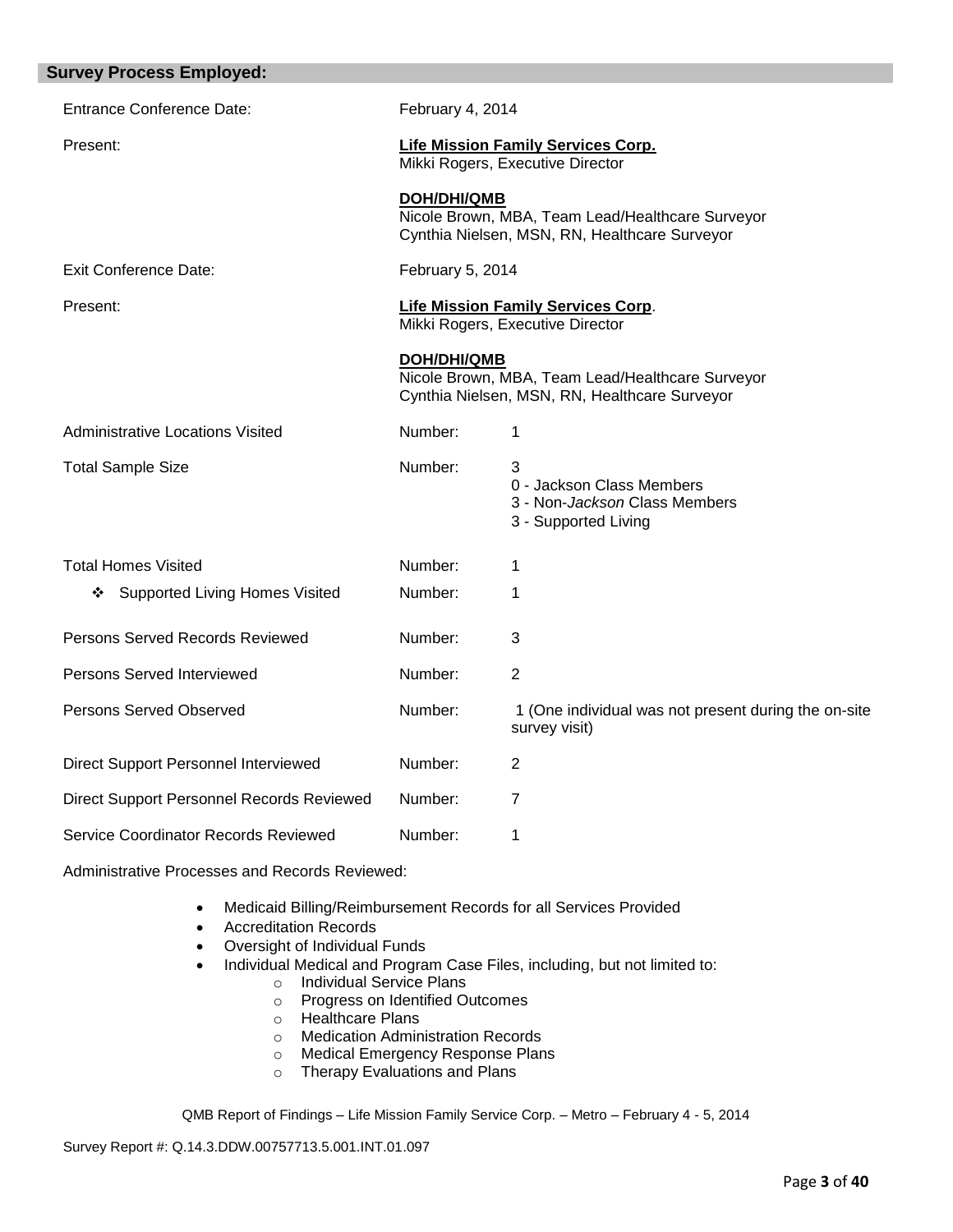- o Healthcare Documentation Regarding Appointments and Required Follow-Up
- o Other Required Health Information
- Internal Incident Management Reports and System Process
- Personnel Files, including nursing and subcontracted staff
- Staff Training Records, Including Competency Interviews with Staff
- Agency Policy and Procedure Manual
- Caregiver Criminal History Screening Records
- Consolidated Online Registry/Employee Abuse Registry
- Human Rights Committee Notes and Meeting Minutes
- Evacuation Drills of Residences and Service Locations
- Quality Assurance / Improvement Plan
- CC: Distribution List: DOH Division of Health Improvement
	- DOH Developmental Disabilities Supports Division
	- DOH Office of Internal Audit
	- HSD Medical Assistance Division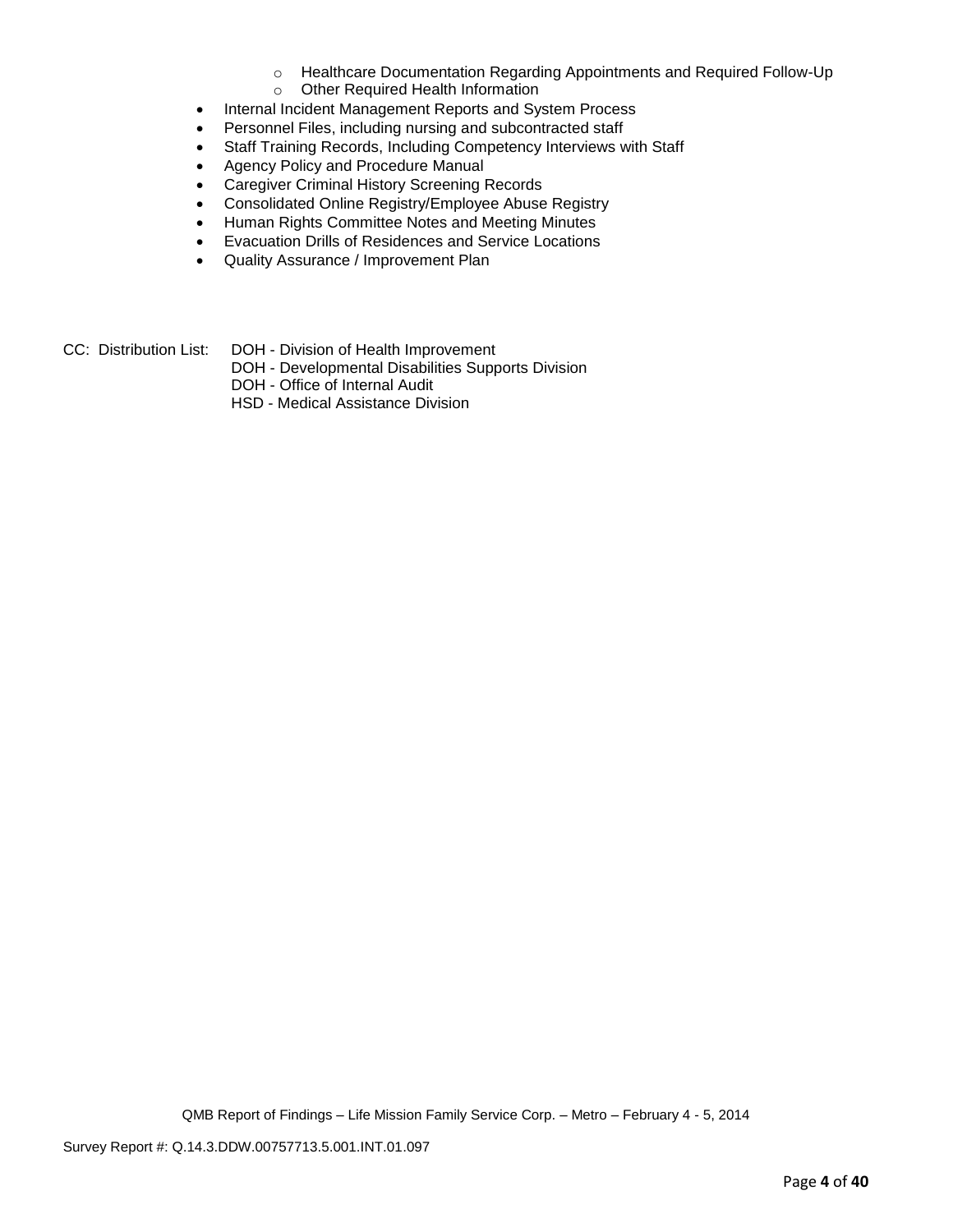## **Attachment A**

## **Provider Instructions for Completing the QMB Plan of Correction (POC) Process**

### *Introduction:*

After a QMB Compliance Survey, your QMB Report of Findings will be sent to you via e-mail.

Each provider must develop and implement a Plan of Correction (POC) that identifies specific quality assurance and quality improvement activities the agency will implement to correct deficiencies and prevent continued deficiencies and non-compliance.

Agencies must submit their Plan of Correction within ten (10) business days from the date you receive the QMB Report of Findings. (Providers who do not submit a POC within 10 business days may be referred to the Internal Review Committee [IRC] for possible actions or sanctions).

Agencies must fully implement their approved Plan of Correction within 45 business days (10 business days to submit your POC for approval and 35 days to implement your approved Plan of Correction) from the date they receive the QMB Report of Findings (Providers who fail to complete a POC within the 45 business days allowed will be referred to the IRC for possible actions or sanctions.)

If you have questions about the Plan of Correction process, call the Plan of Correction Coordinator at 505- 231-7436 or email at **Anthony.Fragua@state.nm.us.** Requests for technical assistance must be requested through your Regional DDSD Office.

The POC process cannot resolve disputes regarding findings. If you wish to dispute a finding on the official Report of Findings, you must file an Informal Reconsideration of Findings (IRF) request within ten (10) business days of receiving your report. Please note that you must still submit a POC for findings that are in question (see Attachment "C").

## *Instructions for Completing Agency POC:*

### *Required Content*

Your Plan of Correction should provide a step-by-step description of the methods to correct each deficient practice to prevent recurrence and information that ensures the regulation cited is in compliance. The remedies noted in your POC are expected to be added to your Agency's required, annual Quality Assurance Plan.

If a deficiency has already been corrected, the plan should state how it was corrected, the completion date (date the correction was accomplished), and how possible recurrence of the deficiency will be prevented.

### *The Plan of Correction must address the six required Center for Medicare and Medicaid Services (CMS) core elements to address each deficiency cited in the Report of Findings:*

- 1. How the specific and realistic corrective action will be accomplished for individuals found to have been affected by the deficient practice.
- 2. How the agency will identify other individuals who have the potential to be affected by the same deficient practice, and how the agency will act to protect individuals in similar situations.
- 3. What QA measures will be put into place or systemic changes made to ensure that the deficient practice will not recur
- 4. Indicate how the agency plans to monitor its performance to make sure that solutions are sustained. The agency must develop a QA plan for ensuring that correction is achieved and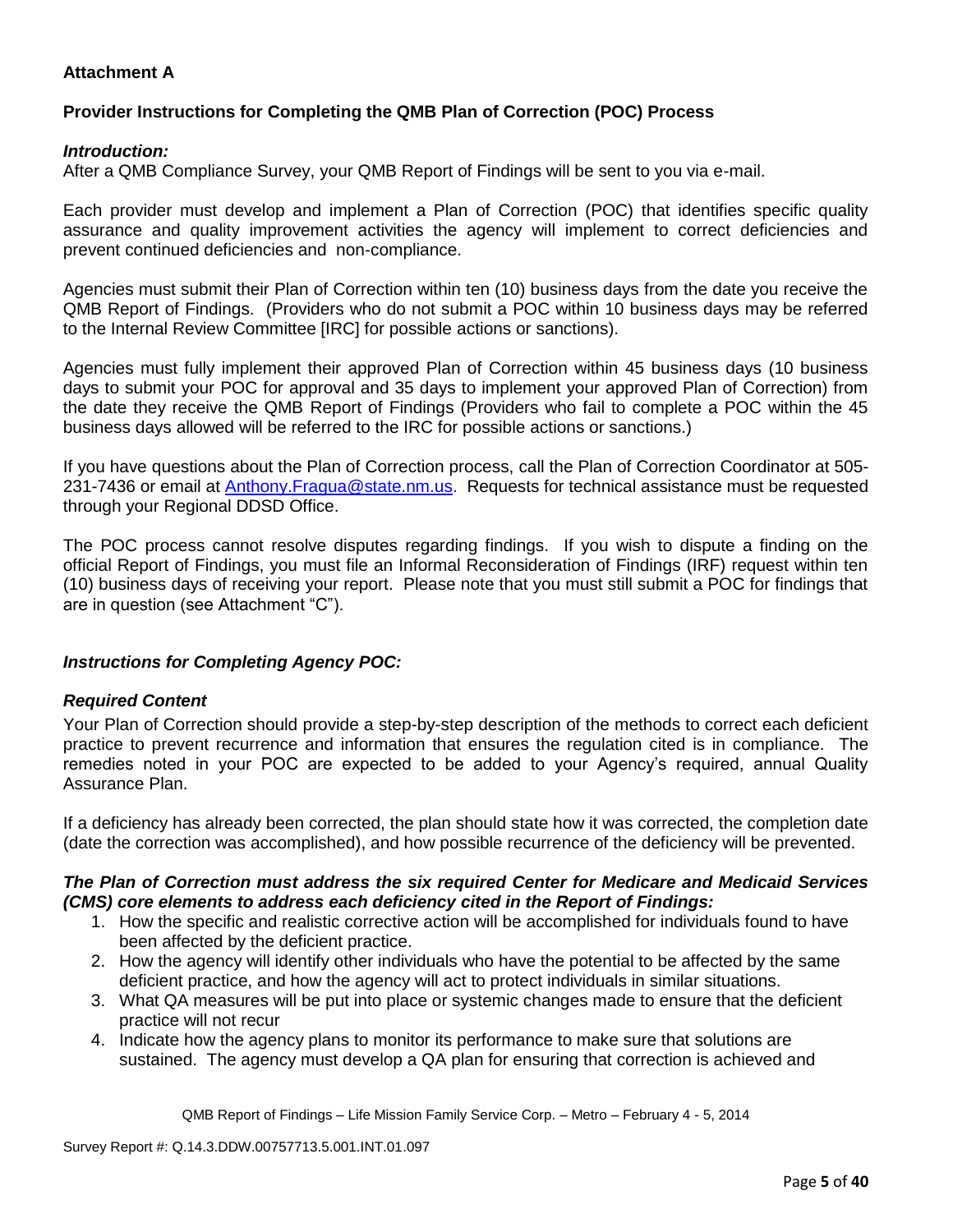sustained. This QA plan must be implemented, and the corrective action evaluated for its effectiveness. The plan of correction is integrated into the agency quality assurance system; and

- 5. Include dates when corrective action will be completed. The corrective action completion dates must be acceptable to the State.
- 6. The POC must be signed and dated by the agency director or other authorized official.

*The following details should be considered when developing your Plan of Correction:*

- Details about how and when Consumer, Personnel and Residential files are audited by Agency personnel to ensure they contain required documents;
- Information about how Medication Administration Records are reviewed to verify they contain all required information before they are distributed, as they are being used, and after they are completed;
- Your processes for ensuring that all staff are trained in Core Competencies, Abuse, Neglect and Exploitation Reporting, and Individual-Specific service requirements, etc;
- How accuracy in Billing/Reimbursement documentation is assured;
- How health, safety is assured;
- For Case Management Providers, how Individual Specific Plans are reviewed to verify they meet requirements, how the timeliness of LOC packet submissions and consumer visits are tracked;
- Your process for gathering, analyzing and responding to Quality data indicators; and,
- Details about Quality Targets in various areas, current status, analyses about why targets were not met, and remedies implemented.

*Note:* **Instruction or in-service of staff alone may not be a sufficient plan of correction.** This is a good first step toward correction, but additional steps should be taken to ensure the deficiency is corrected and will not recur.

## *Completion Dates*

- The plan of correction must include a **completion date** (entered in the far right-hand column) for each finding. Be sure the date is **realistic** in the amount of time your Agency will need to correct the deficiency; not to exceed 45 total business days.
- Direct care issues should be corrected immediately and monitored appropriately.
- Some deficiencies may require a staged plan to accomplish total correction.
- Deficiencies requiring replacement of equipment, etc., may require more time to accomplish correction but should show reasonable time frames.

## *Initial Submission of the Plan of Correction Requirements*

- 1. The Plan of Correction must be completed on the official QMB Survey Report of Findings/Plan of Correction Form and received by QMB within ten (10) business days from the date you received the report of findings.
- 2. For questions about the POC process, call the POC Coordinator, Anthony Fragua at 505-231-7436 for assistance.
- 3. For Technical Assistance (TA) in developing or implementing your POC, contact your Regional DDSD Office.
- 4. Submit your POC to Anthony Fragua, POC Coordinator in any of the following ways:
	- a. Electronically at Anthony.Fragua@state.nm.us *(preferred method)*
		- b. Fax to 505-222-8661, or
		- c. Mail to POC Coordinator, 5301 Central Avenue NE, Suite 400, Albuquerque, NM 87108
- 5. Do not submit supporting documentation (evidence of compliance) to QMB until after your POC has been approved by the QMB.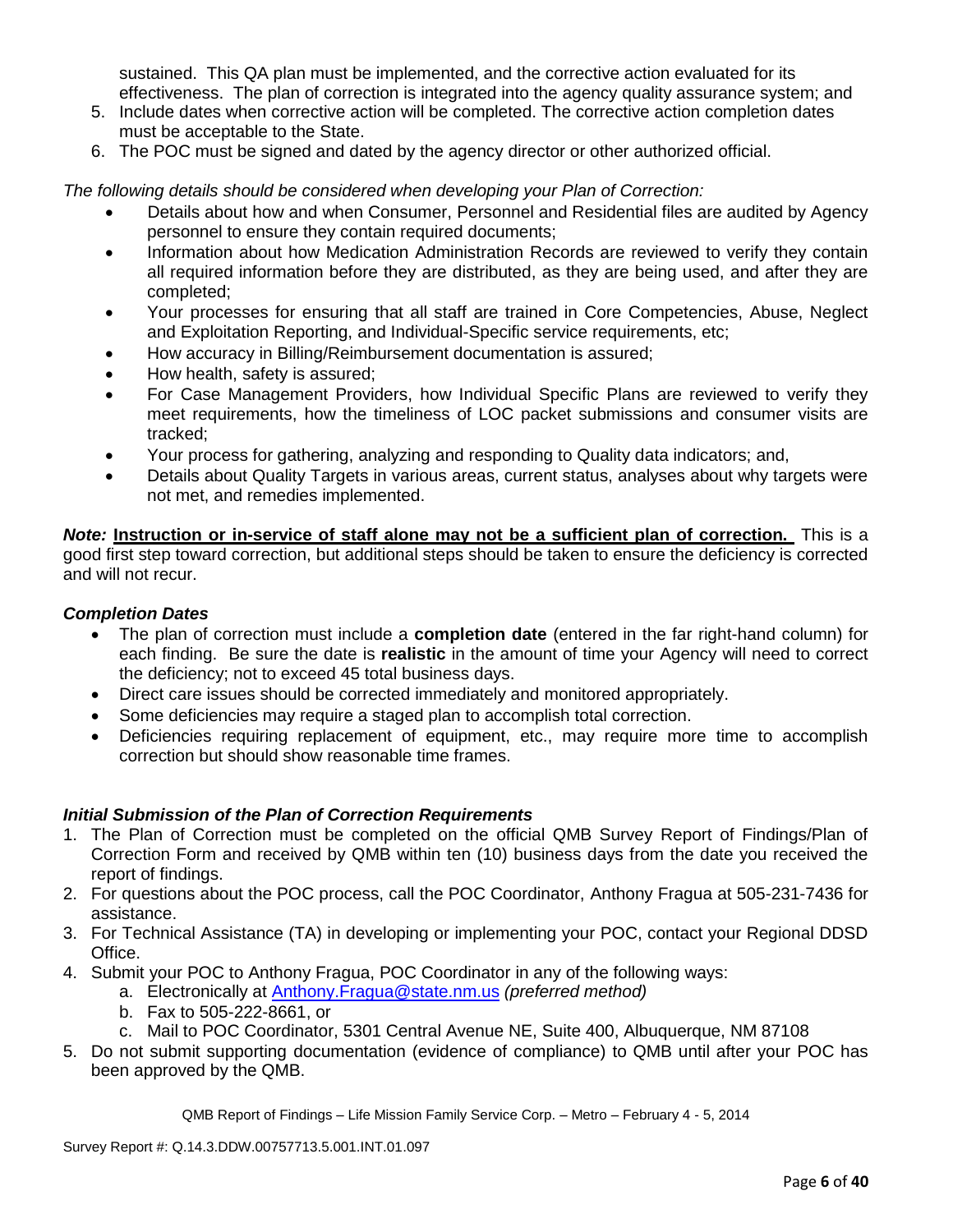- 6. QMB will notify you when your POC has been "approved" or "denied."
	- a. During this time, whether your POC is "approved," or "denied," you will have a maximum of 45 business days from the date of receipt of your Report of Findings to correct all survey deficiencies.
	- b. If your POC is denied, it must be revised and resubmitted as soon as possible, as the 45 business day limit is in effect.
	- c. If your POC is denied a second time your agency may be referred to the Internal Review Committee.
	- d. You will receive written confirmation when your POC has been approved by QMB and a final deadline for completion of your POC.
	- e. Please note that all POC correspondence will be sent electronically unless otherwise requested.
- 7. Failure to submit your POC within 10 business days without prior approval of an extension by QMB will result in a referral to the Internal Review Committee and the possible implementation of monetary penalties and/or sanctions.

## *POC Document Submission Requirements*

Once your POC has been approved by the QMB Plan of Correction Coordinator you must submit copies of documents as evidence that all deficiencies have been corrected, as follows.

- 1. Your internal documents are due within a *maximum* of 45 business days of receipt of your Report of Findings.
- 2. It is preferred that you submit your documents via USPS or other carrier (scanned and saved to CD/DVD disc, flash drive, etc.). If the documents do not contain protected Health information (PHI) the preferred method is that you submit your documents electronically (scanned and attached to e-mails).
- 3. All submitted documents *must be annotated*; please be sure the tag numbers and Identification numbers are indicated on each document submitted. Documents which are not annotated with the Tag number and Identification number may not be accepted.
- 4. Do not submit original documents; Please provide copies or scanned electronic files for evidence. Originals must be maintained in the agency file(s) per DDSD Standards.
- 5. In lieu of some documents, you may submit copies of file or home audit forms that clearly indicate cited deficiencies have been corrected, other attestations of correction must be approved by the Plan of Correction Coordinator prior to their submission.
- 6. When billing deficiencies are cited, you must provide documentation to justify billing and/or void and adjust forms submitted to Xerox State Healthcare, LLC. for the deficiencies cited in the Report of Findings. In addition to this, we ask that you submit:
	- a. Evidence of an internal audit of billing/reimbursement conducted for a sample of individuals and timeframes of your choosing to verify POC implementation;
	- b. Copies of "void and adjust" forms submitted to Xerox State Healthcare, LLC. to correct all unjustified units identified and submitted for payment during your internal audit.

Revisions, Modifications or Extensions to your Plan of Correction (post QMB approval) must be made in writing and submitted to the Plan of Correction Coordinator, prior to the due date and are approved on a case-by-case basis. No changes may be made to your POC or the timeframes for implementation without written approval of the POC Coordinator.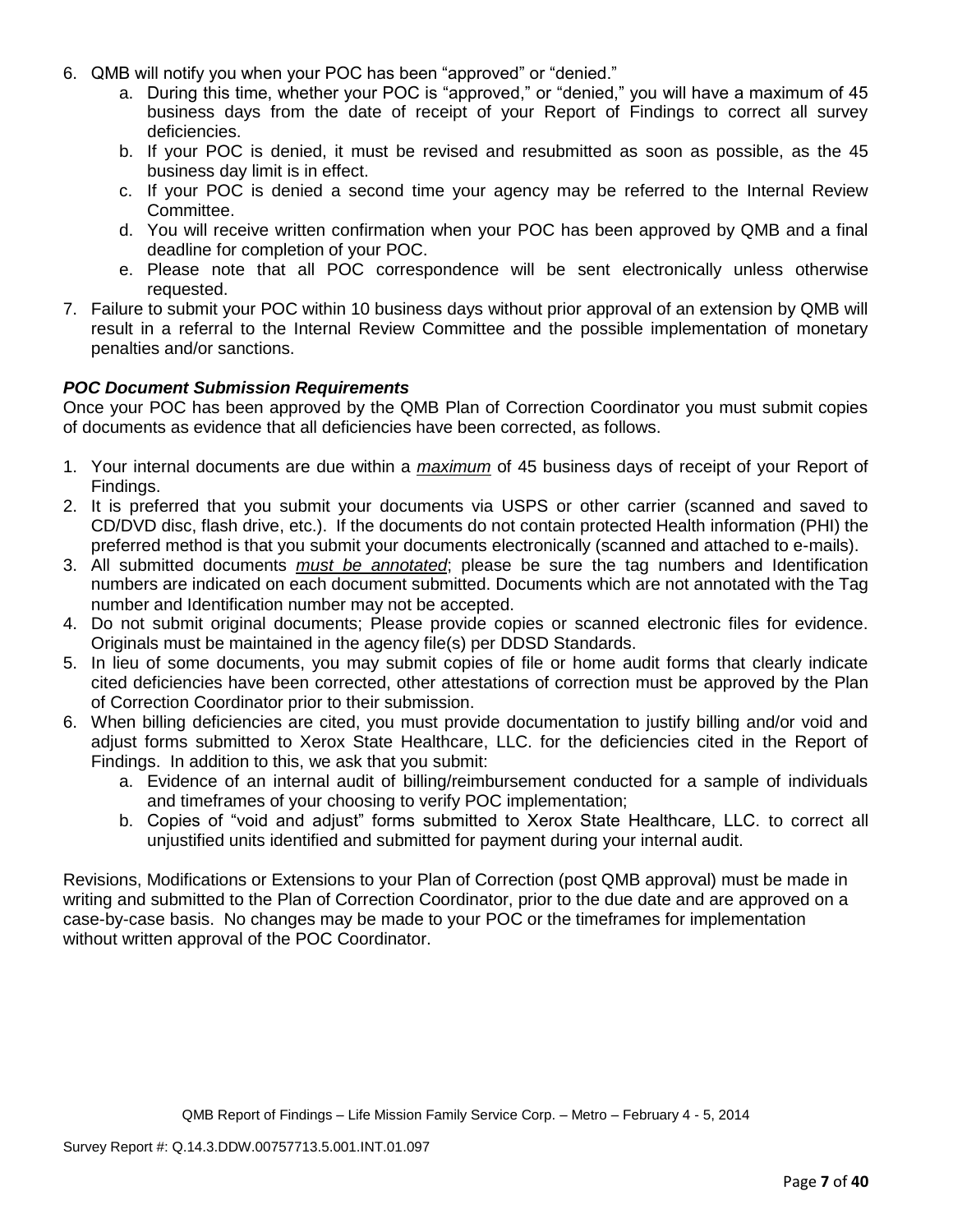## **Department of Health, Division of Health Improvement QMB Determination of Compliance Process**

The Division of Health Improvement, Quality Management Bureau (QMB) surveys compliance of the Developmental Disabilities Waiver (DDW) standards and state and federal regulations. QMB has grouped the CMS assurances into five Service Domains: Level of Care; Plan of Care; Qualified Providers; Health, Welfare and Safety; and Administrative Oversight (note that Administrative Oversight listed in this document is not the same as the CMS assurance of Administrative Authority. Used in this context it is related to the agency's operational policies and procedures, Quality Management system and Medicaid billing and reimbursement processes.)

The QMB Determination of Compliance process is based on provider compliance or non-compliance with standards and regulations identified in the QMB Report of Findings. All deficiencies (non-compliance with standards and regulations) are identified and cited as either a Standard level deficiency or a Condition of Participation level deficiency in the QMB Reports of Findings. All deficiencies require corrective action when non-compliance is identified.

Within the QMB Service Domains there are fundamental regulations, standards, or policies with which a provider must be in essential compliance in order to ensure the health and welfare of individuals served known as Conditions of Participation (CoPs).

The Determination of Compliance for each service type is based on a provider's compliance with CoPs in three (3) Service Domains.

Case Management Services:

- Level of Care
- Plan of Care
- Qualified Providers

Community Inclusion Supports/ Living Supports:

- Qualified Provider
- Plan of Care
- Health, Welfare and Safety

## **Conditions of Participation (CoPs)**

A CoP is an identified fundamental regulation, standard, or policy with which a provider must be in compliance in order to ensure the health and welfare of individuals served. CoPs are based on the Centers for Medicare and Medicaid Services, Home and Community-Based Waiver required assurances. A provider must be in compliance with CoPs to participate as a waiver provider.

QMB surveyors use professional judgment when reviewing the critical elements of each standard and regulation to determine when non-compliance with a standard level deficiency rises to the level of a CoP out of compliance. Only some deficiencies can rise to the level of a CoP. (See the next section for a list of CoPs.) The QMB survey team analyzes the relevant finding in terms of scope, actual harm or potential for harm, unique situations, patterns of performance, and other factors to determine if there is the potential for a negative outcome which would rise to the level of a CoP. A Standard level deficiency becomes a CoP out of compliance when the team's analysis establishes that there is an identified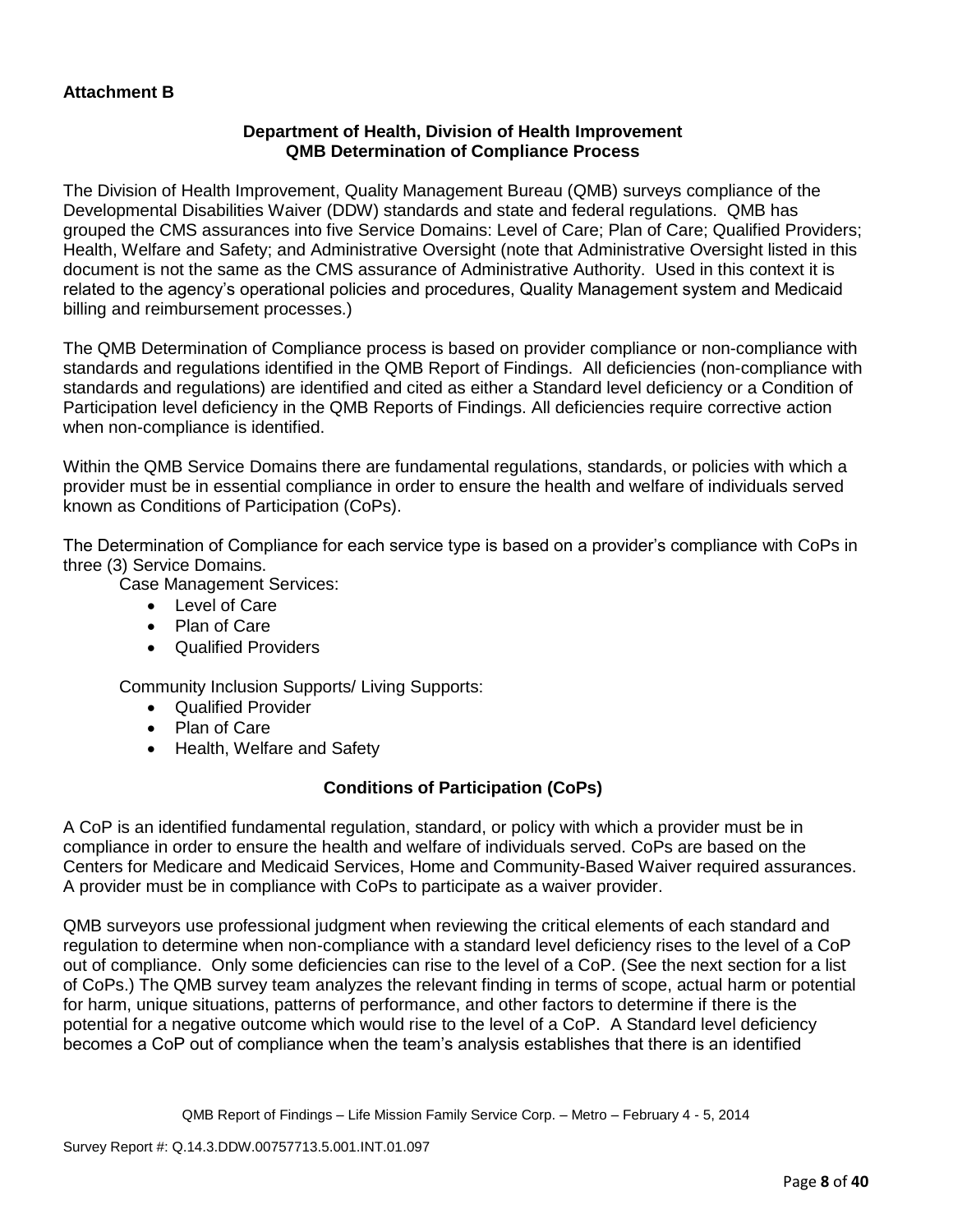potential for significant harm or actual harm. It is then cited as a CoP out of compliance. If the deficiency does not rise to the level of a CoP out of compliance, it is cited as a Standard Level Deficiency.

The Division of Health Improvement (DHI) and the Developmental Disabilities Supports Division (DDSD) collaborated to revise the current Conditions of Participation (CoPs). There are seven Conditions of Participation in which providers must be in compliance.

### **CoPs and Service Domains for Case Management Supports are as follows:**

### **Service Domain: Level of Care**

Condition of Participation:

1. **Level of Care**: The Case Manager shall complete all required elements of the Long Term Care Assessment Abstract (LTCAA) to ensure ongoing eligibility for waiver services.

### **Service Domain: Plan of Care**

Condition of Participation:

2. **Individual Service Plan (ISP) Creation and Development**: Each individual shall have an ISP. The ISP shall be developed in accordance with DDSD regulations and standards and is updated at least annually or when warranted by changes in the individual's needs.

Condition of Participation:

3. **ISP Monitoring and Evaluation:** The Case Manager shall ensure the health and welfare of the individual through monitoring the implementation of ISP desired outcomes.

### **CoPs and Service Domain for ALL Service Providers is as follows:**

#### **Service Domain: Qualified Providers**

Condition of Participation:

4. **Qualified Providers**: Agencies shall ensure support staff has completed criminal background screening and all mandated trainings as required by the DDSD.

## **CoPs and Service Domains for Living Supports and Inclusion Supports are as follows:**

### **Service Domain: Plan of Care**

Condition of Participation:

5. **ISP Implementation**: Services provided shall be consistent with the components of the ISP and implemented to achieve desired outcomes.

### **Service Domain: Health, Welfare and Safety**

Condition of Participation:

6. **Individual Health, Safety and Welfare: (Safety)** Individuals have the right to live and work in a safe environment.

### Condition of Participation:

7. **Individual Health, Safety and Welfare (Healthcare Oversight)**: The provider shall support individuals to access needed healthcare services in a timely manner. Nursing, healthcare services and healthcare oversight shall be available and provided as needed to address individuals' health, safety and welfare..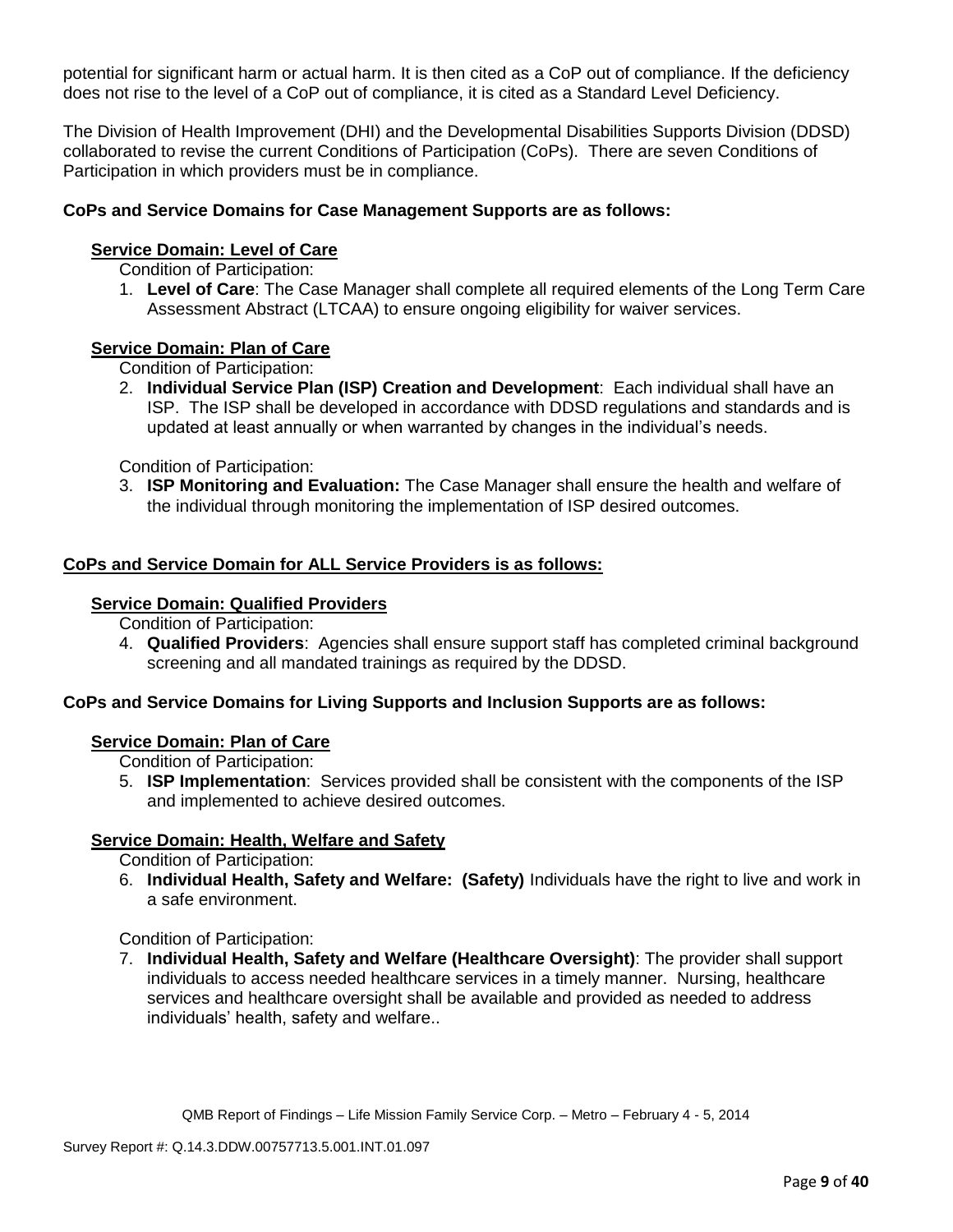### **QMB Determinations of Compliance**

### Compliance with Conditions of Participation

The QMB determination of *Compliance with Conditions of Participation* indicates that a provider is in compliance with all Conditions of Participation, (CoP). The agency has obtained a level of compliance such that there is a minimal potential for harm to individuals' health and safety. To qualify for a determination of Compliance with Conditions of Participation, the provider must be in compliance with all Conditions of Participation in all relevant Service Domains. The agency may also have Standard level deficiencies (deficiencies which are not at the condition level) out of compliance in any of the Service Domains.

## Partial-Compliance with Conditions of Participation

The QMB determination of *Partial-Compliance with Conditions of Participation* indicates that a provider is out of compliance with Conditions of Participation in one (1) to two (2) Service Domains. The agency may have one or more Condition level tags within a Service Domain. This partialcompliance, if not corrected, may result in a serious negative outcome or the potential for more than minimal harm to individuals' health and safety. The agency may also have Standard level deficiencies (deficiencies which are not at the condition level) in any of the Service Domains.

Providers receiving a repeat determination of Partial-Compliance for repeat deficiencies at the level of a Condition in any Service Domain may be referred by the Quality Management Bureau to the Internal Review Committee (IRC) for consideration of remedies and possible actions or sanctions.

### Non-Compliance with Conditions of Participation

The QMB determination of *Non-Compliance with Conditions of Participation* indicates a provider is significantly out of compliance with Conditions of Participation in multiple Service Domains. The agency may have one or more Condition level tags in each of 3 relevant Service Domains. This non-compliance, if not corrected, may result in a serious negative outcome or the potential for more than minimal harm to individuals' health and safety. The agency may also have Standard level deficiencies (deficiencies which are not at the condition level) in any of the Service Domains

Providers receiving a repeat determination of Non-Compliance will be referred by Quality Management Bureau to the Internal Review Committee (IRC) for consideration of remedies and possible actions or sanctions.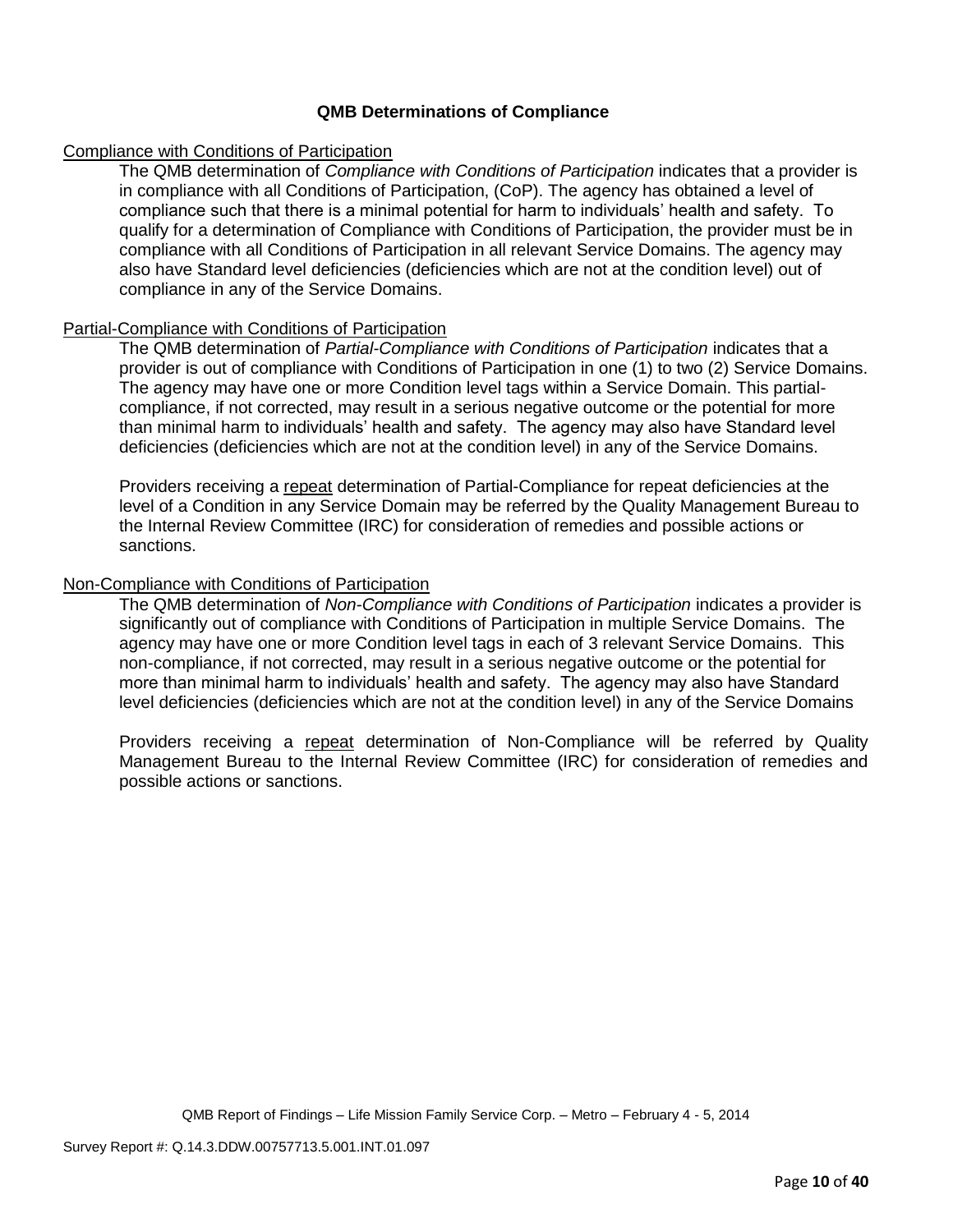### **Guidelines for the Provider Informal Reconsideration of Finding (IRF) Process**

## **Introduction:**

Throughout the QMB Survey process, surveyors are openly communicating with providers. Open communication means surveyors have clarified issues and/or requested missing information before completing the review through the use of the signed/dated "Document Request," or "Administrative Needs," etc. forms. Regardless, there may still be instances where the provider disagrees with a specific finding. Providers may use the following process to informally dispute a finding.

## **Instructions:**

- 1. The Informal Reconsideration of the Finding (IRF) request must be received in writing to the QMB Deputy Bureau Chief **within 10 business days** of receipt of the final Report of Findings.
- 2. The written request for an IRF *must* be completed on the QMB Request for Informal Reconsideration of Finding form available on the QMB website:<http://dhi.health.state.nm.us/qmb>
- 3. The written request for an IRF must specify in detail the request for reconsideration and why the finding is inaccurate.
- 4. The IRF request must include all supporting documentation or evidence.
- 5. If you have questions about the IRC process, email the IRF Chairperson, Crystal Lopez-Beck at [crystal.lopez-beck@state.nm.us](mailto:crystal.lopez-beck@state.nm.us) for assistance.

## **The following limitations apply to the IRF process:**

- The written request for an IRF and all supporting evidence must be received within 10 business days.
- Findings based on evidence requested during the survey and not provided may not be subject to reconsideration.
- The supporting documentation must be new evidence not previously reviewed or requested by the survey team.
- Providers must continue to complete their Plan of Correction during the IRF process
- Providers may not request an IRF to challenge the sampling methodology.
- Providers may not request an IRF based on disagreement with the nature of the standard or regulation.
- Providers may not request an IRF to challenge the team composition.
- Providers may not request an IRF to challenge the DHI/QMB determination of compliance or the length of their DDSD provider contract.

A Provider forfeits the right to an IRF if the request is not received within 10 business days of receiving the report and/or does not include all supporting documentation or evidence to show compliance with the standards and regulations.

The IRF Committee will review the request, the Provider will be notified in writing of the ruling; no face-toface meeting will be conducted.

When a Provider requests that a finding be reconsidered, it does not stop or delay the Plan of Correction process. **Providers must continue to complete the Plan of Correction, including the finding in dispute regardless of the IRF status.** If a finding is removed or modified, it will be noted and removed or modified from the Report of Findings. It should be noted that in some cases a Plan of Correction may be completed prior to the IRF process being completed. The provider will be notified in writing on the decisions of the IRF committee.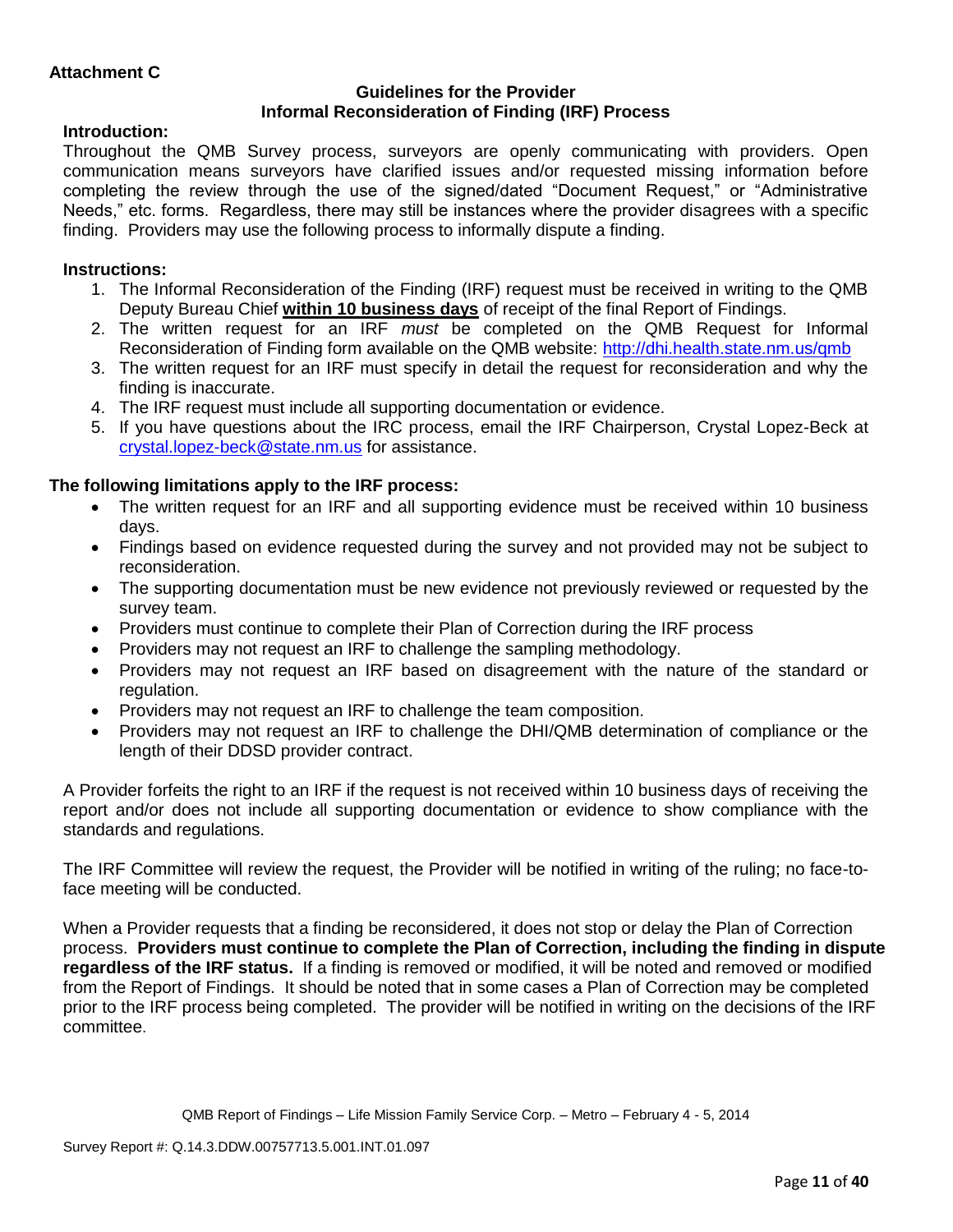| Agency:                 | Life Mission Family Services Corp. - Metro Region |
|-------------------------|---------------------------------------------------|
| Program:                | Developmental Disabilities Waiver                 |
| Service:                | 2012: Living Supports (Supported Living)          |
| <b>Monitoring Type:</b> | <b>Initial Survey</b>                             |
| <b>Survey Date:</b>     | <b>February 4 - 5 2014</b>                        |

| <b>Standard of Care</b>                                                                    | <b>Deficiencies</b>                                                                                                             | <b>Agency Plan of Correction, On-going</b><br><b>QA/QI and Responsible Party</b> | <b>Date</b><br><b>Due</b> |  |  |
|--------------------------------------------------------------------------------------------|---------------------------------------------------------------------------------------------------------------------------------|----------------------------------------------------------------------------------|---------------------------|--|--|
|                                                                                            | Service Domain: Service Plans: ISP Implementation - Services are delivered in accordance with the service plan, including type, |                                                                                  |                           |  |  |
| scope, amount, duration and frequency specified in the service plan.                       |                                                                                                                                 |                                                                                  |                           |  |  |
| Tag #1A08                                                                                  | <b>Standard Level Deficiency</b>                                                                                                |                                                                                  |                           |  |  |
| <b>Agency Case File</b>                                                                    |                                                                                                                                 |                                                                                  |                           |  |  |
| Developmental Disabilities (DD) Waiver Service                                             | Based on record review, the Agency did not                                                                                      | <b>Provider:</b>                                                                 |                           |  |  |
| Standards effective 11/1/2012 revised 4/23/2013                                            | maintain a complete and confidential case file at                                                                               | State your Plan of Correction for the                                            |                           |  |  |
|                                                                                            | the administrative office for 1 of 3 individuals.                                                                               | deficiencies cited in this tag here: $\rightarrow$                               |                           |  |  |
| <b>Chapter 5 (CIES) 3. Agency Requirements</b><br>H. Consumer Records Policy: All Provider | Review of the Agency individual case files                                                                                      |                                                                                  |                           |  |  |
| Agencies must maintain at the administrative                                               | revealed the following items were not found,                                                                                    |                                                                                  |                           |  |  |
| office a confidential case file for each individual.                                       | incomplete, and/or not current:                                                                                                 |                                                                                  |                           |  |  |
| Provider agency case files for individuals are                                             |                                                                                                                                 |                                                                                  |                           |  |  |
| required to comply with the DDSD Consumer                                                  | • Positive Behavioral Plan (#2)                                                                                                 |                                                                                  |                           |  |  |
| Records Policy. Additional documentation that                                              |                                                                                                                                 |                                                                                  |                           |  |  |
| is required to be maintained at the administrative                                         |                                                                                                                                 |                                                                                  |                           |  |  |
| office includes:                                                                           |                                                                                                                                 |                                                                                  |                           |  |  |
| 1. Vocational Assessments that are of quality                                              |                                                                                                                                 | <b>Provider:</b>                                                                 |                           |  |  |
| and contain content acceptable to DVR and                                                  |                                                                                                                                 | <b>Enter your ongoing Quality Assurance/Quality</b>                              |                           |  |  |
| DDSD;                                                                                      |                                                                                                                                 | Improvement processes as it related to this tag                                  |                           |  |  |
|                                                                                            |                                                                                                                                 | number here: $\rightarrow$                                                       |                           |  |  |
| 2. Career Development Plans as incorporated in                                             |                                                                                                                                 |                                                                                  |                           |  |  |
| the ISP; and                                                                               |                                                                                                                                 |                                                                                  |                           |  |  |
| 3. Documentation of evidence that services                                                 |                                                                                                                                 |                                                                                  |                           |  |  |
| provided under the DDW are not otherwise                                                   |                                                                                                                                 |                                                                                  |                           |  |  |
| available under the Rehabilitation Act of 1973                                             |                                                                                                                                 |                                                                                  |                           |  |  |
| $(DVR)$ .                                                                                  |                                                                                                                                 |                                                                                  |                           |  |  |
|                                                                                            |                                                                                                                                 |                                                                                  |                           |  |  |
| Chapter 6 (CCS) 3. Agency Requirements:                                                    |                                                                                                                                 |                                                                                  |                           |  |  |
| G. Consumer Records Policy: All Provider                                                   |                                                                                                                                 |                                                                                  |                           |  |  |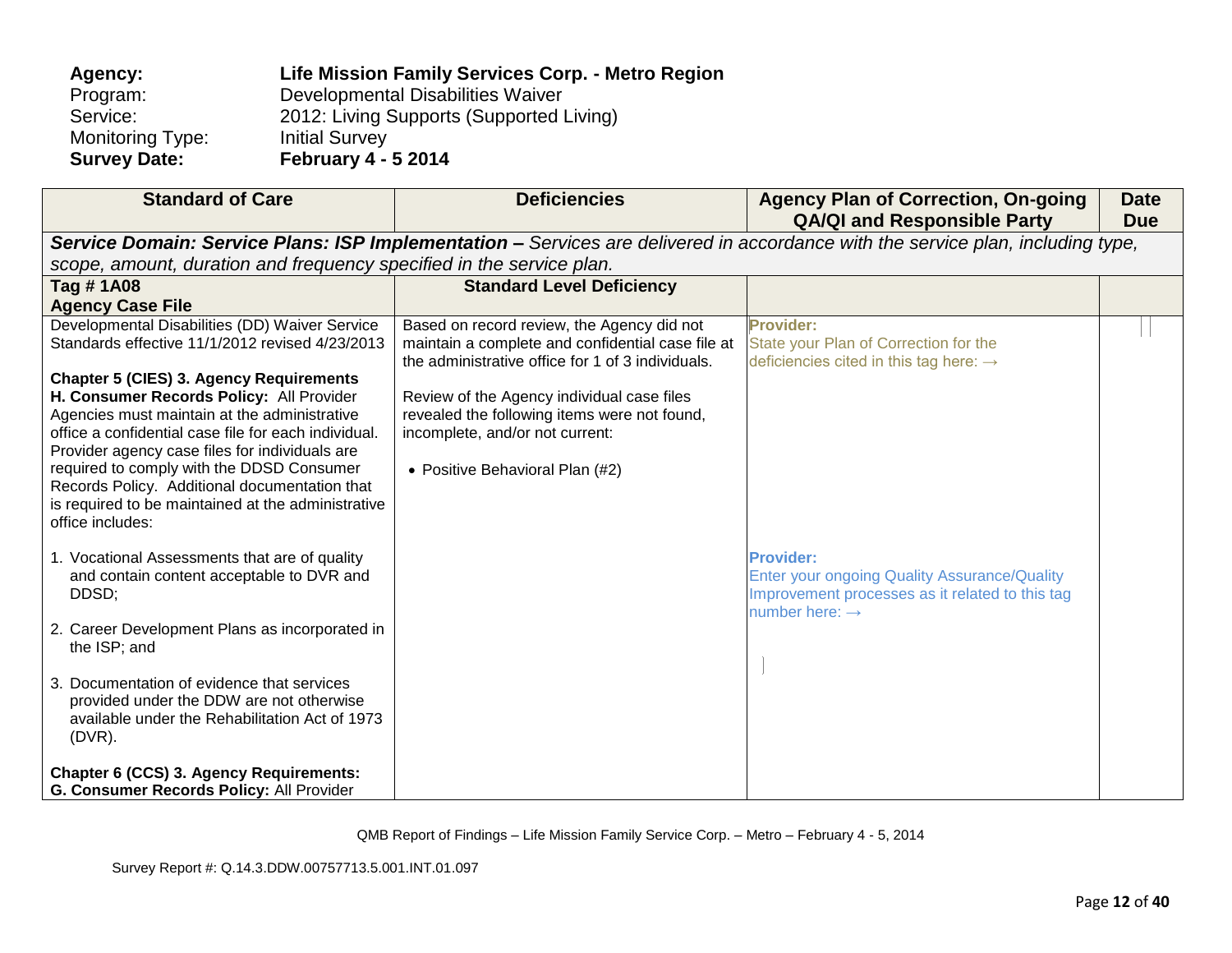| Agencies shall maintain at the administrative         |  |  |
|-------------------------------------------------------|--|--|
| office a confidential case file for each individual.  |  |  |
| Provider agency case files for individuals are        |  |  |
| required to comply with the DDSD Individual           |  |  |
| Case File Matrix policy. Additional                   |  |  |
| documentation that is required to be maintained       |  |  |
| at the administrative office includes:                |  |  |
|                                                       |  |  |
| 1. Vocational Assessments (if applicable)             |  |  |
| that are of quality and contain content               |  |  |
| acceptable to DVR and DDSD.                           |  |  |
|                                                       |  |  |
| <b>Chapter 7 (CIHS) 3. Agency Requirements:</b>       |  |  |
| E. Consumer Records Policy: All Provider              |  |  |
| Agencies must maintain at the administrative          |  |  |
| office a confidential case file for each individual.  |  |  |
| Provider agency case files for individuals are        |  |  |
| required to comply with the DDSD Individual           |  |  |
| Case File Matrix policy.                              |  |  |
|                                                       |  |  |
| <b>Chapter 11 (FL) 3. Agency Requirements:</b>        |  |  |
| D. Consumer Records Policy: All Family                |  |  |
| Living Provider Agencies must maintain at the         |  |  |
| administrative office a confidential case file for    |  |  |
| each individual. Provider agency case files for       |  |  |
| individuals are required to comply with the           |  |  |
| DDSD Individual Case File Matrix policy.              |  |  |
|                                                       |  |  |
| Chapter 12 (SL) 3. Agency Requirements:               |  |  |
| D. Consumer Records Policy: All Living                |  |  |
| Supports- Supported Living Provider Agencies          |  |  |
| must maintain at the administrative office a          |  |  |
| confidential case file for each individual.           |  |  |
| Provider agency case files for individuals are        |  |  |
| required to comply with the DDSD Individual           |  |  |
| Case File Matrix policy.                              |  |  |
| <b>Chapter 13 (IMLS) 2. Service Requirements:</b>     |  |  |
| C. Documents to be maintained in the agency           |  |  |
| administrative office, include: (This is not an all   |  |  |
|                                                       |  |  |
| inclusive list refer to standard as it includes other |  |  |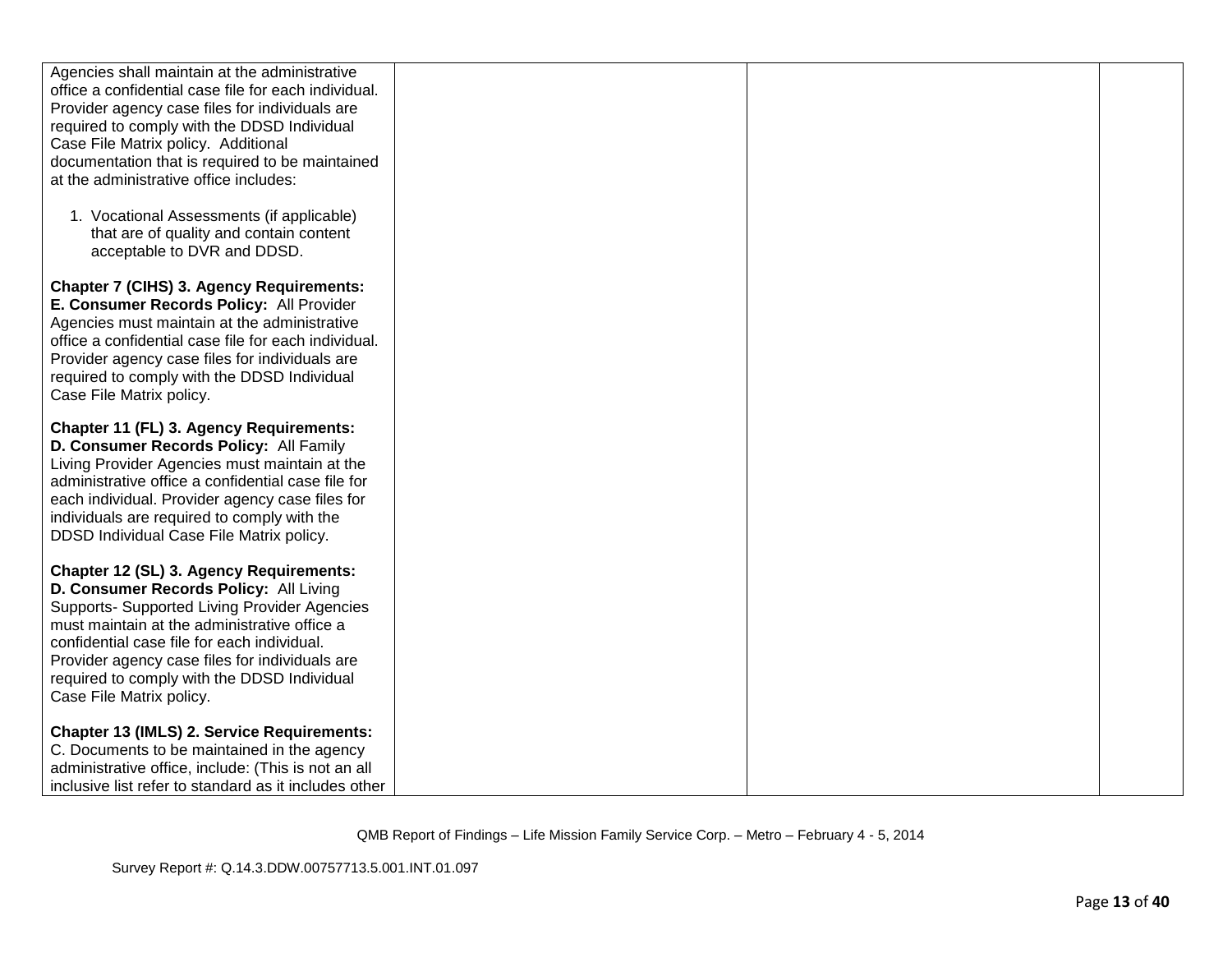| items)                                                                         |  |  |
|--------------------------------------------------------------------------------|--|--|
| • Emergency contact information;                                               |  |  |
| • Personal identification;                                                     |  |  |
| • ISP budget forms and budget prior                                            |  |  |
| authorization:                                                                 |  |  |
| • ISP with signature page and all applicable                                   |  |  |
| assessments, including teaching and support                                    |  |  |
| strategies, Positive Behavior Support Plan                                     |  |  |
| (PBSP), Behavior Crisis Intervention Plan                                      |  |  |
| (BCIP), or other relevant behavioral plans,                                    |  |  |
| Medical Emergency Response Plan (MERP),                                        |  |  |
| Healthcare Plan, Comprehensive Aspiration                                      |  |  |
| Risk Management Plan (CARMP), and Written                                      |  |  |
| Direct Support Instructions (WDSI);                                            |  |  |
| • Dated and signed evidence that the individual                                |  |  |
| has been informed of agency                                                    |  |  |
| grievance/complaint procedure at least                                         |  |  |
| annually, or upon admission for a short term                                   |  |  |
| stay;                                                                          |  |  |
| • Copy of Guardianship or Power of Attorney                                    |  |  |
| documents as applicable;                                                       |  |  |
| • Behavior Support Consultant, Occupational                                    |  |  |
| Therapist, Physical Therapist and Speech-                                      |  |  |
| Language Pathology progress reports as                                         |  |  |
| applicable, except for short term stays;                                       |  |  |
| . Written consent by relevant health decision                                  |  |  |
| maker and primary care practitioner for self-                                  |  |  |
| administration of medication or assistance with                                |  |  |
| medication from DSP as applicable;                                             |  |  |
| • Progress notes written by DSP and nurses;                                    |  |  |
| · Signed secondary freedom of choice form;                                     |  |  |
| • Transition Plan as applicable for change of                                  |  |  |
| provider in past twelve (12) months.                                           |  |  |
|                                                                                |  |  |
| Developmental Disabilities (DD) Waiver Service<br>Standards effective 4/1/2007 |  |  |
| <b>CHAPTER 1 II. PROVIDER AGENCY</b>                                           |  |  |
| <b>REQUIREMENTS: D. Provider Agency Case</b>                                   |  |  |
| File for the Individual: All Provider Agencies                                 |  |  |
| shall maintain at the administrative office a                                  |  |  |
| confidential case file for each individual. Case                               |  |  |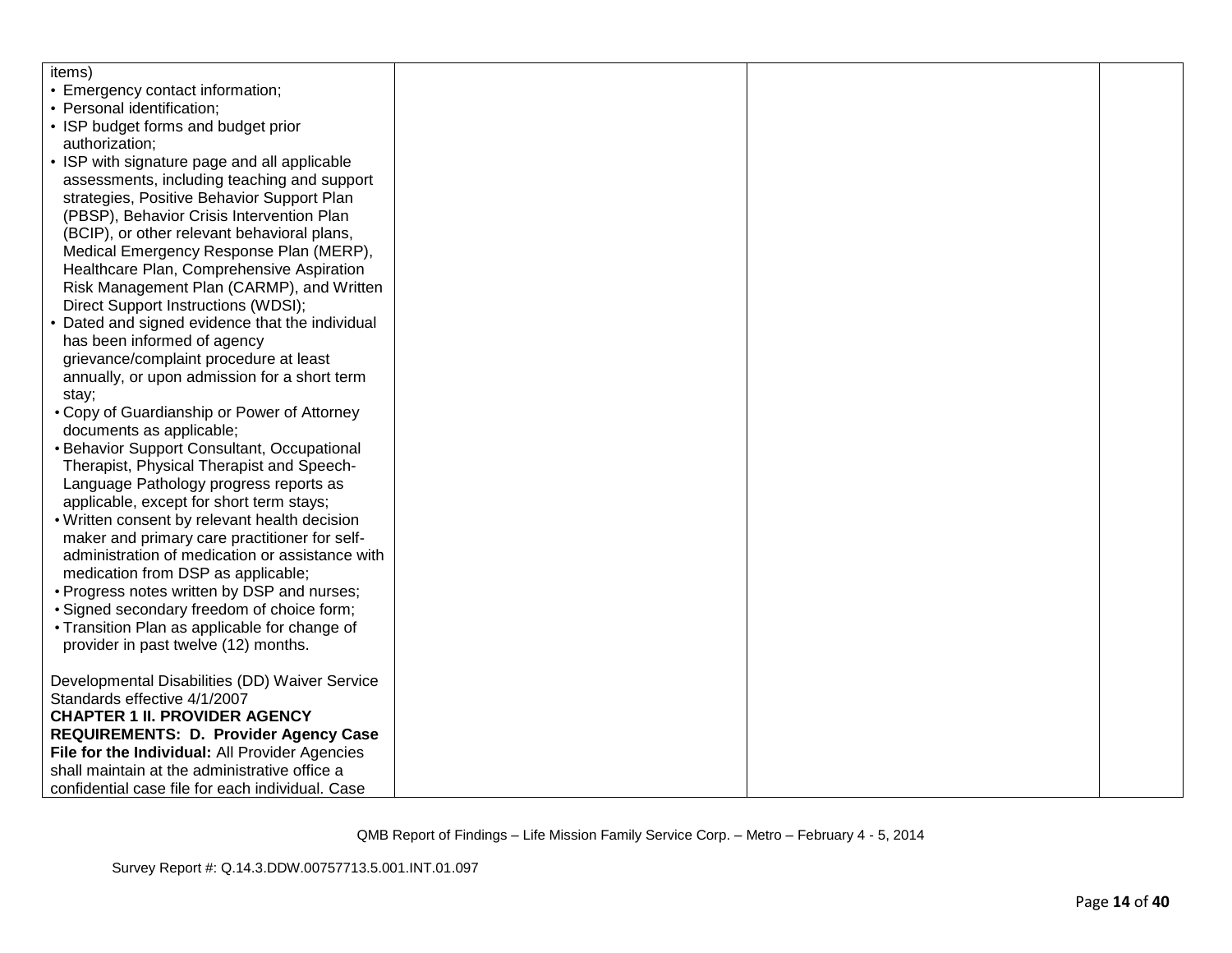| records belong to the individual receiving          |  |  |
|-----------------------------------------------------|--|--|
| services and copies shall be provided to the        |  |  |
| receiving agency whenever an individual             |  |  |
| changes providers. The record must also be          |  |  |
| made available for review when requested by         |  |  |
| DOH, HSD or federal government                      |  |  |
| representatives for oversight purposes. The         |  |  |
| individual's case file shall include the following  |  |  |
| requirements:                                       |  |  |
| (1) Emergency contact information, including the    |  |  |
| individual's address, telephone number,             |  |  |
| names and telephone numbers of relatives,           |  |  |
| or guardian or conservator, physician's             |  |  |
| name(s) and telephone number(s), pharmacy           |  |  |
| name, address and telephone number, and             |  |  |
| health plan if appropriate;                         |  |  |
| (2) The individual's complete and current ISP,      |  |  |
| with all supplemental plans specific to the         |  |  |
| individual, and the most current completed          |  |  |
| Health Assessment Tool (HAT);                       |  |  |
| (3) Progress notes and other service delivery       |  |  |
| documentation;                                      |  |  |
| (4) Crisis Prevention/Intervention Plans, if there  |  |  |
| are any for the individual;                         |  |  |
| (5) A medical history, which shall include at least |  |  |
| demographic data, current and past medical          |  |  |
| diagnoses including the cause (if known) of         |  |  |
| the developmental disability, psychiatric           |  |  |
| diagnoses, allergies (food, environmental,          |  |  |
| medications), immunizations, and most               |  |  |
| recent physical exam;                               |  |  |
| (6) When applicable, transition plans completed     |  |  |
| for individuals at the time of discharge from       |  |  |
| Fort Stanton Hospital or Los Lunas Hospital         |  |  |
| and Training School; and                            |  |  |
| (7) Case records belong to the individual           |  |  |
| receiving services and copies shall be              |  |  |
| provided to the individual upon request.            |  |  |
| (8) The receiving Provider Agency shall be          |  |  |
| provided at a minimum the following records         |  |  |
| whenever an individual changes provider             |  |  |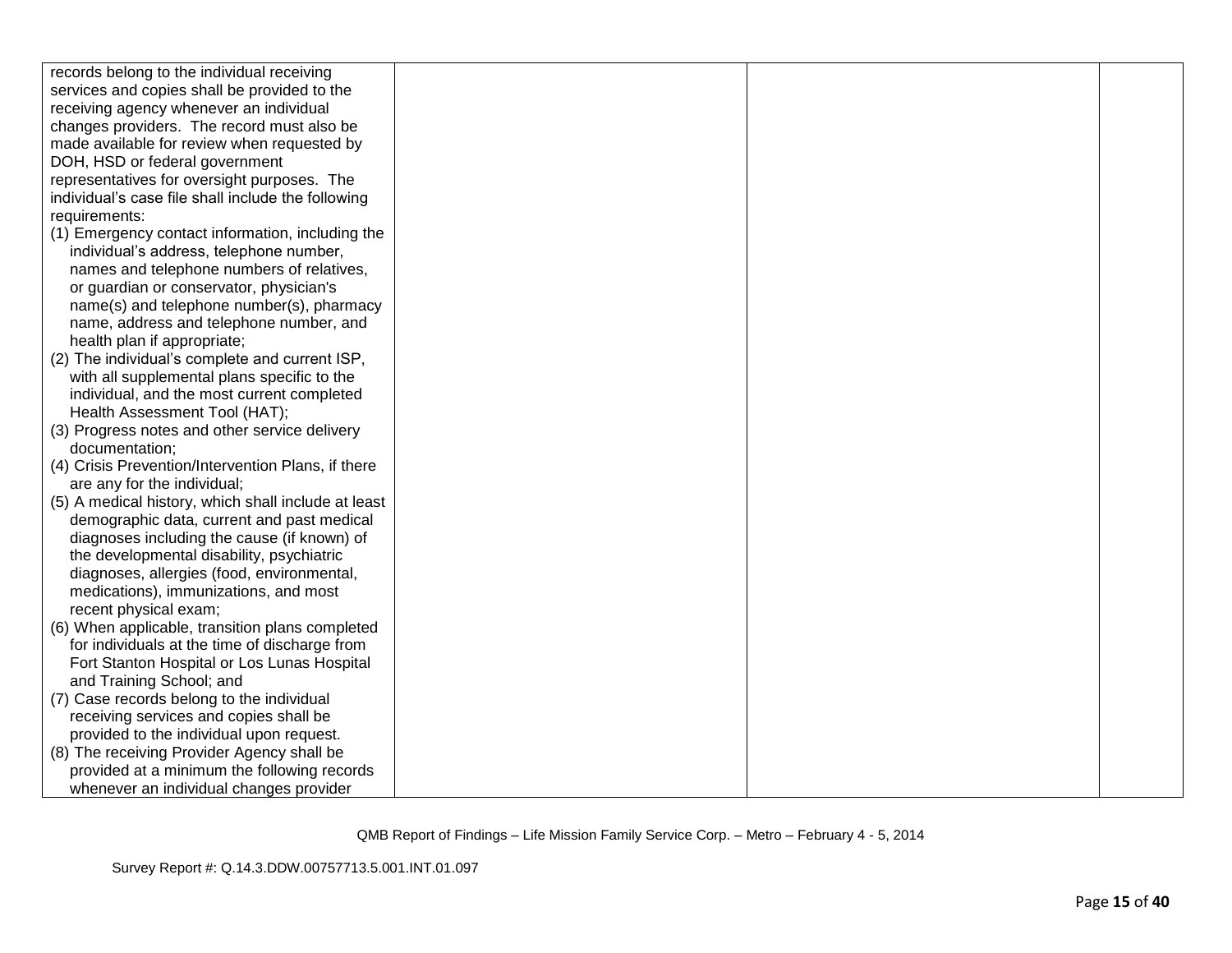| agencies:<br>(a) Complete file for the past 12 months;<br>(b) ISP and quarterly reports from the current<br>and prior ISP year;<br>(c) Intake information from original admission<br>to services; and<br>(d) When applicable, the Individual<br>Transition Plan at the time of discharge<br>from Los Lunas Hospital and Training<br>School or Ft. Stanton Hospital. |  |  |
|---------------------------------------------------------------------------------------------------------------------------------------------------------------------------------------------------------------------------------------------------------------------------------------------------------------------------------------------------------------------|--|--|
| NMAC 8.302.1.17 RECORD KEEPING AND<br><b>DOCUMENTATION REQUIREMENTS: A</b><br>provider must maintain all the records necessary<br>to fully disclose the nature, quality, amount and<br>medical necessity of services furnished to an<br>eligible recipient who is currently receiving or<br>who has received services in the past.                                  |  |  |
| B. Documentation of test results: Results of<br>tests and services must be documented, which<br>includes results of laboratory and radiology<br>procedures or progress following therapy or<br>treatment.                                                                                                                                                           |  |  |
|                                                                                                                                                                                                                                                                                                                                                                     |  |  |
|                                                                                                                                                                                                                                                                                                                                                                     |  |  |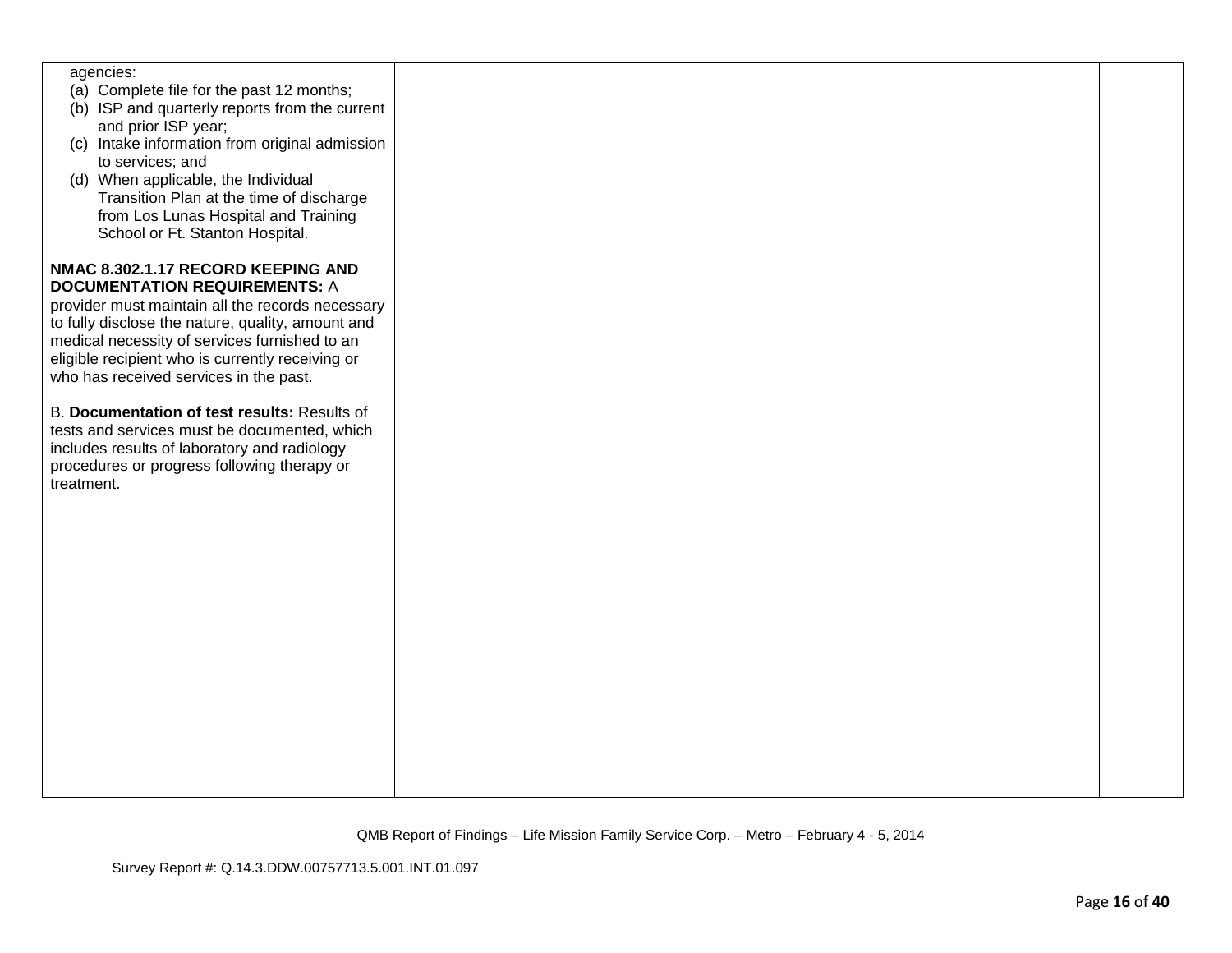| Tag # LS14 / 6L14                                   | <b>Standard Level Deficiency</b>                          |                                                     |  |
|-----------------------------------------------------|-----------------------------------------------------------|-----------------------------------------------------|--|
| <b>Residential Case File</b>                        |                                                           |                                                     |  |
| <b>Developmental Disabilities (DD) Waiver</b>       | Based on record review, the Agency did not                | Provider:                                           |  |
| Service Standards effective 11/1/2012 revised       | maintain a complete and confidential case file in         | State your Plan of Correction for the               |  |
| 4/23/2013                                           | the residence for 3 of 3 Individuals receiving            | deficiencies cited in this tag here: $\rightarrow$  |  |
| <b>CHAPTER 11 (FL) 3. Agency Requirements</b>       | Supported Living Services.                                |                                                     |  |
| C. Residence Case File: The Agency must             |                                                           |                                                     |  |
| maintain in the individual's home a complete and    | Review of the residential individual case files           |                                                     |  |
| current confidential case file for each individual. | revealed the following items were not found,              |                                                     |  |
| Residence case files are required to comply with    | incomplete, and/or not current:                           |                                                     |  |
| the DDSD Individual Case File Matrix policy.        |                                                           |                                                     |  |
|                                                     | • Current Emergency and Personal                          |                                                     |  |
| <b>CHAPTER 12 (SL) 3. Agency Requirements</b>       | <b>Identification Information</b>                         |                                                     |  |
| C. Residence Case File: The Agency must             | <sup>o</sup> Did not contain Health Plan Information (#1, |                                                     |  |
| maintain in the individual's home a complete and    | 2, 3)                                                     |                                                     |  |
| current confidential case file for each individual. |                                                           | <b>Provider:</b>                                    |  |
| Residence case files are required to comply with    | • Positive Behavioral Plan (#2)                           | <b>Enter your ongoing Quality Assurance/Quality</b> |  |
| the DDSD Individual Case File Matrix policy.        |                                                           | Improvement processes as it related to this tag     |  |
|                                                     | • Special Health Care Needs                               | number here: $\rightarrow$                          |  |
| <b>CHAPTER 13 (IMLS) 2. Service Requirements</b>    | ° Comprehensive Aspiration Risk                           |                                                     |  |
| <b>B.1. Documents To Be Maintained In The</b>       | Management Plan (#1)                                      |                                                     |  |
| Home:                                               |                                                           |                                                     |  |
| Current Health Passport generated<br>a.             |                                                           |                                                     |  |
| through the e-CHAT section of the Therap            |                                                           |                                                     |  |
| website and printed for use in the home in case     |                                                           |                                                     |  |
| of disruption in internet access;                   |                                                           |                                                     |  |
| Personal identification;<br>b.                      |                                                           |                                                     |  |
| Current ISP with all applicable<br>c.               |                                                           |                                                     |  |
| assessments, teaching and support strategies,       |                                                           |                                                     |  |
| and as applicable for the consumer, PBSP,           |                                                           |                                                     |  |
| BCIP, MERP, health care plans, CARMPs,              |                                                           |                                                     |  |
| Written Therapy Support Plans, and any other        |                                                           |                                                     |  |
| plans (e.g. PRN Psychotropic Medication Plans)      |                                                           |                                                     |  |
| as applicable;                                      |                                                           |                                                     |  |
| Dated and signed consent to release<br>d.           |                                                           |                                                     |  |
| information forms as applicable;                    |                                                           |                                                     |  |
| Current orders from health care<br>е.               |                                                           |                                                     |  |
| practitioners;                                      |                                                           |                                                     |  |
| Documentation and maintenance of<br>f.              |                                                           |                                                     |  |
| accurate medical history in Therap website;         |                                                           |                                                     |  |
| <b>Medication Administration Records for</b><br>g.  |                                                           |                                                     |  |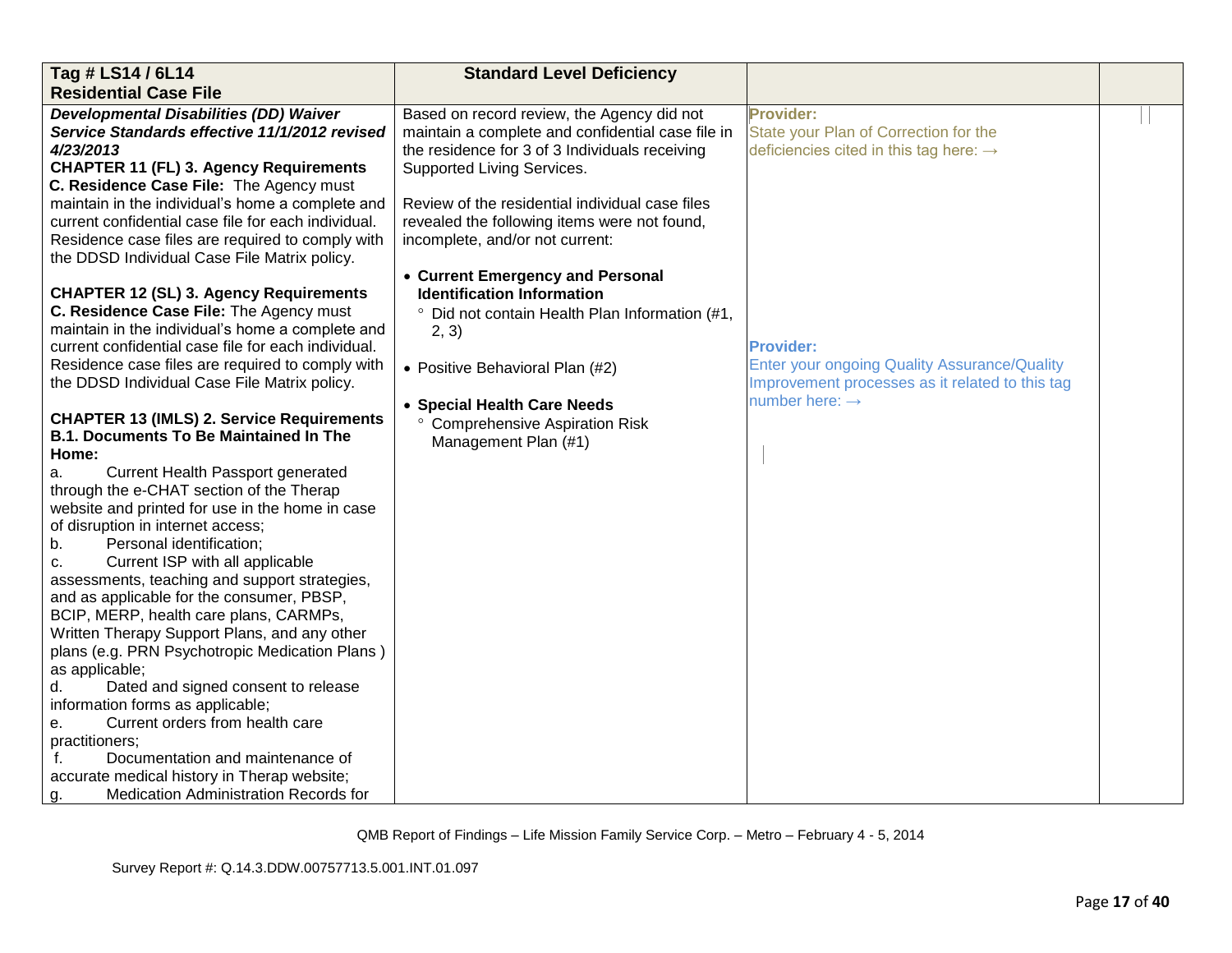| the current month;                                  |  |  |
|-----------------------------------------------------|--|--|
| Record of medical and dental<br>h.                  |  |  |
| appointments for the current year, or during the    |  |  |
| period of stay for short term stays, including any  |  |  |
| treatment provided;                                 |  |  |
| Progress notes written by DSP and<br>i.             |  |  |
| nurses:                                             |  |  |
| Documentation and data collection                   |  |  |
| related to ISP implementation;                      |  |  |
| k.<br>Medicaid card;                                |  |  |
| Salud membership card or Medicare<br>I.             |  |  |
| card as applicable; and                             |  |  |
| A Do Not Resuscitate (DNR) document<br>m.           |  |  |
| and/or Advanced Directives as applicable.           |  |  |
|                                                     |  |  |
| <b>Developmental Disabilities (DD) Waiver</b>       |  |  |
| Service Standards effective 4/1/2007                |  |  |
| <b>CHAPTER 6. VIII. COMMUNITY LIVING</b>            |  |  |
| <b>SERVICE PROVIDER AGENCY</b>                      |  |  |
| <b>REQUIREMENTS</b>                                 |  |  |
| A. Residence Case File: For individuals             |  |  |
| receiving Supported Living or Family Living, the    |  |  |
| Agency shall maintain in the individual's home a    |  |  |
| complete and current confidential case file for     |  |  |
| each individual. For individuals receiving          |  |  |
| Independent Living Services, rather than            |  |  |
| maintaining this file at the individual's home, the |  |  |
| complete and current confidential case file for     |  |  |
| each individual shall be maintained at the          |  |  |
| agency's administrative site. Each file shall       |  |  |
| include the following:                              |  |  |
| (1) Complete and current ISP and all                |  |  |
| supplemental plans specific to the individual;      |  |  |
| (2) Complete and current Health Assessment          |  |  |
| Tool;                                               |  |  |
| (3) Current emergency contact information,          |  |  |
| which includes the individual's address,            |  |  |
| telephone number, names and telephone               |  |  |
| numbers of residential Community Living             |  |  |
| Support providers, relatives, or guardian or        |  |  |
| conservator, primary care physician's name(s)       |  |  |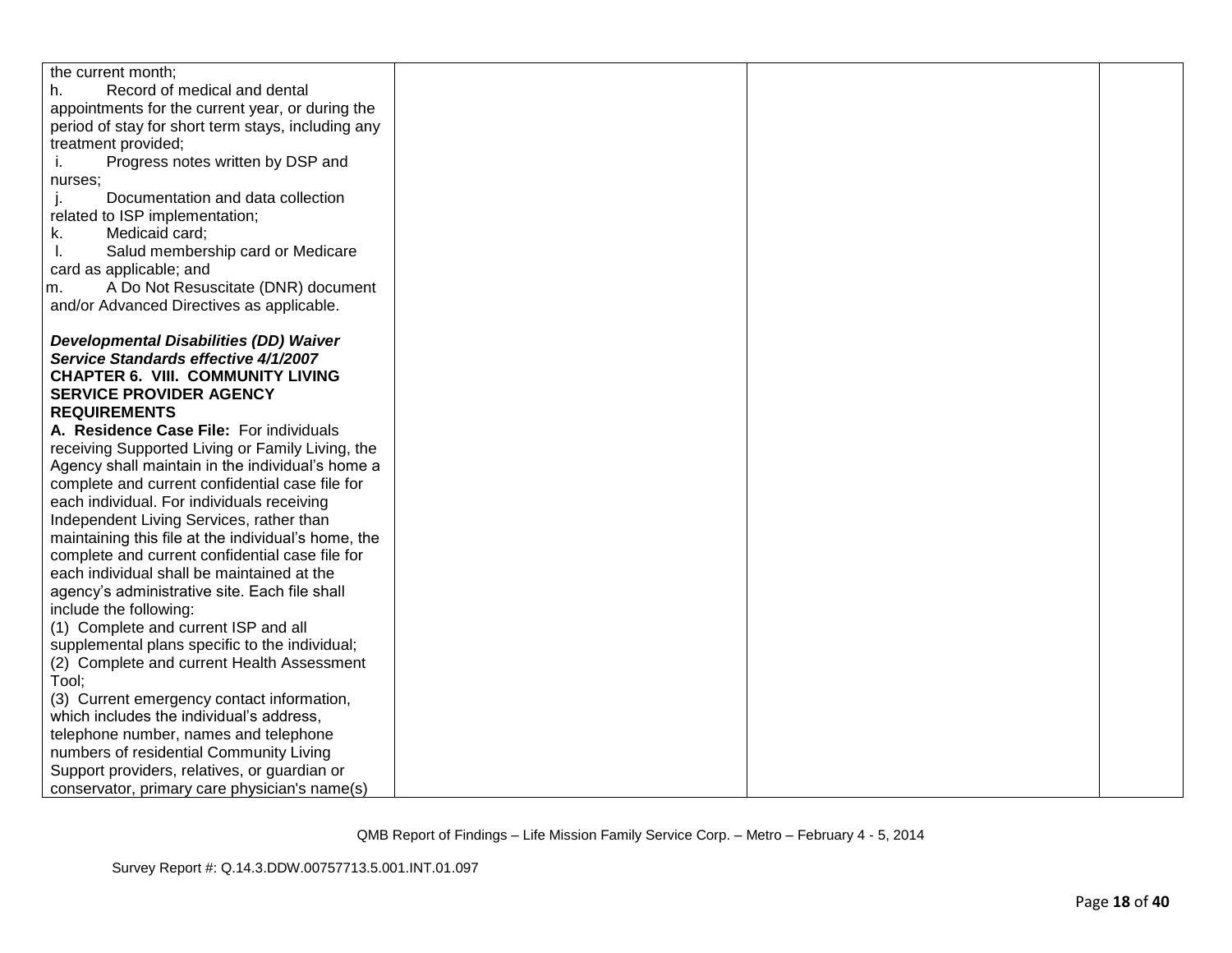| and telephone number(s), pharmacy name,<br>address and telephone number and dentist<br>name, address and telephone number, and<br>health plan;                                                                                                                                                                                                                                                                                                                                                                                                                                                                                                                                                                                                                                                                                   |  |  |
|----------------------------------------------------------------------------------------------------------------------------------------------------------------------------------------------------------------------------------------------------------------------------------------------------------------------------------------------------------------------------------------------------------------------------------------------------------------------------------------------------------------------------------------------------------------------------------------------------------------------------------------------------------------------------------------------------------------------------------------------------------------------------------------------------------------------------------|--|--|
| (4) Up-to-date progress notes, signed and<br>dated by the person making the note for at least<br>the past month (older notes may be transferred<br>to the agency office);                                                                                                                                                                                                                                                                                                                                                                                                                                                                                                                                                                                                                                                        |  |  |
| (5) Data collected to document ISP Action Plan<br>implementation                                                                                                                                                                                                                                                                                                                                                                                                                                                                                                                                                                                                                                                                                                                                                                 |  |  |
| (6) Progress notes written by direct care staff<br>and by nurses regarding individual health status<br>and physical conditions including action taken in<br>response to identified changes in condition for at<br>least the past month;<br>(7) Physician's or qualified health care providers<br>written orders;<br>(8) Progress notes documenting implementation<br>of a physician's or qualified health care<br>provider's order(s);<br>(9) Medication Administration Record (MAR) for<br>the past three (3) months which includes:<br>(a) The name of the individual;<br>(b) A transcription of the healthcare<br>practitioners prescription including the<br>brand and generic name of the medication;<br>(c) Diagnosis for which the medication is<br>prescribed;<br>(d) Dosage, frequency and method/route of<br>delivery; |  |  |
| (e) Times and dates of delivery;<br>Initials of person administering or assisting<br>(f)                                                                                                                                                                                                                                                                                                                                                                                                                                                                                                                                                                                                                                                                                                                                         |  |  |
| with medication; and<br>(g) An explanation of any medication<br>irregularity, allergic reaction or adverse<br>effect.                                                                                                                                                                                                                                                                                                                                                                                                                                                                                                                                                                                                                                                                                                            |  |  |
| (h) For PRN medication an explanation for the<br>use of the PRN must include:<br>Observable signs/symptoms or<br>(i)                                                                                                                                                                                                                                                                                                                                                                                                                                                                                                                                                                                                                                                                                                             |  |  |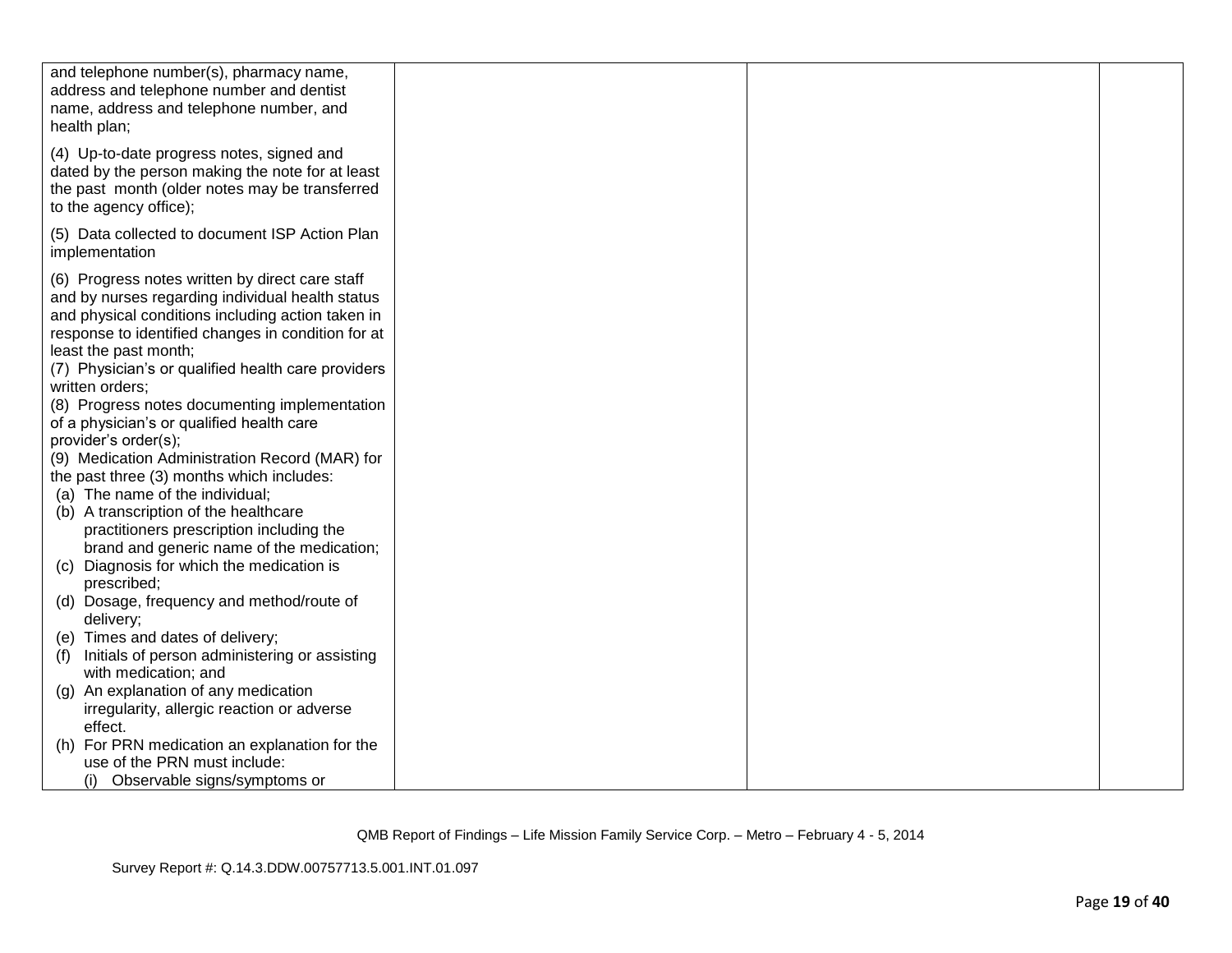| circumstances in which the medication              |  |  |
|----------------------------------------------------|--|--|
| is to be used, and                                 |  |  |
|                                                    |  |  |
| (ii) Documentation of the                          |  |  |
| effectiveness/result of the PRN                    |  |  |
| delivered.                                         |  |  |
| A MAR is not required for individuals<br>(i)       |  |  |
| participating in Independent Living Services       |  |  |
| who self-administer their own medication.          |  |  |
| However, when medication administration            |  |  |
| is provided as part of the Independent             |  |  |
| Living Service a MAR must be maintained            |  |  |
| at the individual's home and an updated            |  |  |
|                                                    |  |  |
| copy must be placed in the agency file on a        |  |  |
| weekly basis.                                      |  |  |
| (10) Record of visits to healthcare practitioners  |  |  |
| including any treatment provided at the visit and  |  |  |
| a record of all diagnostic testing for the current |  |  |
| ISP year; and                                      |  |  |
| (11) Medical History to include: demographic       |  |  |
| data, current and past medical diagnoses           |  |  |
| including the cause (if known) of the              |  |  |
| developmental disability and any psychiatric       |  |  |
| diagnosis, allergies (food, environmental,         |  |  |
| medications), status of routine adult health care  |  |  |
| screenings, immunizations, hospital discharge      |  |  |
| summaries for past twelve (12) months, past        |  |  |
| medical history including hospitalizations,        |  |  |
|                                                    |  |  |
| surgeries, injuries, family history and current    |  |  |
| physical exam.                                     |  |  |
|                                                    |  |  |
|                                                    |  |  |
|                                                    |  |  |
|                                                    |  |  |
|                                                    |  |  |
|                                                    |  |  |
|                                                    |  |  |
|                                                    |  |  |
|                                                    |  |  |
|                                                    |  |  |
|                                                    |  |  |
|                                                    |  |  |
|                                                    |  |  |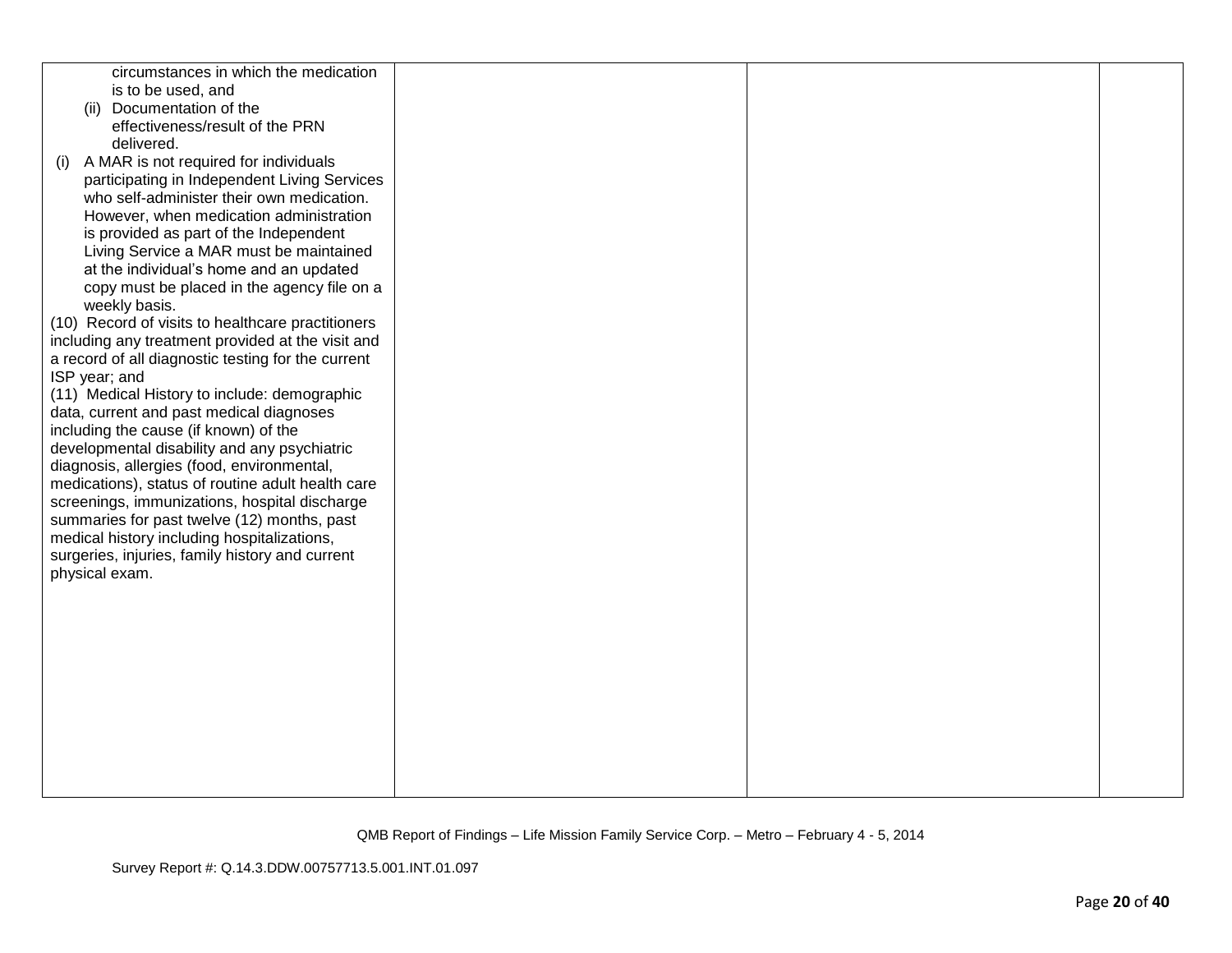| <b>Standard of Care</b>                                                                                                              | <b>Deficiencies</b>                                                                                | <b>Agency Plan of Correction, On-going</b><br><b>QA/QI and Responsible Party</b>                                               | <b>Date</b><br><b>Due</b> |  |
|--------------------------------------------------------------------------------------------------------------------------------------|----------------------------------------------------------------------------------------------------|--------------------------------------------------------------------------------------------------------------------------------|---------------------------|--|
|                                                                                                                                      |                                                                                                    | Service Domain: Health and Welfare - The state, on an ongoing basis, identifies, addresses and seeks to prevent occurrences of |                           |  |
| abuse, neglect and exploitation. Individuals shall be afforded their basic human rights. The provider supports individuals to access |                                                                                                    |                                                                                                                                |                           |  |
| needed healthcare services in a timely manner.                                                                                       |                                                                                                    |                                                                                                                                |                           |  |
| Tag # 1A15.2 and 5109                                                                                                                | <b>Standard Level Deficiency</b>                                                                   |                                                                                                                                |                           |  |
| <b>Healthcare Documentation</b>                                                                                                      |                                                                                                    |                                                                                                                                |                           |  |
| Developmental Disabilities (DD) Waiver Service                                                                                       | Based on record review, the Agency did not                                                         | <b>Provider:</b>                                                                                                               |                           |  |
| Standards effective 11/1/2012 revised 4/23/2013                                                                                      | maintain the required documentation in the                                                         | State your Plan of Correction for the                                                                                          |                           |  |
| <b>Chapter 5 (CIES) 3. Agency Requirements</b>                                                                                       | Individuals' Agency Record as required by                                                          | deficiencies cited in this tag here: $\rightarrow$                                                                             |                           |  |
| H. Consumer Records Policy: All Provider                                                                                             | standard for 1 of 3 individuals.                                                                   |                                                                                                                                |                           |  |
| Agencies must maintain at the administrative<br>office a confidential case file for each individual.                                 |                                                                                                    |                                                                                                                                |                           |  |
| Provider agency case files for individuals are                                                                                       | Review of the administrative individual case files<br>revealed the following items were not found, |                                                                                                                                |                           |  |
| required to comply with the DDSD Consumer                                                                                            | incomplete, and/or not current:                                                                    |                                                                                                                                |                           |  |
| Records Policy.                                                                                                                      |                                                                                                    |                                                                                                                                |                           |  |
|                                                                                                                                      | • Comprehensive Aspiration Risk Management                                                         |                                                                                                                                |                           |  |
| Chapter 6 (CCS) 2. Service Requirements. E.                                                                                          | Plan $(#1)$                                                                                        |                                                                                                                                |                           |  |
| The agency nurse(s) for Customized Community                                                                                         |                                                                                                    |                                                                                                                                |                           |  |
| Supports providers must provide the following                                                                                        |                                                                                                    |                                                                                                                                |                           |  |
| services: 1. Implementation of pertinent PCP                                                                                         |                                                                                                    | <b>Provider:</b>                                                                                                               |                           |  |
| orders; ongoing oversight and monitoring of the                                                                                      |                                                                                                    | Enter your ongoing Quality Assurance/Quality                                                                                   |                           |  |
| individual's health status and medically related                                                                                     |                                                                                                    | Improvement processes as it related to this tag                                                                                |                           |  |
| supports when receiving this service;                                                                                                |                                                                                                    | number here: $\rightarrow$                                                                                                     |                           |  |
| 3. Agency Requirements: Consumer Records<br>Policy: All Provider Agencies shall maintain at                                          |                                                                                                    |                                                                                                                                |                           |  |
| the administrative office a confidential case file                                                                                   |                                                                                                    |                                                                                                                                |                           |  |
| for each individual. Provider agency case files                                                                                      |                                                                                                    |                                                                                                                                |                           |  |
| for individuals are required to comply with the                                                                                      |                                                                                                    |                                                                                                                                |                           |  |
| DDSD Individual Case File Matrix policy.                                                                                             |                                                                                                    |                                                                                                                                |                           |  |
|                                                                                                                                      |                                                                                                    |                                                                                                                                |                           |  |
| <b>Chapter 7 (CIHS) 3. Agency Requirements:</b>                                                                                      |                                                                                                    |                                                                                                                                |                           |  |
| E. Consumer Records Policy: All Provider                                                                                             |                                                                                                    |                                                                                                                                |                           |  |
| Agencies must maintain at the administrative                                                                                         |                                                                                                    |                                                                                                                                |                           |  |
| office a confidential case file for each individual.                                                                                 |                                                                                                    |                                                                                                                                |                           |  |
| Provider agency case files for individuals are                                                                                       |                                                                                                    |                                                                                                                                |                           |  |
| required to comply with the DDSD Individual<br>Case File Matrix policy.                                                              |                                                                                                    |                                                                                                                                |                           |  |
|                                                                                                                                      |                                                                                                    |                                                                                                                                |                           |  |
| Chapter 11 (FL) 3. Agency Requirements:                                                                                              |                                                                                                    |                                                                                                                                |                           |  |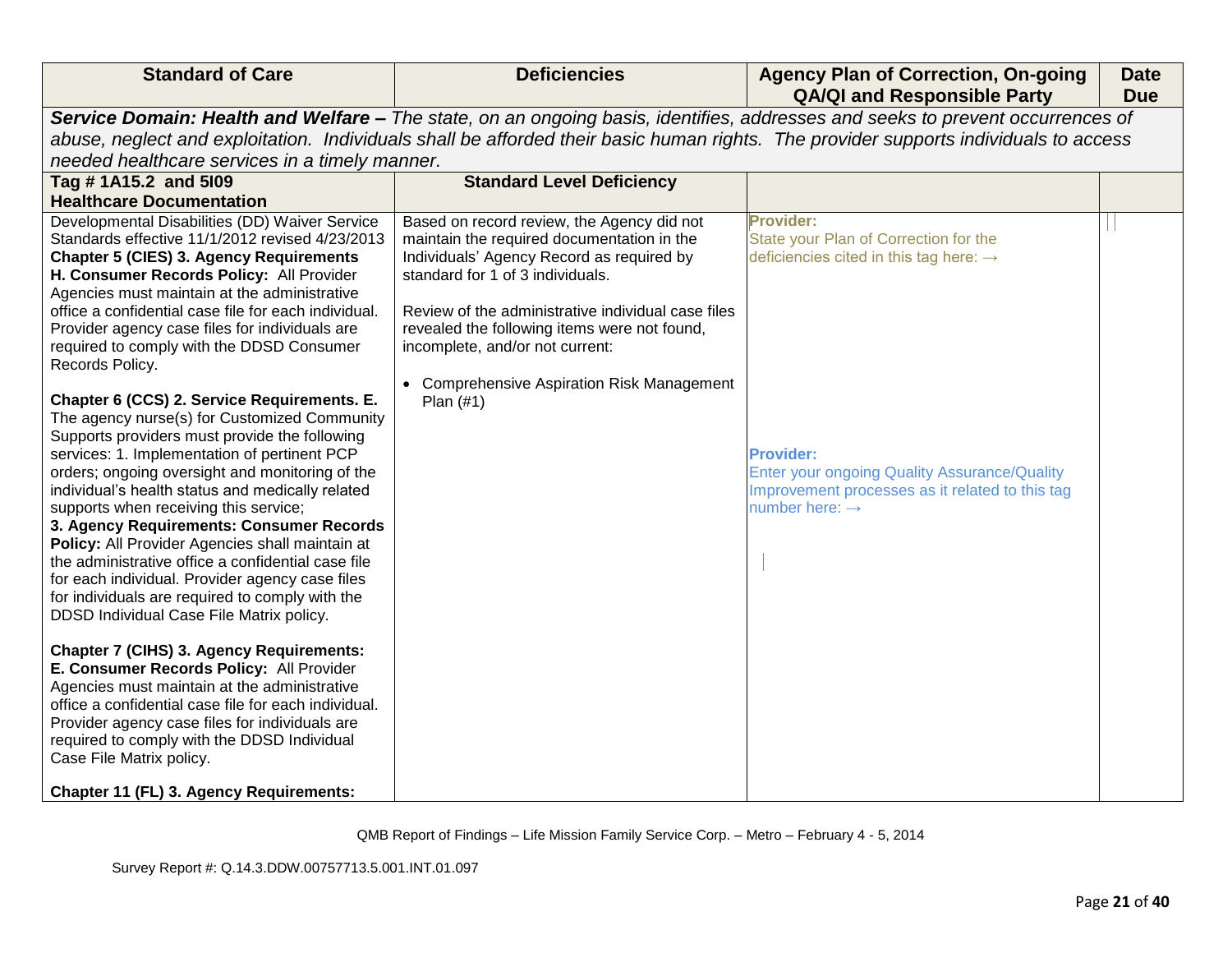| D. Consumer Records Policy: All Family             |  |  |
|----------------------------------------------------|--|--|
| Living Provider Agencies must maintain at the      |  |  |
| administrative office a confidential case file for |  |  |
| each individual. Provider agency case files for    |  |  |
| individuals are required to comply with the        |  |  |
| DDSD Individual Case File Matrix policy.           |  |  |
| I. Health Care Requirements for Family             |  |  |
| Living: 5. A nurse employed or contracted by       |  |  |
| the Family Living Supports provider must           |  |  |
| complete the e-CHAT, the Aspiration Risk           |  |  |
| Screening Tool, (ARST), and the Medication         |  |  |
| Administration Assessment Tool (MAAT) and          |  |  |
| any other assessments deemed appropriate on        |  |  |
| at least an annual basis for each individual       |  |  |
| served, upon significant change of clinical        |  |  |
| condition and upon return from any                 |  |  |
| hospitalizations. In addition, the MAAT must be    |  |  |
| updated for any significant change of medication   |  |  |
| regime, change of route that requires delivery by  |  |  |
| licensed or certified staff, or when an individual |  |  |
| has completed training designed to improve their   |  |  |
| skills to support self-administration.             |  |  |
|                                                    |  |  |
| a. For newly-allocated or admitted individuals,    |  |  |
| assessments are required to be completed           |  |  |
| within three (3) business days of admission or     |  |  |
| two (2) weeks following the initial ISP            |  |  |
| meeting, whichever comes first.                    |  |  |
|                                                    |  |  |
| b. For individuals already in services, the        |  |  |
| required assessments are to be completed no        |  |  |
| more than forty-five (45) calendar days and at     |  |  |
| least fourteen (14) calendar days prior to the     |  |  |
| annual ISP meeting.                                |  |  |
|                                                    |  |  |
| c. Assessments must be updated within three        |  |  |
| (3) business days following any significant        |  |  |
| change of clinical condition and within three      |  |  |
| (3) business days following return from            |  |  |
| hospitalization.                                   |  |  |
|                                                    |  |  |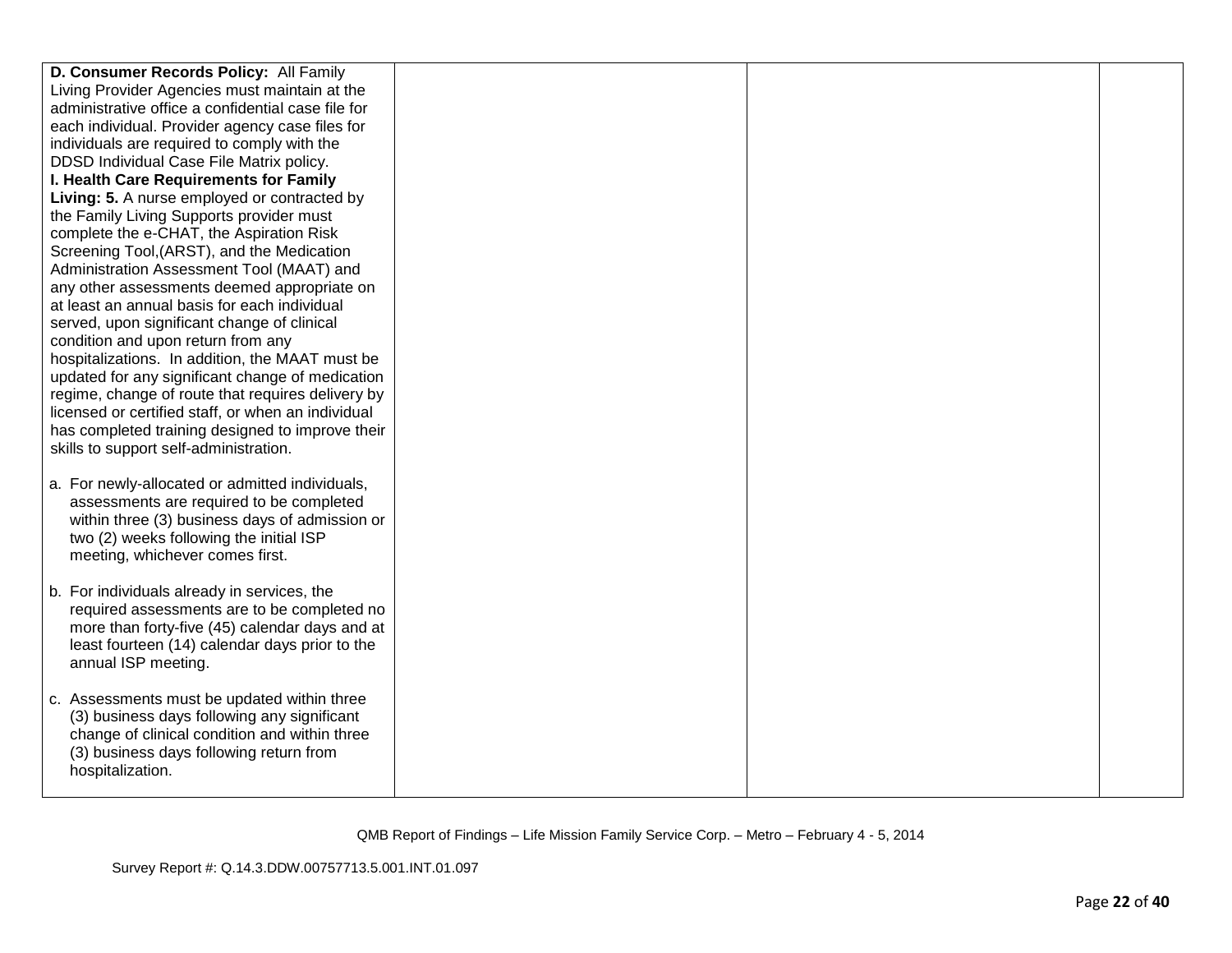| d. Other nursing assessments conducted to       |  |  |
|-------------------------------------------------|--|--|
| determine current health status or to evaluate  |  |  |
| a change in clinical condition must be          |  |  |
| documented in a signed progress note that       |  |  |
| includes time and date as well as subjective    |  |  |
| information including the individual            |  |  |
| complaints, signs and symptoms noted by         |  |  |
| staff, family members or other team             |  |  |
|                                                 |  |  |
| members; objective information including vital  |  |  |
| signs, physical examination, weight, and        |  |  |
| other pertinent data for the given situation    |  |  |
| (e.g., seizure frequency, method in which       |  |  |
| temperature taken); assessment of the           |  |  |
| clinical status, and plan of action addressing  |  |  |
| relevant aspects of all active health problems  |  |  |
| and follow up on any recommendations of         |  |  |
| medical consultants.                            |  |  |
|                                                 |  |  |
| e. Develop any urgently needed interim          |  |  |
| Healthcare Plans or MERPs per DDSD policy       |  |  |
| pending authorization of ongoing Adult          |  |  |
| Nursing services as indicated by health status  |  |  |
| and individual/guardian choice.                 |  |  |
|                                                 |  |  |
| Chapter 12 (SL) 3. Agency Requirements:         |  |  |
| D. Consumer Records Policy: All Living          |  |  |
| Supports- Supported Living Provider Agencies    |  |  |
| must maintain at the administrative office a    |  |  |
| confidential case file for each individual.     |  |  |
| Provider agency case files for individuals are  |  |  |
| required to comply with the DDSD Individual     |  |  |
| Case File Matrix policy.                        |  |  |
| 2. Service Requirements. L. Training and        |  |  |
| <b>Requirements. 5. Health Related</b>          |  |  |
| Documentation: For each individual receiving    |  |  |
| Living Supports- Supported Living, the provider |  |  |
| agency must ensure and document the             |  |  |
| following:                                      |  |  |
|                                                 |  |  |
| a. That an individual with chronic condition(s) |  |  |
| with the potential to exacerbate into a life    |  |  |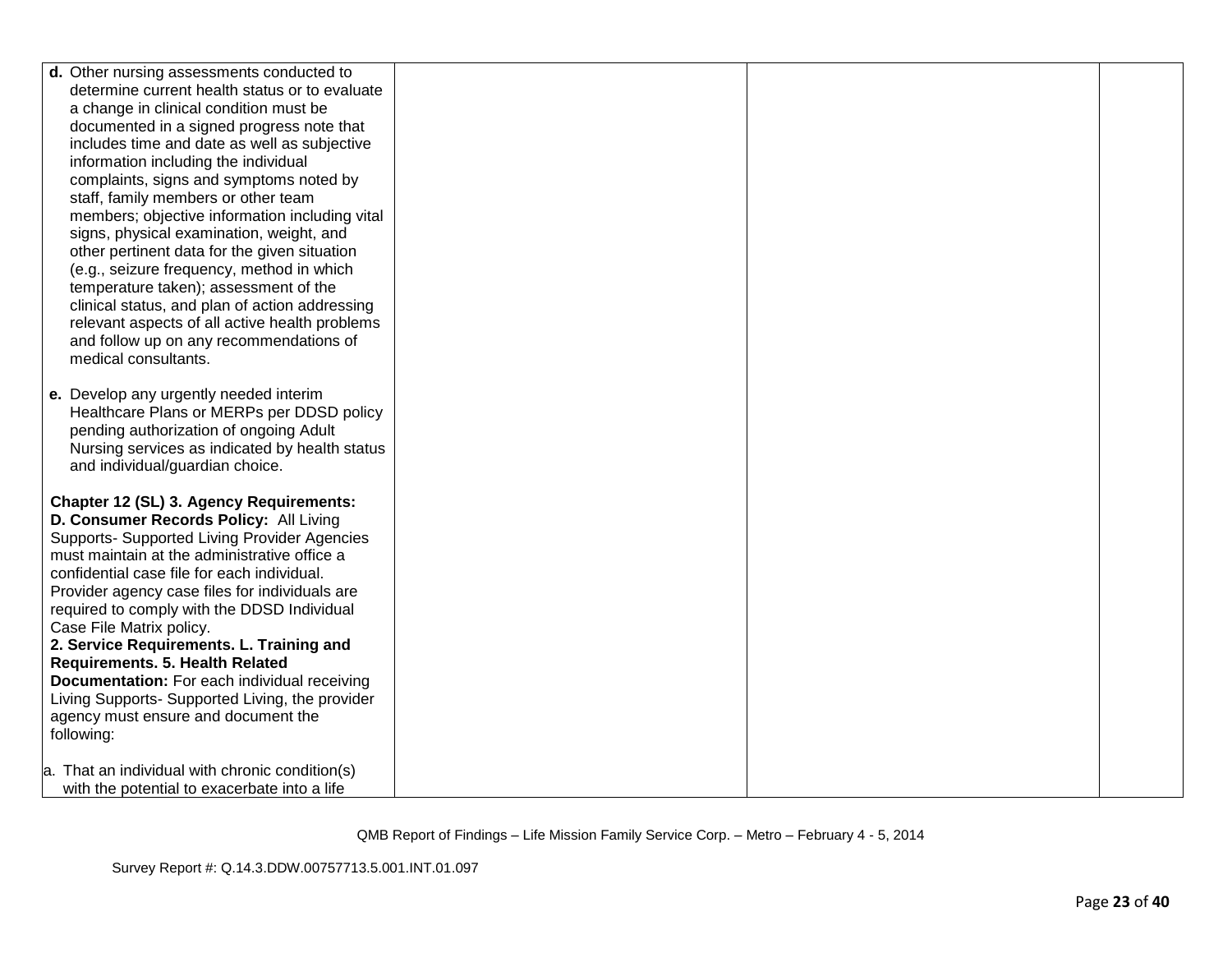|      | threatening condition, has a MERP developed       |  |  |
|------|---------------------------------------------------|--|--|
|      | by a licensed nurse or other appropriate          |  |  |
|      | professional according to the DDSD Medical        |  |  |
|      |                                                   |  |  |
|      | Emergency Response Plan Policy, that DSP          |  |  |
|      | have been trained to implement such plan(s),      |  |  |
|      | and ensure that a copy of such plan(s) are        |  |  |
|      | readily available to DSP in the home;             |  |  |
|      |                                                   |  |  |
|      | b. That an average of five (5) hours of           |  |  |
|      | documented nutritional counseling is available    |  |  |
|      | annually, if recommended by the IDT and           |  |  |
|      | clinically indicated;                             |  |  |
|      |                                                   |  |  |
|      | c. That the nurse has completed legible and       |  |  |
|      | signed progress notes with date and time          |  |  |
|      |                                                   |  |  |
|      | indicated that describe all interventions or      |  |  |
|      | interactions conducted with individuals served,   |  |  |
|      | as well as all interactions with other healthcare |  |  |
|      | providers serving the individual. All             |  |  |
|      | interactions must be documented whether they      |  |  |
|      | occur by phone or in person; and                  |  |  |
|      |                                                   |  |  |
|      | d. Document for each individual that:             |  |  |
|      |                                                   |  |  |
|      | i. The individual has a Primary Care Provider     |  |  |
|      | (PCP);                                            |  |  |
|      |                                                   |  |  |
|      | ii. The individual receives an annual physical    |  |  |
|      | examination and other examinations as             |  |  |
|      | specified by a PCP;                               |  |  |
|      |                                                   |  |  |
|      | The individual receives annual dental check-      |  |  |
| iii. |                                                   |  |  |
|      | ups and other check-ups as specified by a         |  |  |
|      | licensed dentist;                                 |  |  |
|      |                                                   |  |  |
|      | iv. The individual receives a hearing test as     |  |  |
|      | specified by a licensed audiologist;              |  |  |
|      |                                                   |  |  |
|      | v. The individual receives eye examinations as    |  |  |
|      | specified by a licensed optometrist or            |  |  |
|      | ophthalmologist; and                              |  |  |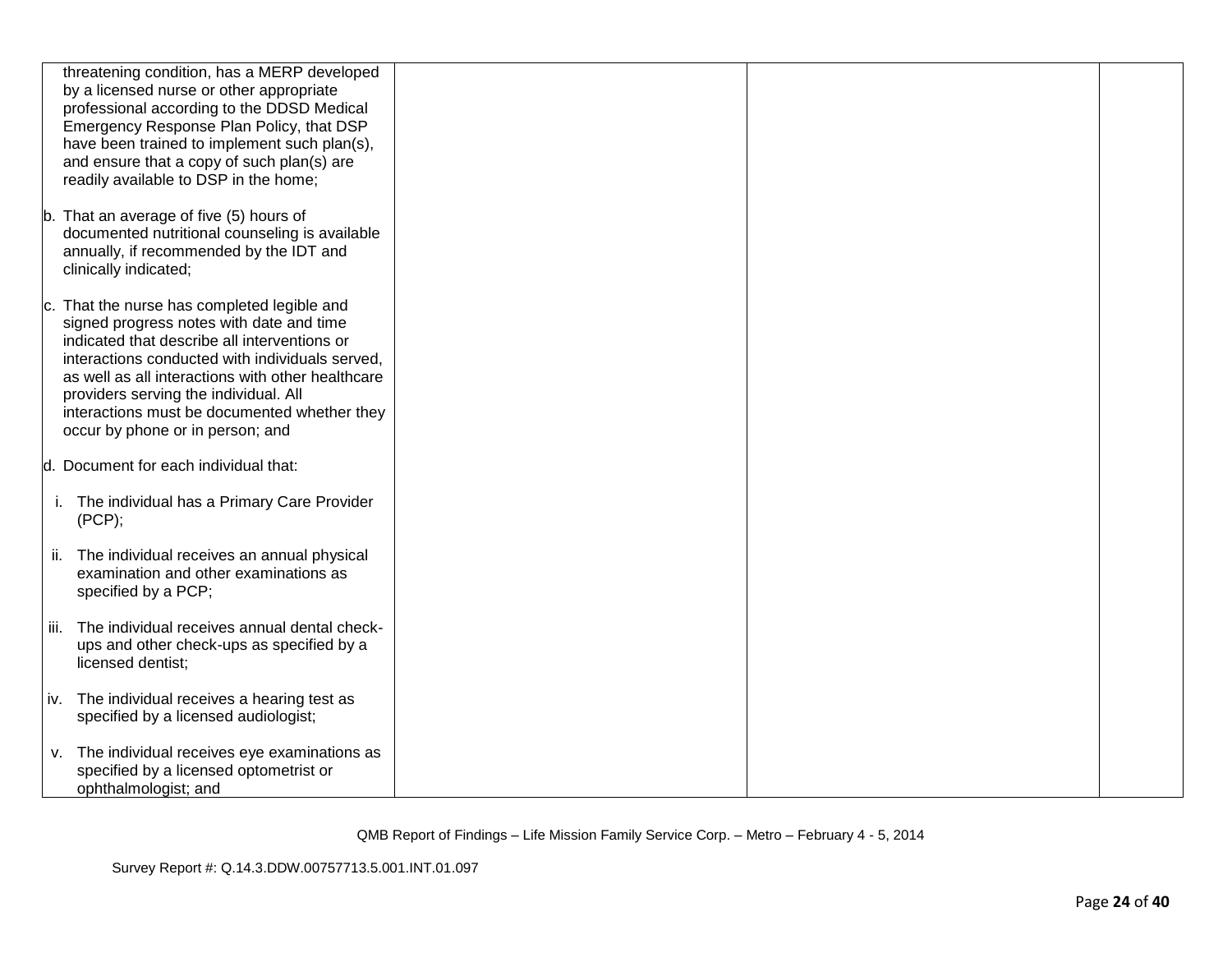| vi. Agency activities occur as required for<br>follow-up activities to medical appointments<br>(e.g. treatment, visits to specialists, and<br>changes in medication or daily routine).                                                                                                                                                                                                                                                                                                                                               |  |  |
|--------------------------------------------------------------------------------------------------------------------------------------------------------------------------------------------------------------------------------------------------------------------------------------------------------------------------------------------------------------------------------------------------------------------------------------------------------------------------------------------------------------------------------------|--|--|
| vii. The agency nurse will provide the<br>individual's team with a semi-annual nursing<br>report that discusses the services provided<br>and the status of the individual in the last<br>six(6) months. This may be provided<br>electronically or in paper format to the team<br>no later than (2) weeks prior to the ISP and<br>semi-annually.<br>f. The Supported Living Provider Agency must<br>ensure that activities conducted by agency<br>nurses comply with the roles and<br>responsibilities identified in these standards. |  |  |
| <b>Chapter 13 (IMLS) 2. Service Requirements:</b><br>C. Documents to be maintained in the agency<br>administrative office, include:<br>A. All assessments completed by the agency<br>nurse, including the Intensive Medical Living<br>Eligibility Parameters tool; for e-CHAT a printed<br>copy of the current e-CHAT summary report<br>shall suffice;                                                                                                                                                                               |  |  |
| F. Annual physical exams and annual dental<br>exams (not applicable for short term stays);                                                                                                                                                                                                                                                                                                                                                                                                                                           |  |  |
| G. Tri-annual vision exam (Not applicable for<br>short term stays. See Medicaid policy 8.310.6<br>for allowable exceptions for more frequent vision<br>exam);                                                                                                                                                                                                                                                                                                                                                                        |  |  |
| H. Audiology/hearing exam as applicable (Not<br>applicable for short term stays; See Medicaid<br>policy 8.324.6 for applicable requirements);                                                                                                                                                                                                                                                                                                                                                                                        |  |  |
| I. All other evaluations called for in the ISP for                                                                                                                                                                                                                                                                                                                                                                                                                                                                                   |  |  |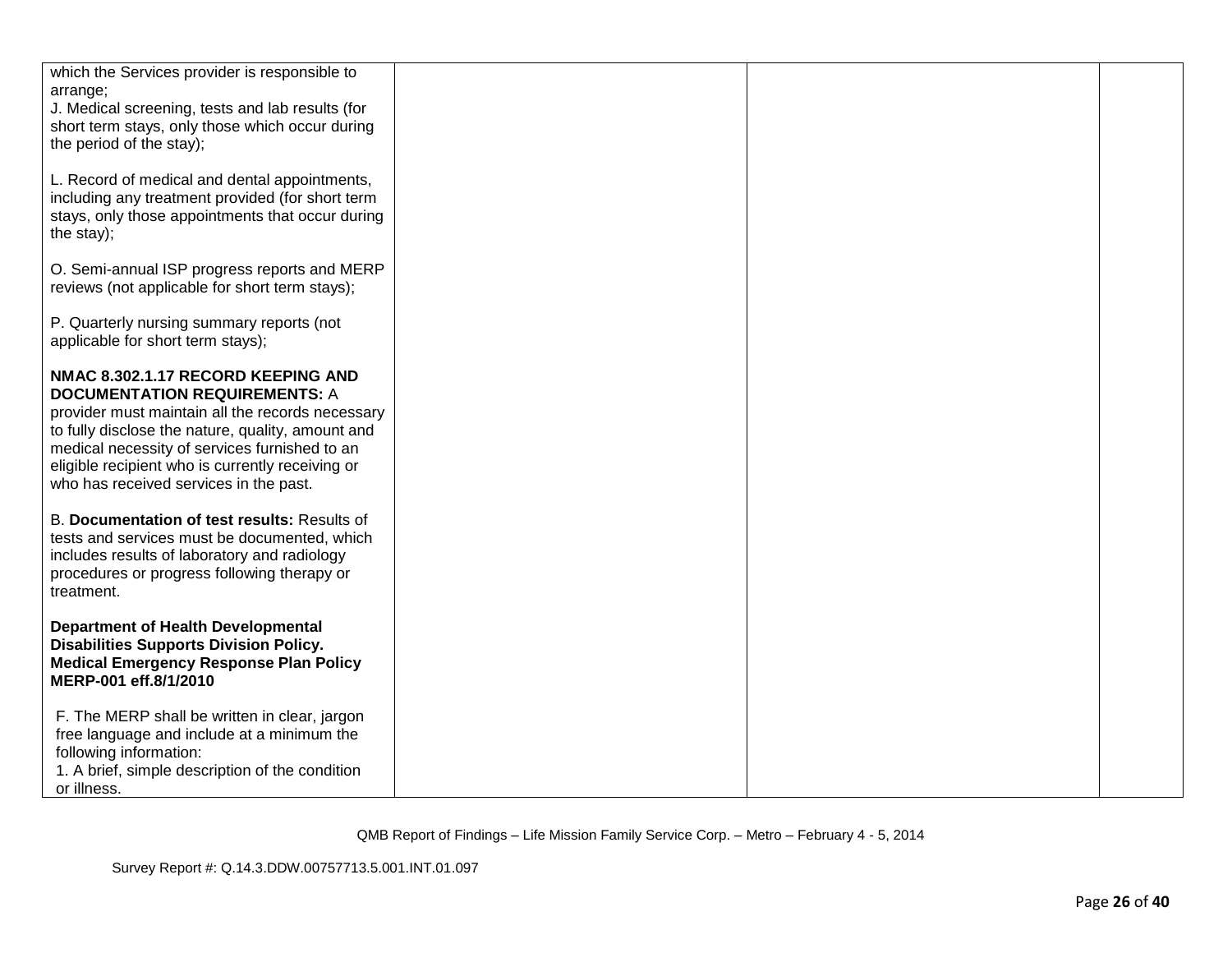| 2. A brief description of the most likely life                                |  |  |
|-------------------------------------------------------------------------------|--|--|
| threatening complications that might occur and                                |  |  |
| what those complications may look like to an                                  |  |  |
| observer.                                                                     |  |  |
| 3. A concise list of the most important                                       |  |  |
| measures that may prevent the life threatening                                |  |  |
| complication from occurring (e.g., avoiding                                   |  |  |
| allergens that trigger an asthma attack or                                    |  |  |
| making sure the person with diabetes has                                      |  |  |
| snacks with them to avoid hypoglycemia).                                      |  |  |
| 4. Clear, jargon free, step-by-step instructions                              |  |  |
| regarding the actions to be taken by direct                                   |  |  |
| support personnel (DSP) and/or others to                                      |  |  |
| intervene in the emergency, including criteria                                |  |  |
| for when to call 911.                                                         |  |  |
| 5. Emergency contacts with phone numbers.                                     |  |  |
| 6. Reference to whether the individual has                                    |  |  |
| advance directives or not, and if so, where the                               |  |  |
| advance directives are located.                                               |  |  |
|                                                                               |  |  |
| Developmental Disabilities (DD) Waiver                                        |  |  |
| Service Standards effective 4/1/2007                                          |  |  |
| <b>CHAPTER 1 II. PROVIDER AGENCY</b>                                          |  |  |
| <b>REQUIREMENTS: D. Provider Agency Case</b>                                  |  |  |
| File for the Individual: All Provider Agencies                                |  |  |
| shall maintain at the administrative office a                                 |  |  |
| confidential case file for each individual. Case                              |  |  |
| records belong to the individual receiving                                    |  |  |
| services and copies shall be provided to the                                  |  |  |
| receiving agency whenever an individual                                       |  |  |
| changes providers. The record must also be                                    |  |  |
| made available for review when requested by                                   |  |  |
| DOH, HSD or federal government                                                |  |  |
| representatives for oversight purposes. The                                   |  |  |
| individual's case file shall include the following                            |  |  |
| requirements1, 2, 3, 4, 5, 6, 7, 8,<br><b>CHAPTER 1. III. PROVIDER AGENCY</b> |  |  |
| <b>DOCUMENTATION OF SERVICE DELIVERY</b>                                      |  |  |
| <b>AND LOCATION - Healthcare</b>                                              |  |  |
| <b>Documentation by Nurses For Community</b>                                  |  |  |
|                                                                               |  |  |
| <b>Living Services, Community Inclusion</b>                                   |  |  |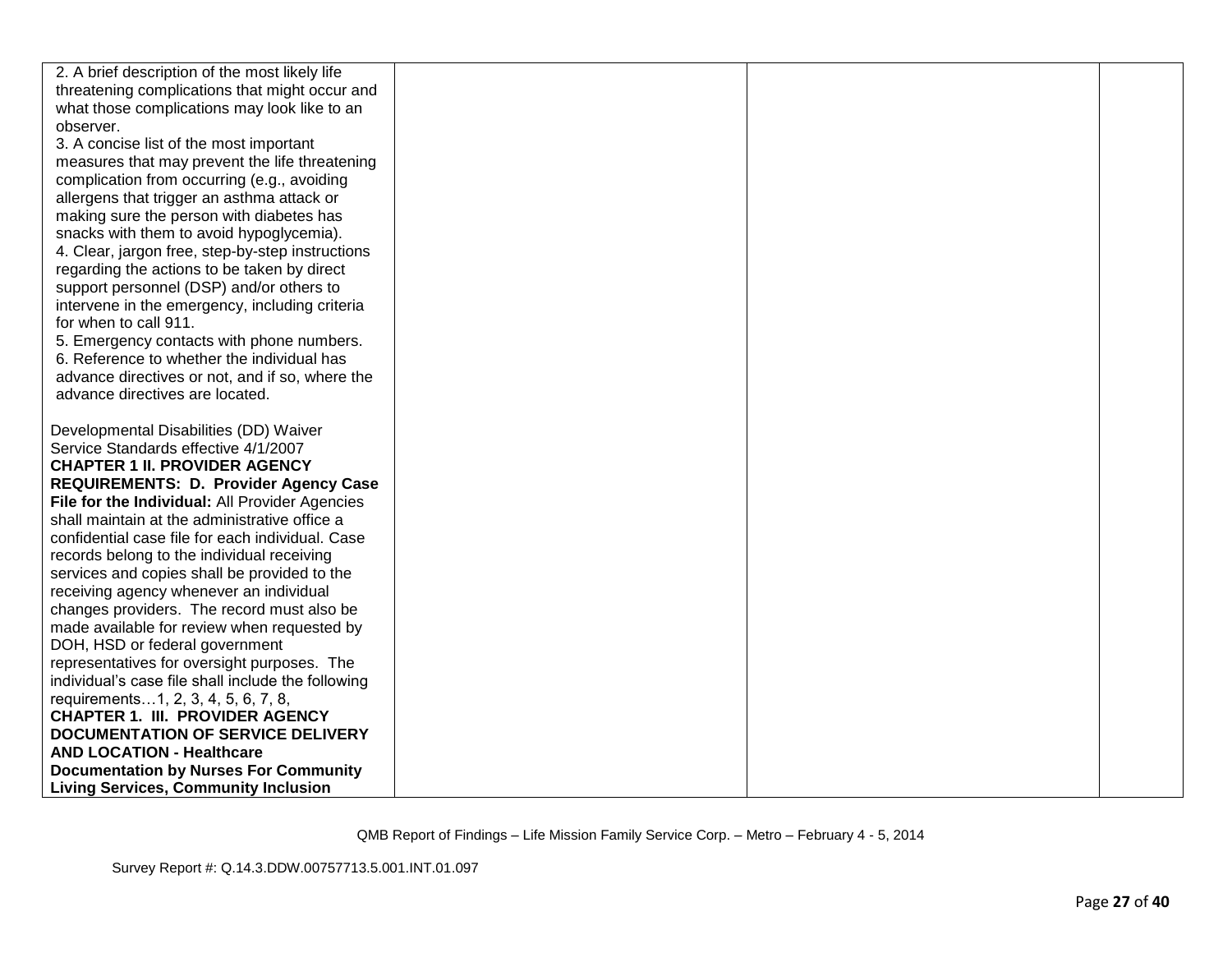| <b>Services and Private Duty Nursing</b>         |  |  |
|--------------------------------------------------|--|--|
| Services: Chapter 1. III. E. (1 - 4) (1)         |  |  |
| Documentation of nursing assessment              |  |  |
| activities (2) Health related plans and (4)      |  |  |
|                                                  |  |  |
| <b>General Nursing Documentation</b>             |  |  |
|                                                  |  |  |
| Developmental Disabilities (DD) Waiver           |  |  |
| Service Standards effective 4/1/2007             |  |  |
| <b>CHAPTER 5 IV. COMMUNITY INCLUSION</b>         |  |  |
| <b>SERVICES PROVIDER AGENCY</b>                  |  |  |
| <b>REQUIREMENTS B. IDT Coordination</b>          |  |  |
| (2) Coordinate with the IDT to ensure that       |  |  |
| each individual participating in Community       |  |  |
| Inclusion Services who has a score of 4, 5, or 6 |  |  |
| on the HAT has a Health Care Plan developed      |  |  |
| by a licensed nurse, and if applicable, a Crisis |  |  |
| Prevention/Intervention Plan.                    |  |  |
|                                                  |  |  |
|                                                  |  |  |
|                                                  |  |  |
|                                                  |  |  |
|                                                  |  |  |
|                                                  |  |  |
|                                                  |  |  |
|                                                  |  |  |
|                                                  |  |  |
|                                                  |  |  |
|                                                  |  |  |
|                                                  |  |  |
|                                                  |  |  |
|                                                  |  |  |
|                                                  |  |  |
|                                                  |  |  |
|                                                  |  |  |
|                                                  |  |  |
|                                                  |  |  |
|                                                  |  |  |
|                                                  |  |  |
|                                                  |  |  |
|                                                  |  |  |
|                                                  |  |  |
|                                                  |  |  |
|                                                  |  |  |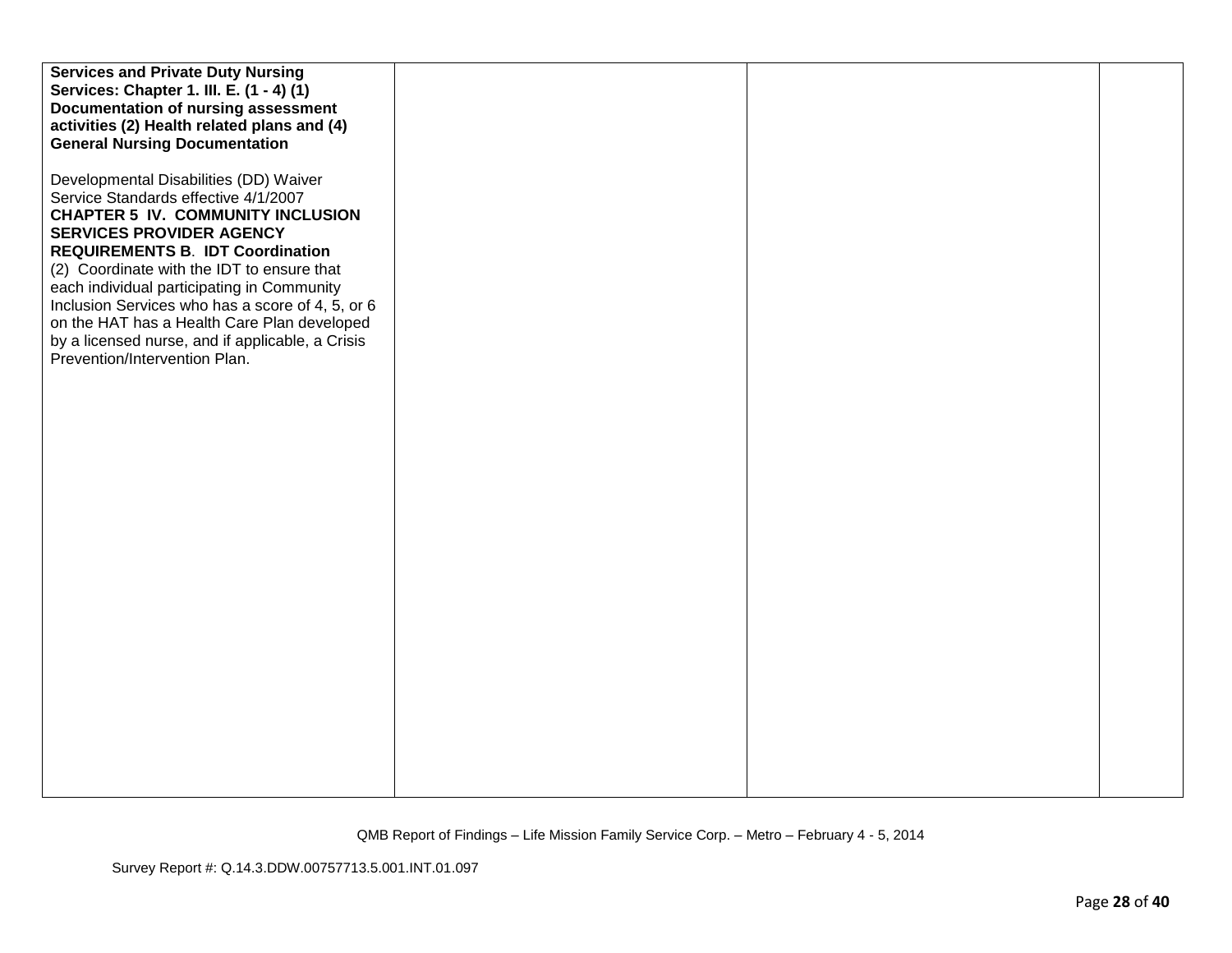| Tag #1A31                                           | <b>Standard Level Deficiency</b>              |                                                    |  |
|-----------------------------------------------------|-----------------------------------------------|----------------------------------------------------|--|
| <b>Client Rights/Human Rights</b>                   |                                               |                                                    |  |
| 7.26.3.11 RESTRICTIONS OR LIMITATION                | Based on record review, the Agency did not    | <b>Provider:</b>                                   |  |
| OF CLIENT'S RIGHTS:                                 | ensure the rights of Individuals were not     | State your Plan of Correction for the              |  |
| A. A service provider shall not restrict or limit a | restricted or limited for 1 of 1 Individuals. | deficiencies cited in this tag here: $\rightarrow$ |  |
| client's rights except:                             |                                               |                                                    |  |
| (1) where the restriction or limitation is allowed  | A review of Agency Individual files indicated |                                                    |  |
| in an emergency and is necessary to prevent         | Human Rights Committee Approval was           |                                                    |  |
| imminent risk of physical harm to the client or     | required for restrictions.                    |                                                    |  |
| another person; or                                  |                                               |                                                    |  |
| (2) where the interdisciplinary team has            | No documentation was found regarding Human    |                                                    |  |
| determined that the client's limited capacity to    | Rights Approval for the following:            |                                                    |  |
| exercise the right threatens his or her physical    |                                               |                                                    |  |
| safety; or                                          | • Physical Restraint (Turning off wheelchair  |                                                    |  |
| (3) as provided for in Section 10.1.14 [now         | motor) - (Individual #1)                      |                                                    |  |
| Subsection N of 7.26.3.10 NMAC].                    |                                               | <b>Provider:</b>                                   |  |
|                                                     | Note: Per Positive Behavior Crisis Plan, this | Enter your ongoing Quality Assurance/Quality       |  |
| B. Any emergency intervention to prevent            | is to be done to prevent the Individual from  | Improvement processes as it related to this tag    |  |
| physical harm shall be reasonable to prevent        | driving their wheelchair into staff when the  | number here: $\rightarrow$                         |  |
| harm, shall be the least restrictive intervention   | individual is angry. Issue was addressed with |                                                    |  |
| necessary to meet the emergency, shall be           | #48 who reported this technique has not been  |                                                    |  |
| allowed no longer than necessary and shall be       | used as behaviors have improved. #48 is to    |                                                    |  |
| subject to interdisciplinary team (IDT) review.     | address restraint with Positive Behavior      |                                                    |  |
| The IDT upon completion of its review may           | Consultant.                                   |                                                    |  |
| refer its findings to the office of quality         |                                               |                                                    |  |
| assurance. The emergency intervention may           |                                               |                                                    |  |
| be subject to review by the service provider's      |                                               |                                                    |  |
| behavioral support committee or human rights        |                                               |                                                    |  |
| committee in accordance with the behavioral         |                                               |                                                    |  |
| support policies or other department regulation     |                                               |                                                    |  |
| or policy.                                          |                                               |                                                    |  |
| C. The service provider may adopt reasonable        |                                               |                                                    |  |
| program policies of general applicability to        |                                               |                                                    |  |
| clients served by that service provider that do     |                                               |                                                    |  |
| not violate client rights. [09/12/94; 01/15/97;     |                                               |                                                    |  |
| Recompiled 10/31/01]                                |                                               |                                                    |  |
|                                                     |                                               |                                                    |  |
| <b>Long Term Services Division</b>                  |                                               |                                                    |  |
| <b>Policy Title: Human Rights Committee</b>         |                                               |                                                    |  |
| Requirements Eff Date: March 1, 2003                |                                               |                                                    |  |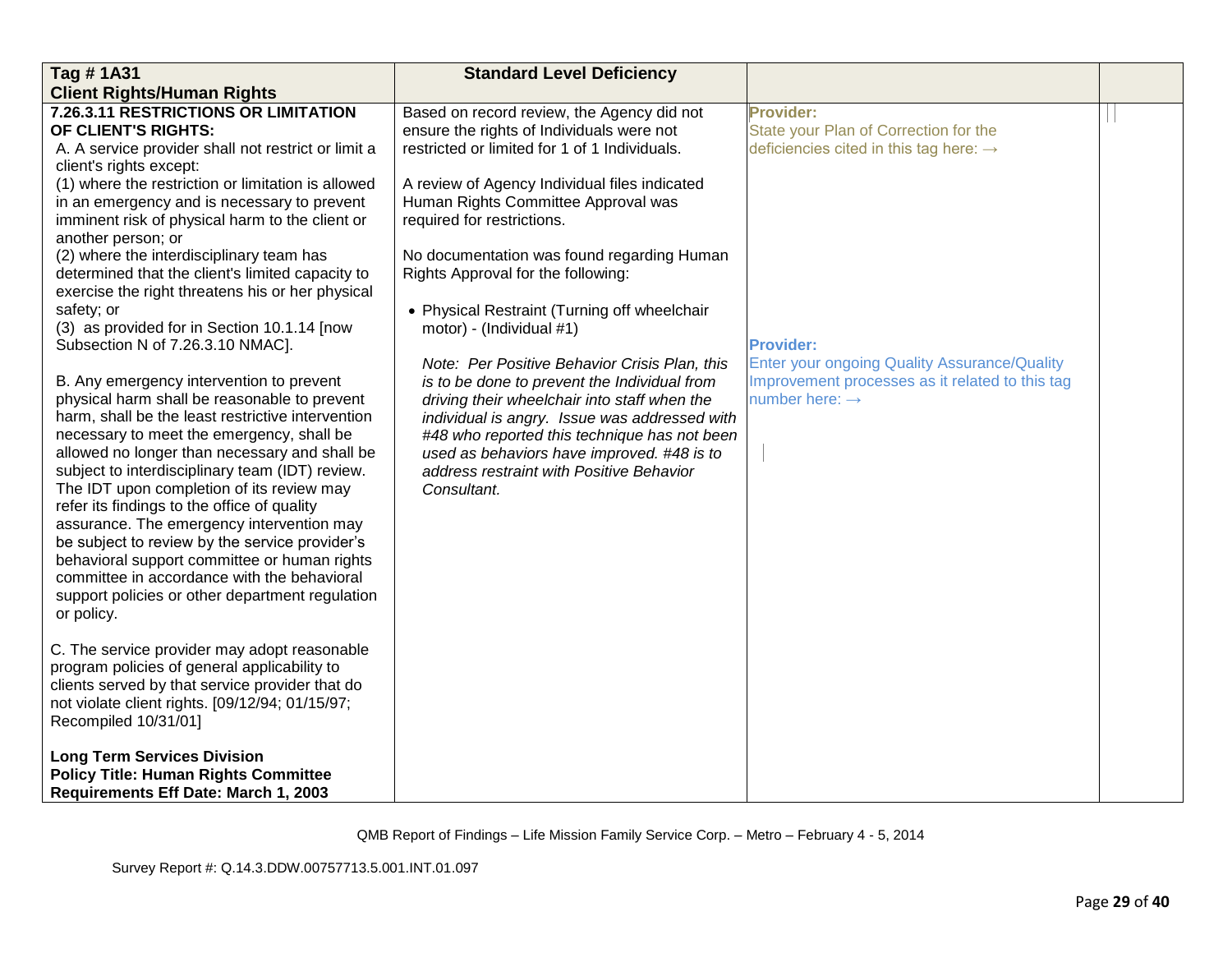| IV. POLICY STATEMENT - Human Rights                                                                                                                                                                                                                                                                                                                                                                                                                                                     |  |  |
|-----------------------------------------------------------------------------------------------------------------------------------------------------------------------------------------------------------------------------------------------------------------------------------------------------------------------------------------------------------------------------------------------------------------------------------------------------------------------------------------|--|--|
| Committees are required for residential service                                                                                                                                                                                                                                                                                                                                                                                                                                         |  |  |
| provider agencies. The purpose of these                                                                                                                                                                                                                                                                                                                                                                                                                                                 |  |  |
| committees with respect to the provision of                                                                                                                                                                                                                                                                                                                                                                                                                                             |  |  |
| Behavior Supports is to review and monitor the                                                                                                                                                                                                                                                                                                                                                                                                                                          |  |  |
| implementation of certain Behavior Support                                                                                                                                                                                                                                                                                                                                                                                                                                              |  |  |
| Plans.                                                                                                                                                                                                                                                                                                                                                                                                                                                                                  |  |  |
|                                                                                                                                                                                                                                                                                                                                                                                                                                                                                         |  |  |
| Human Rights Committees may not approve                                                                                                                                                                                                                                                                                                                                                                                                                                                 |  |  |
| any of the interventions specifically prohibited                                                                                                                                                                                                                                                                                                                                                                                                                                        |  |  |
| in the following policies:                                                                                                                                                                                                                                                                                                                                                                                                                                                              |  |  |
| • Aversive Intervention Prohibitions                                                                                                                                                                                                                                                                                                                                                                                                                                                    |  |  |
| • Psychotropic Medications Use                                                                                                                                                                                                                                                                                                                                                                                                                                                          |  |  |
| • Behavioral Support Service Provision.                                                                                                                                                                                                                                                                                                                                                                                                                                                 |  |  |
|                                                                                                                                                                                                                                                                                                                                                                                                                                                                                         |  |  |
| A Human Rights Committee may also serve                                                                                                                                                                                                                                                                                                                                                                                                                                                 |  |  |
| other agency functions as appropriate, such as                                                                                                                                                                                                                                                                                                                                                                                                                                          |  |  |
| the review of internal policies on sexuality and                                                                                                                                                                                                                                                                                                                                                                                                                                        |  |  |
| incident management follow-up.                                                                                                                                                                                                                                                                                                                                                                                                                                                          |  |  |
|                                                                                                                                                                                                                                                                                                                                                                                                                                                                                         |  |  |
| A. HUMAN RIGHTS COMMITTEE ROLE IN                                                                                                                                                                                                                                                                                                                                                                                                                                                       |  |  |
| <b>BEHAVIOR SUPPORTS</b>                                                                                                                                                                                                                                                                                                                                                                                                                                                                |  |  |
| Only those Behavior Support Plans with an                                                                                                                                                                                                                                                                                                                                                                                                                                               |  |  |
| aversive intervention included as part of the                                                                                                                                                                                                                                                                                                                                                                                                                                           |  |  |
| plan or associated Crisis Intervention Plan                                                                                                                                                                                                                                                                                                                                                                                                                                             |  |  |
| need to be reviewed prior to implementation.                                                                                                                                                                                                                                                                                                                                                                                                                                            |  |  |
| Plans not containing aversive interventions do                                                                                                                                                                                                                                                                                                                                                                                                                                          |  |  |
| not require Human Rights Committee review or                                                                                                                                                                                                                                                                                                                                                                                                                                            |  |  |
|                                                                                                                                                                                                                                                                                                                                                                                                                                                                                         |  |  |
|                                                                                                                                                                                                                                                                                                                                                                                                                                                                                         |  |  |
|                                                                                                                                                                                                                                                                                                                                                                                                                                                                                         |  |  |
|                                                                                                                                                                                                                                                                                                                                                                                                                                                                                         |  |  |
|                                                                                                                                                                                                                                                                                                                                                                                                                                                                                         |  |  |
|                                                                                                                                                                                                                                                                                                                                                                                                                                                                                         |  |  |
|                                                                                                                                                                                                                                                                                                                                                                                                                                                                                         |  |  |
|                                                                                                                                                                                                                                                                                                                                                                                                                                                                                         |  |  |
|                                                                                                                                                                                                                                                                                                                                                                                                                                                                                         |  |  |
|                                                                                                                                                                                                                                                                                                                                                                                                                                                                                         |  |  |
|                                                                                                                                                                                                                                                                                                                                                                                                                                                                                         |  |  |
|                                                                                                                                                                                                                                                                                                                                                                                                                                                                                         |  |  |
| approval.<br>2. The Human Rights Committee will determine<br>and adopt a written policy stating the frequency<br>and purpose of meetings. Behavior Support<br>Plans approved by the Human Rights<br>Committee will be reviewed at least quarterly.<br>3. Records, including minutes of all meetings<br>will be retained at the agency with primary<br>responsibility for implementation for at least<br>five years from the completion of each<br>individual's Individual Service Plan. |  |  |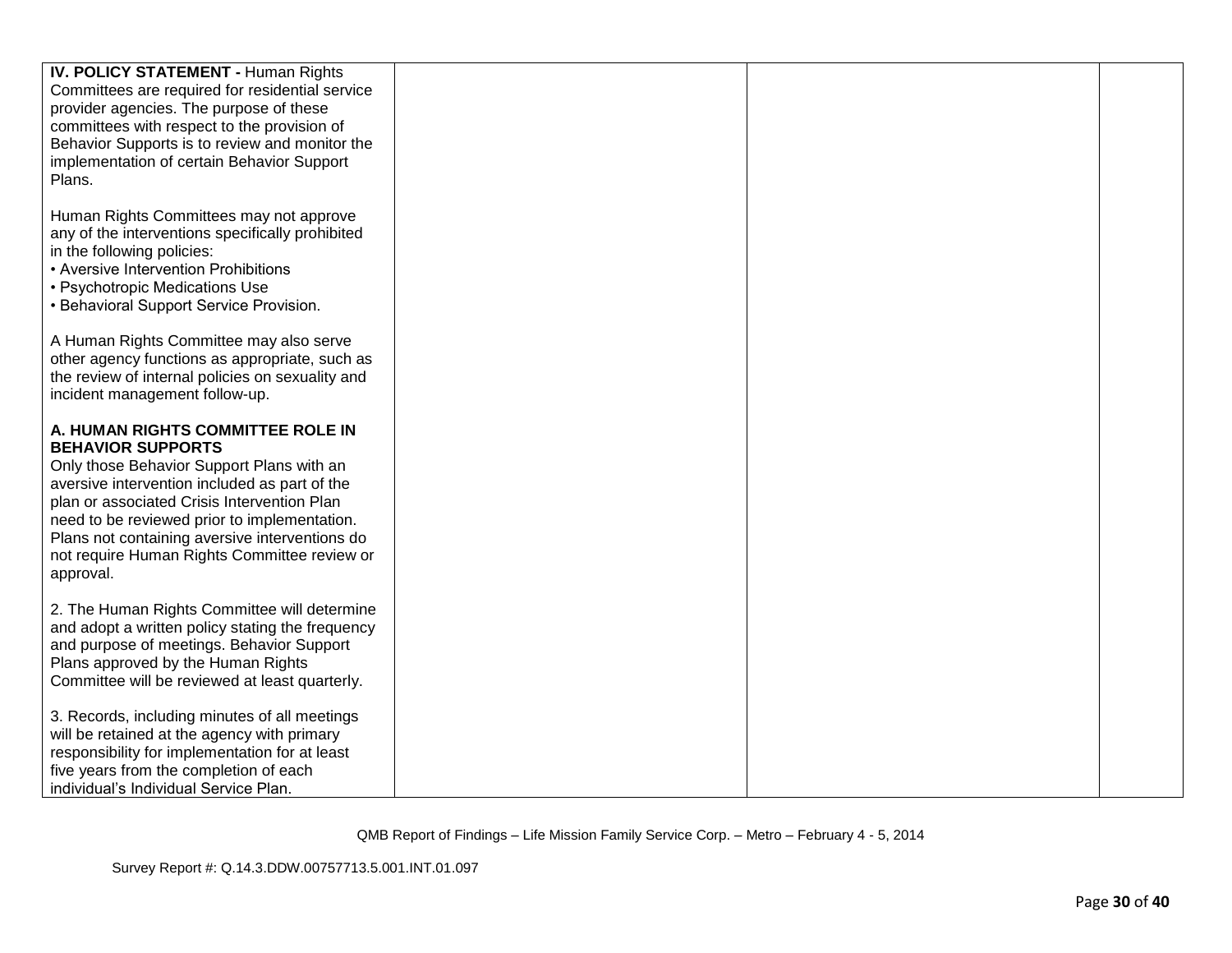| <b>Department of Health Developmental</b><br>Disabilities Supports Division (DDSD) -<br><b>Procedure Title:</b><br><b>Medication Assessment and Delivery</b><br>Procedure Eff Date: November 1, 2006<br><b>B. 1. e.</b> If the PRN medication is to be used in<br>response to psychiatric and/or behavioral<br>symptoms in addition to the above<br>requirements, obtain current written consent<br>from the individual, guardian or surrogate<br>health decision maker and submit for review by<br>the agency's Human Rights Committee<br>(References: Psychotropic Medication Use<br>Policy, Section D, page 5 Use of PRN<br>Psychotropic Medications; and, Human Rights<br>Committee Requirements Policy, Section B,<br>page 4 Interventions Requiring Review and<br>Approval - Use of PRN Medications). |  |  |
|-------------------------------------------------------------------------------------------------------------------------------------------------------------------------------------------------------------------------------------------------------------------------------------------------------------------------------------------------------------------------------------------------------------------------------------------------------------------------------------------------------------------------------------------------------------------------------------------------------------------------------------------------------------------------------------------------------------------------------------------------------------------------------------------------------------|--|--|
|                                                                                                                                                                                                                                                                                                                                                                                                                                                                                                                                                                                                                                                                                                                                                                                                             |  |  |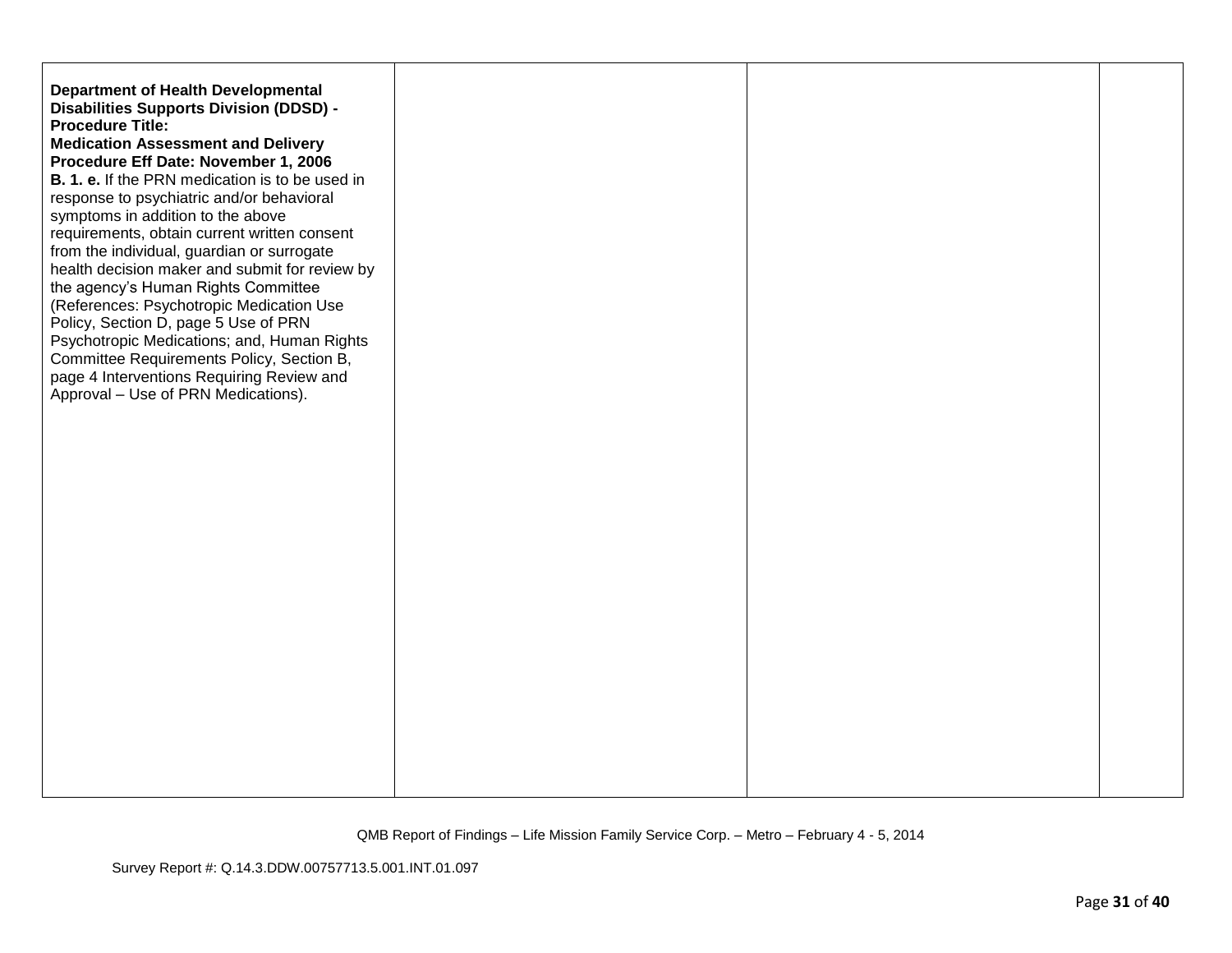| Tag # LS13 / 6L13                                                                                                                                                                                                                                                                                                                                             | <b>Standard Level Deficiency</b>                   |                                                     |  |
|---------------------------------------------------------------------------------------------------------------------------------------------------------------------------------------------------------------------------------------------------------------------------------------------------------------------------------------------------------------|----------------------------------------------------|-----------------------------------------------------|--|
| <b>Community Living Healthcare Reqts.</b>                                                                                                                                                                                                                                                                                                                     |                                                    |                                                     |  |
| NMAC 8.302.1.17 RECORD KEEPING AND                                                                                                                                                                                                                                                                                                                            | Based on record review, the Agency did not         | Provider:                                           |  |
| <b>DOCUMENTATION REQUIREMENTS: A</b>                                                                                                                                                                                                                                                                                                                          | provide documentation of annual physical           | State your Plan of Correction for the               |  |
| provider must maintain all the records                                                                                                                                                                                                                                                                                                                        | examinations and/or other examinations as          | deficiencies cited in this tag here: $\rightarrow$  |  |
| necessary to fully disclose the nature, quality,                                                                                                                                                                                                                                                                                                              | specified by a licensed physician for 2 of 3       |                                                     |  |
| amount and medical necessity of services                                                                                                                                                                                                                                                                                                                      | individuals receiving Community Living Services.   |                                                     |  |
| furnished to an eligible recipient who is                                                                                                                                                                                                                                                                                                                     |                                                    |                                                     |  |
| currently receiving or who has received                                                                                                                                                                                                                                                                                                                       | Review of the administrative individual case files |                                                     |  |
| services in the past.                                                                                                                                                                                                                                                                                                                                         | revealed the following items were not found,       |                                                     |  |
|                                                                                                                                                                                                                                                                                                                                                               | incomplete, and/or not current:                    |                                                     |  |
| B. Documentation of test results: Results of                                                                                                                                                                                                                                                                                                                  |                                                    |                                                     |  |
| tests and services must be documented, which                                                                                                                                                                                                                                                                                                                  | • Annual Physical (#3)                             |                                                     |  |
| includes results of laboratory and radiology                                                                                                                                                                                                                                                                                                                  |                                                    |                                                     |  |
| procedures or progress following therapy or                                                                                                                                                                                                                                                                                                                   | • Vision Exam                                      |                                                     |  |
| treatment.                                                                                                                                                                                                                                                                                                                                                    | ° Individual #3 - As indicated by the DDSD file    | <b>Provider:</b>                                    |  |
|                                                                                                                                                                                                                                                                                                                                                               | matrix, Vision Exams are to be conducted           | <b>Enter your ongoing Quality Assurance/Quality</b> |  |
| Developmental Disabilities (DD) Waiver Service<br>Standards effective 11/1/2012 revised 4/23/2013                                                                                                                                                                                                                                                             | every other year. No evidence of exam was          | Improvement processes as it related to this tag     |  |
|                                                                                                                                                                                                                                                                                                                                                               | found.                                             | number here: $\rightarrow$                          |  |
| Chapter 11 (FL) 3. Agency Requirements:<br>D. Consumer Records Policy: All Family<br>Living Provider Agencies must maintain at the<br>administrative office a confidential case file for<br>each individual. Provider agency case files for<br>individuals are required to comply with the<br>DDSD Individual Case File Matrix policy.                        |                                                    |                                                     |  |
| Chapter 12 (SL) 3. Agency Requirements:<br>D. Consumer Records Policy: All Living<br>Supports- Supported Living Provider Agencies<br>must maintain at the administrative office a<br>confidential case file for each individual.<br>Provider agency case files for individuals are<br>required to comply with the DDSD Individual<br>Case File Matrix policy. |                                                    |                                                     |  |
| Developmental Disabilities (DD) Waiver<br>Service Standards effective 4/1/2007<br><b>CHAPTER 6. VI. GENERAL</b><br><b>REQUIREMENTS FOR COMMUNITY LIVING</b>                                                                                                                                                                                                   |                                                    |                                                     |  |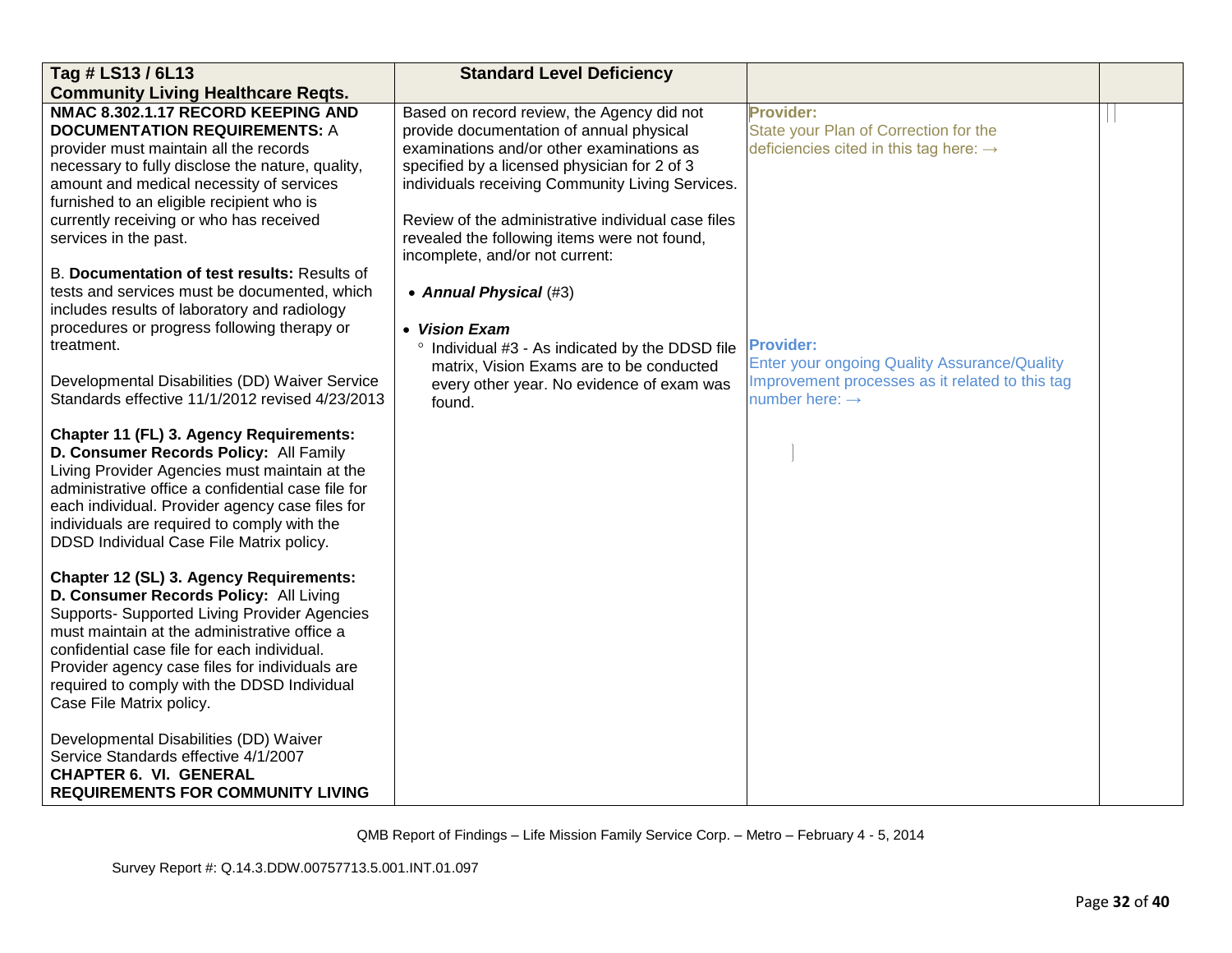| <b>Health Care Requirements for</b><br>G.         |  |  |  |  |  |
|---------------------------------------------------|--|--|--|--|--|
| <b>Community Living Services.</b>                 |  |  |  |  |  |
| (1) The Community Living Service providers        |  |  |  |  |  |
| shall ensure completion of a HAT for each         |  |  |  |  |  |
| individual receiving this service. The HAT shall  |  |  |  |  |  |
| be completed 2 weeks prior to the annual ISP      |  |  |  |  |  |
| meeting and submitted to the Case Manager         |  |  |  |  |  |
| and all other IDT Members. A revised HAT is       |  |  |  |  |  |
| required to also be submitted whenever the        |  |  |  |  |  |
| individual's health status changes significantly. |  |  |  |  |  |
| For individuals who are newly allocated to the    |  |  |  |  |  |
| DD Waiver program, the HAT may be                 |  |  |  |  |  |
| completed within 2 weeks following the initial    |  |  |  |  |  |
| ISP meeting and submitted with any strategies     |  |  |  |  |  |
| and support plans indicated in the ISP, or        |  |  |  |  |  |
| within 72 hours following admission into direct   |  |  |  |  |  |
| services, whichever comes first.                  |  |  |  |  |  |
| (2) Each individual will have a Health Care       |  |  |  |  |  |
| Coordinator, designated by the IDT. When the      |  |  |  |  |  |
| individual's HAT score is 4, 5 or 6 the Health    |  |  |  |  |  |
| Care Coordinator shall be an IDT member,          |  |  |  |  |  |
| other than the individual. The Health Care        |  |  |  |  |  |
| Coordinator shall oversee and monitor health      |  |  |  |  |  |
| care services for the individual in accordance    |  |  |  |  |  |
| with these standards. In circumstances where      |  |  |  |  |  |
| no IDT member voluntarily accepts designation     |  |  |  |  |  |
| as the health care coordinator, the community     |  |  |  |  |  |
| living provider shall assign a staff member to    |  |  |  |  |  |
| this role.                                        |  |  |  |  |  |
| (3) For each individual receiving Community       |  |  |  |  |  |
| Living Services, the provider agency shall        |  |  |  |  |  |
| ensure and document the following:                |  |  |  |  |  |
| (a) Provision of health care oversight            |  |  |  |  |  |
| consistent with these Standards as                |  |  |  |  |  |
| detailed in Chapter One section III E:            |  |  |  |  |  |
| Healthcare Documentation by Nurses For            |  |  |  |  |  |
| <b>Community Living Services, Community</b>       |  |  |  |  |  |
| Inclusion Services and Private Duty               |  |  |  |  |  |
| Nursing Services.                                 |  |  |  |  |  |
| b) That each individual with a score of 4, 5,     |  |  |  |  |  |
| or 6 on the HAT, has a Health Care Plan           |  |  |  |  |  |
|                                                   |  |  |  |  |  |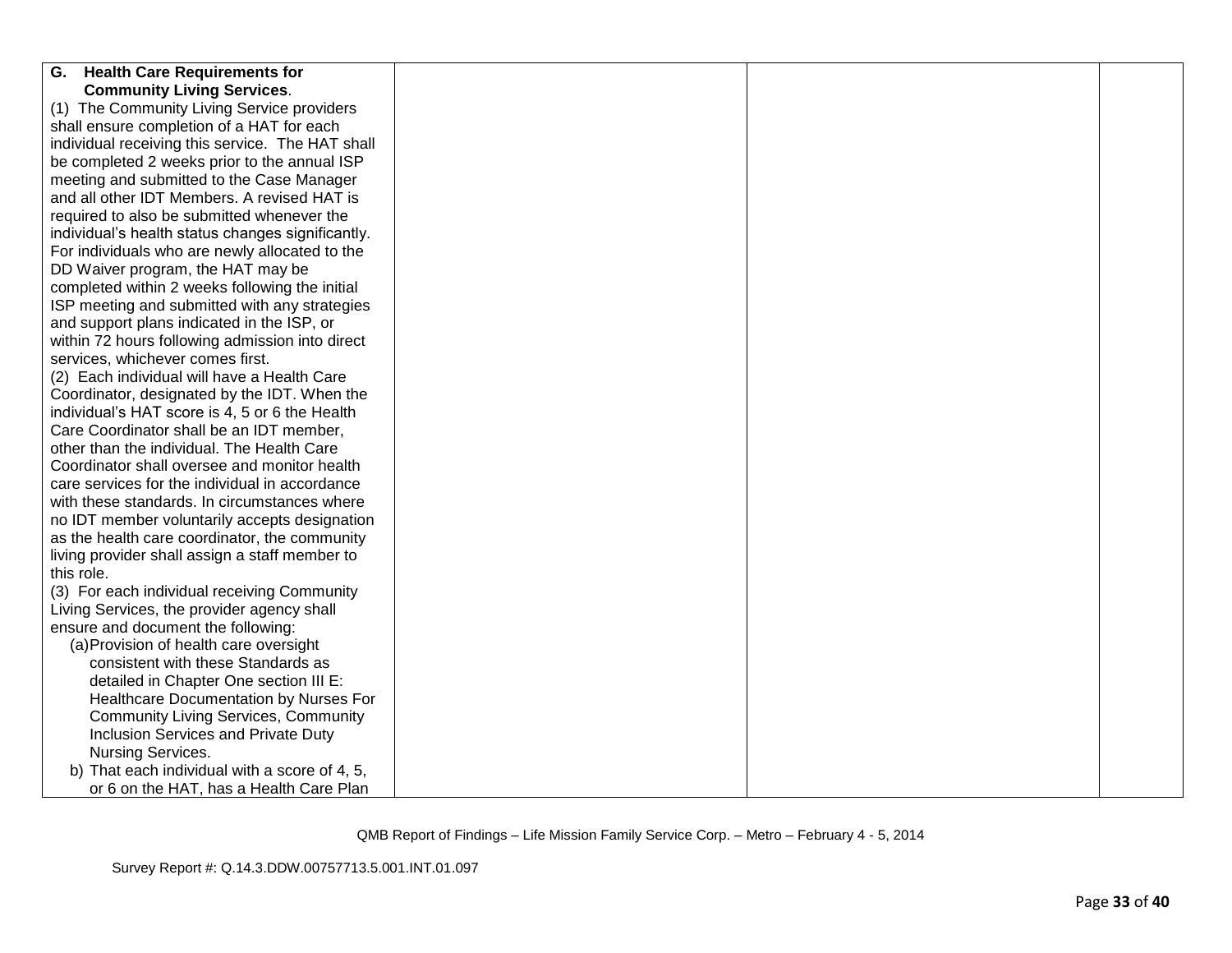| developed by a licensed nurse.                   |  |  |
|--------------------------------------------------|--|--|
| (c) That an individual with chronic              |  |  |
| condition(s) with the potential to               |  |  |
| exacerbate into a life threatening               |  |  |
| condition, has Crisis Prevention/                |  |  |
| Intervention Plan(s) developed by a              |  |  |
| licensed nurse or other appropriate              |  |  |
| professional for each such condition.            |  |  |
| (4) That an average of 3 hours of documented     |  |  |
| nutritional counseling is available annually, if |  |  |
| recommended by the IDT.                          |  |  |
| (5) That the physical property and grounds are   |  |  |
| free of hazards to the individual's health and   |  |  |
| safety.                                          |  |  |
| (6) In addition, for each individual receiving   |  |  |
| Supported Living or Family Living Services, the  |  |  |
| provider shall verify and document the           |  |  |
| following:                                       |  |  |
| (a) The individual has a primary licensed        |  |  |
| physician;                                       |  |  |
| (b) The individual receives an annual            |  |  |
| physical examination and other                   |  |  |
| examinations as specified by a licensed          |  |  |
| physician;                                       |  |  |
| (c) The individual receives annual dental        |  |  |
| check-ups and other check-ups as                 |  |  |
| specified by a licensed dentist;                 |  |  |
| (d) The individual receives eye examinations     |  |  |
| as specified by a licensed optometrist or        |  |  |
| ophthalmologist; and                             |  |  |
| (e)Agency activities that occur as follow-up     |  |  |
| to medical appointments (e.g. treatment,         |  |  |
| visits to specialists, changes in                |  |  |
| medication or daily routine).                    |  |  |
|                                                  |  |  |
|                                                  |  |  |
|                                                  |  |  |
|                                                  |  |  |
|                                                  |  |  |
|                                                  |  |  |
|                                                  |  |  |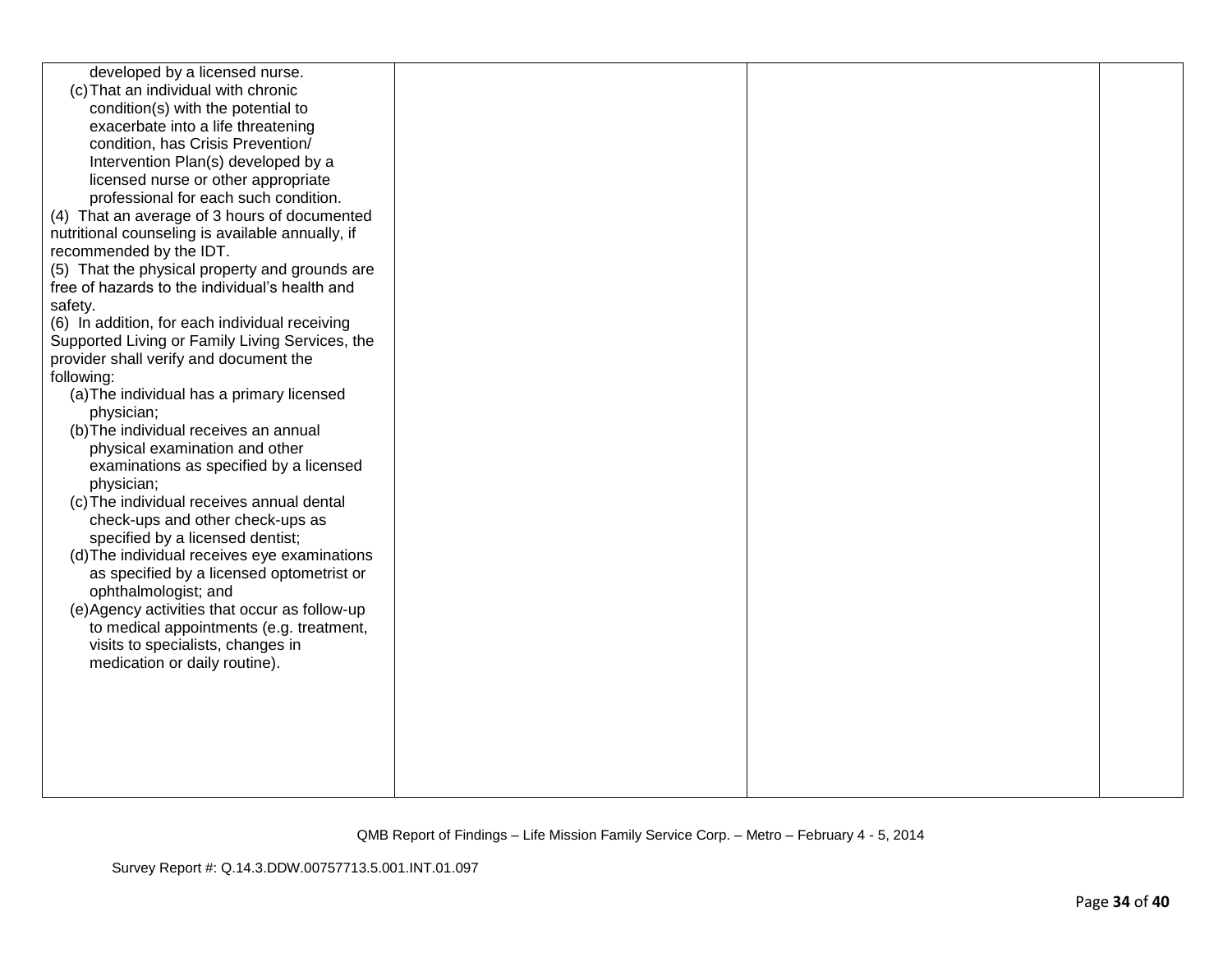| Tag # LS25 / 6L25                                                                               | <b>Condition of Participation Level</b>                                            |                                                     |  |
|-------------------------------------------------------------------------------------------------|------------------------------------------------------------------------------------|-----------------------------------------------------|--|
| <b>Residential Health and Safety (SL/FL)</b>                                                    | <b>Deficiency</b>                                                                  |                                                     |  |
| Developmental Disabilities (DD) Waiver Service                                                  | After an analysis of the evidence it has been                                      | Provider:                                           |  |
| Standards effective 11/1/2012 revised 4/23/2013                                                 | determined the following finding resulted in a                                     | State your Plan of Correction for the               |  |
| <b>CHAPTER 11 (FL) Living Supports - Family</b>                                                 | negative outcome and/or there is a significant                                     | deficiencies cited in this tag here: $\rightarrow$  |  |
| <b>Living Agency Requirements G. Residence</b>                                                  | potential for a negative outcome to occur.                                         |                                                     |  |
| <b>Requirements for Living Supports- Family</b><br>Living Services: 1. Family Living Services   |                                                                                    |                                                     |  |
| providers must assure that each individual's                                                    | Based on observation, the Agency did not                                           |                                                     |  |
| residence is maintained to be clean, safe and                                                   | ensure that each individual's residence met all                                    |                                                     |  |
| comfortable and accommodates the individuals'                                                   | requirements within the standard for 3 of 3                                        |                                                     |  |
| daily living, social and leisure activities. In addition                                        | Supported Living and Family Living residences.                                     |                                                     |  |
| the residence must:                                                                             |                                                                                    |                                                     |  |
|                                                                                                 | Review of the residential records and<br>observation of the residence revealed the |                                                     |  |
| a. Maintain basic utilities, i.e., gas, power, water                                            | following items were not found, not functioning,                                   |                                                     |  |
| and telephone;                                                                                  | not followed or incomplete:                                                        | <b>Provider:</b>                                    |  |
|                                                                                                 |                                                                                    | <b>Enter your ongoing Quality Assurance/Quality</b> |  |
| b. Provide environmental accommodations and                                                     | <b>Supported Living Requirements:</b>                                              | Improvement processes as it related to this tag     |  |
| assistive technology devices in the residence<br>including modifications to the bathroom (i.e., |                                                                                    | number here: $\rightarrow$                          |  |
| shower chairs, grab bars, walk in shower, raised                                                | • Ensure water temperature in home does not                                        |                                                     |  |
| toilets, etc.) based on the unique needs of the                                                 | exceed safe temperature $(110^{\circ}$ F) $(\#1, 2, 3)$                            |                                                     |  |
| individual in consultation with the IDT;                                                        |                                                                                    |                                                     |  |
|                                                                                                 | Note: During on-site visit (2/4/2014) at 1630,                                     |                                                     |  |
| c. Have a battery operated or electric smoke                                                    | surveyors tested water temperature, which was                                      |                                                     |  |
| detectors, carbon monoxide detectors, fire                                                      | recorded at 144.7 degrees. Surveyors address                                       |                                                     |  |
| extinguisher, or a sprinkler system;                                                            | situation with #48 and issue was resolved.                                         |                                                     |  |
| d. Have a general-purpose first aid kit;                                                        |                                                                                    |                                                     |  |
|                                                                                                 | Note: The following Individuals share a                                            |                                                     |  |
| e. Allow at a maximum of two (2) individuals to                                                 | residence:                                                                         |                                                     |  |
| share, with mutual consent, a bedroom and                                                       | $\triangleright$ #1, 2, 3                                                          |                                                     |  |
| each individual has the right to have his or her                                                |                                                                                    |                                                     |  |
| own bed;                                                                                        |                                                                                    |                                                     |  |
|                                                                                                 |                                                                                    |                                                     |  |
| f. Have accessible written documentation of                                                     |                                                                                    |                                                     |  |
| actual evacuation drills occurring at least three                                               |                                                                                    |                                                     |  |
| (3) times a year;                                                                               |                                                                                    |                                                     |  |
| g. Have accessible written procedures for the safe                                              |                                                                                    |                                                     |  |
| storage of all medications with dispensing                                                      |                                                                                    |                                                     |  |
| instructions for each individual that are                                                       |                                                                                    |                                                     |  |
| consistent with the Assisting with Medication                                                   |                                                                                    |                                                     |  |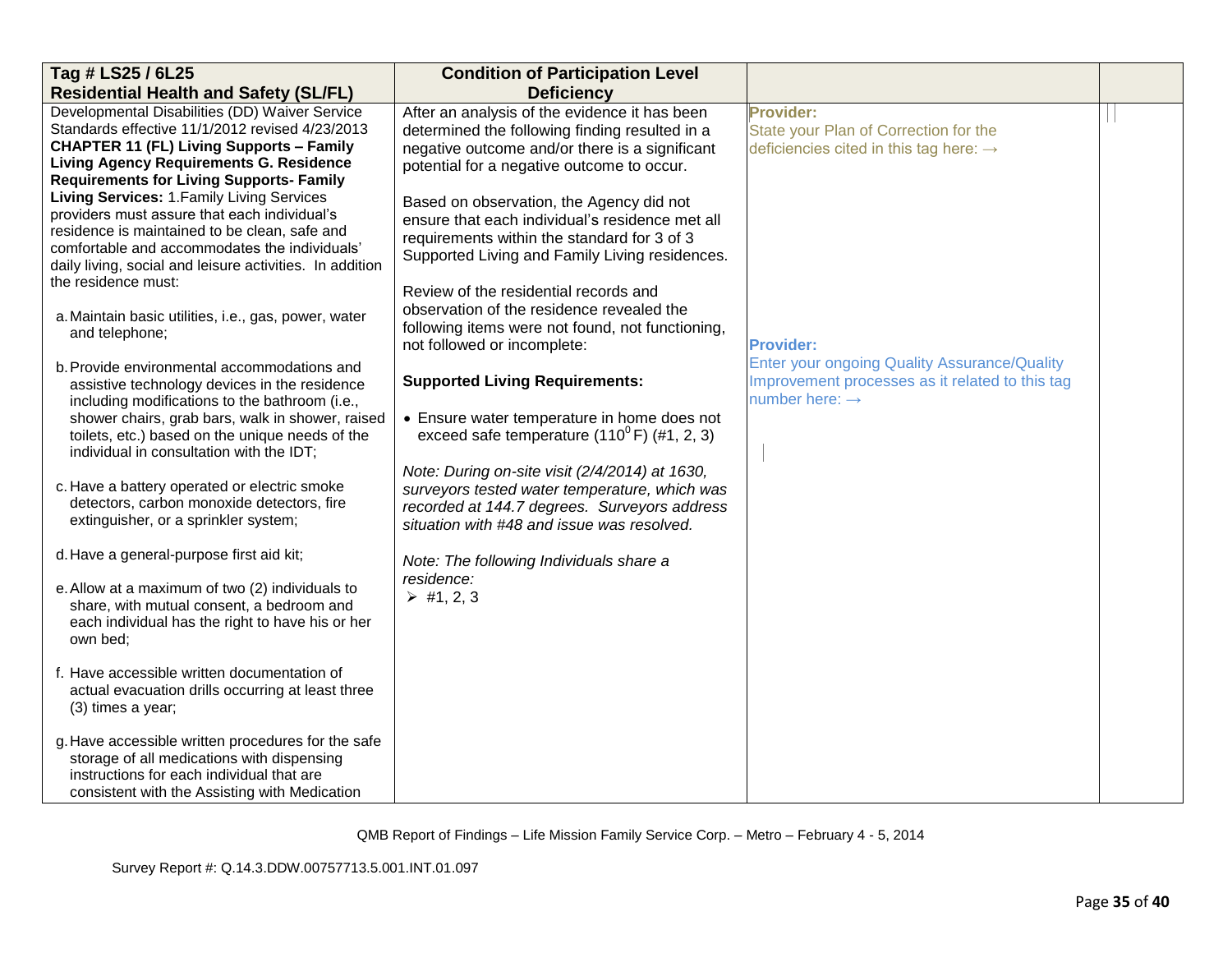| Delivery training or each individual's ISP; and                                                                                                                                                                                                                                                                                                                                                                                                   |  |  |
|---------------------------------------------------------------------------------------------------------------------------------------------------------------------------------------------------------------------------------------------------------------------------------------------------------------------------------------------------------------------------------------------------------------------------------------------------|--|--|
| h. Have accessible written procedures for<br>emergency placement and relocation of<br>individuals in the event of an emergency<br>evacuation that makes the residence unsuitable<br>for occupancy. The emergency evacuation<br>procedures must address, but are not limited to,<br>fire, chemical and/or hazardous waste spills,<br>and flooding.                                                                                                 |  |  |
| <b>CHAPTER 12 (SL) Living Supports -</b><br><b>Supported Living Agency Requirements G.</b><br><b>Residence Requirements for Living Supports-</b><br>Supported Living Services: 1. Supported Living<br>Provider Agencies must assure that each<br>individual's residence is maintained to be clean,<br>safe, and comfortable and accommodates the<br>individual's daily living, social, and leisure<br>activities. In addition the residence must: |  |  |
| a. Maintain basic utilities, i.e., gas, power, water,<br>and telephone;                                                                                                                                                                                                                                                                                                                                                                           |  |  |
| b. Provide environmental accommodations and<br>assistive technology devices in the residence<br>including modifications to the bathroom (i.e.,<br>shower chairs, grab bars, walk in shower, raised<br>toilets, etc.) based on the unique needs of the<br>individual in consultation with the IDT;                                                                                                                                                 |  |  |
| c. Ensure water temperature in home does not<br>exceed safe temperature $(110^{\circ} \text{F})$ ;                                                                                                                                                                                                                                                                                                                                                |  |  |
| d. Have a battery operated or electric smoke<br>detectors and carbon monoxide detectors, fire<br>extinguisher, or a sprinkler system;                                                                                                                                                                                                                                                                                                             |  |  |
| e. Have a general-purpose First Aid kit;                                                                                                                                                                                                                                                                                                                                                                                                          |  |  |
| f. Allow at a maximum of two (2) individuals to<br>share, with mutual consent, a bedroom and<br>each individual has the right to have his or her                                                                                                                                                                                                                                                                                                  |  |  |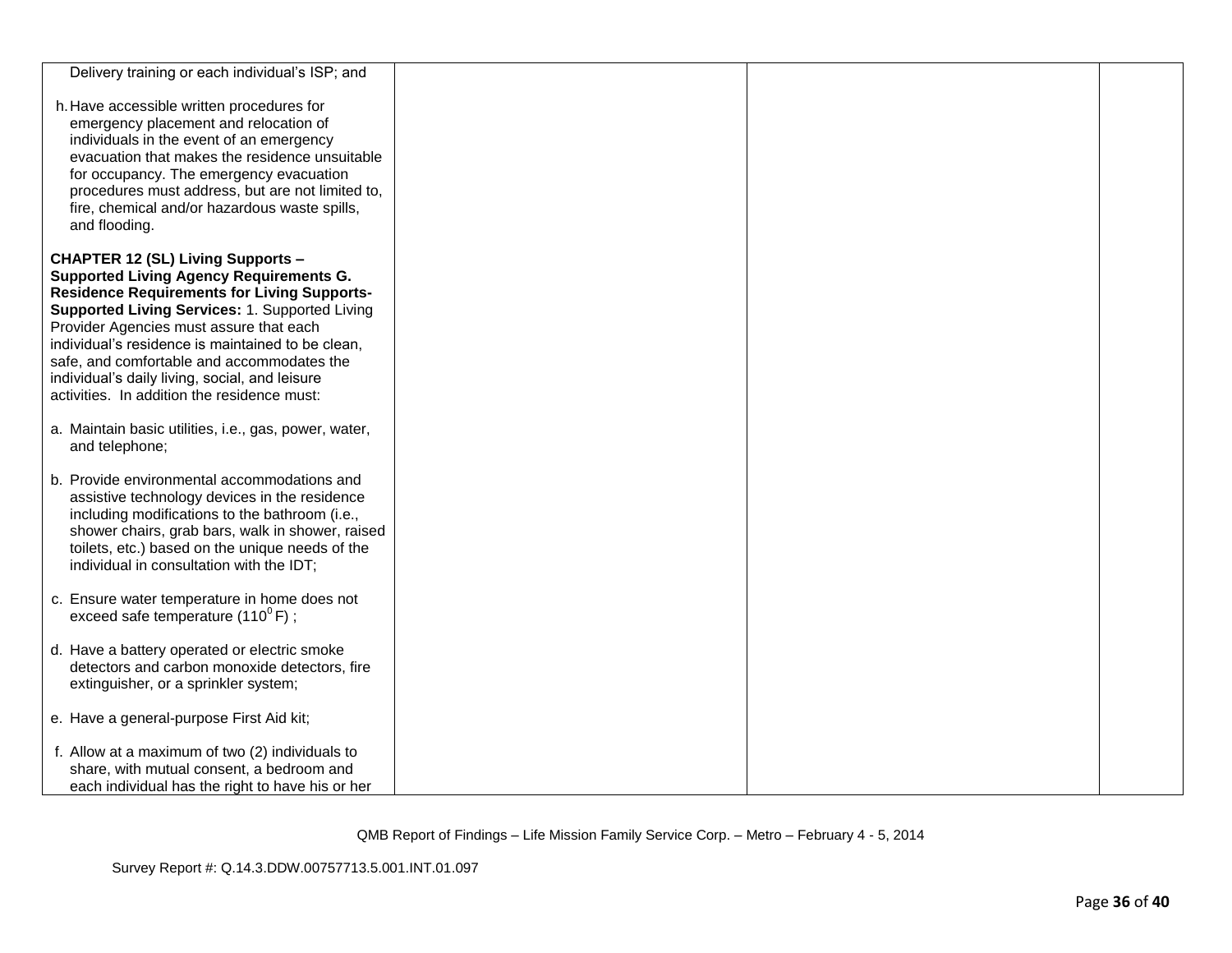| own bed;                                                                                                                                                                                                                                                                                                                                          |  |  |
|---------------------------------------------------------------------------------------------------------------------------------------------------------------------------------------------------------------------------------------------------------------------------------------------------------------------------------------------------|--|--|
| g. Have accessible written documentation of<br>actual evacuation drills occurring at least three<br>(3) times a year. For Supported Living<br>evacuation drills must occur at least once a year<br>during each shift;                                                                                                                             |  |  |
| h. Have accessible written procedures for the safe<br>storage of all medications with dispensing<br>instructions for each individual that are<br>consistent with the Assisting with Medication<br>Delivery training or each individual's ISP; and                                                                                                 |  |  |
| i. Have accessible written procedures for<br>emergency placement and relocation of<br>individuals in the event of an emergency<br>evacuation that makes the residence unsuitable<br>for occupancy. The emergency evacuation<br>procedures must address, but are not limited to,<br>fire, chemical and/or hazardous waste spills,<br>and flooding. |  |  |
| <b>CHAPTER 13 (IMLS) 2. Service Requirements</b>                                                                                                                                                                                                                                                                                                  |  |  |
| R. Staff Qualifications: 3. Supervisor                                                                                                                                                                                                                                                                                                            |  |  |
| <b>Qualifications And Requirements:</b>                                                                                                                                                                                                                                                                                                           |  |  |
| S Each residence shall include operable safety                                                                                                                                                                                                                                                                                                    |  |  |
| equipment, including but not limited to, an                                                                                                                                                                                                                                                                                                       |  |  |
| operable smoke detector or sprinkler system, a<br>carbon monoxide detector if any natural gas                                                                                                                                                                                                                                                     |  |  |
| appliance or heating is used, fire extinguisher,                                                                                                                                                                                                                                                                                                  |  |  |
| general purpose first aid kit, written procedures                                                                                                                                                                                                                                                                                                 |  |  |
| for emergency evacuation due to fire or other                                                                                                                                                                                                                                                                                                     |  |  |
| emergency and documentation of evacuation                                                                                                                                                                                                                                                                                                         |  |  |
| drills occurring at least annually during each                                                                                                                                                                                                                                                                                                    |  |  |
| shift, phone number for poison control within<br>line of site of the telephone, basic utilities,                                                                                                                                                                                                                                                  |  |  |
| general household appliances, kitchen and                                                                                                                                                                                                                                                                                                         |  |  |
| dining utensils, adequate food and drink for                                                                                                                                                                                                                                                                                                      |  |  |
| three meals per day, proper food storage, and                                                                                                                                                                                                                                                                                                     |  |  |
| cleaning supplies.                                                                                                                                                                                                                                                                                                                                |  |  |
| T Each residence shall have a blood borne                                                                                                                                                                                                                                                                                                         |  |  |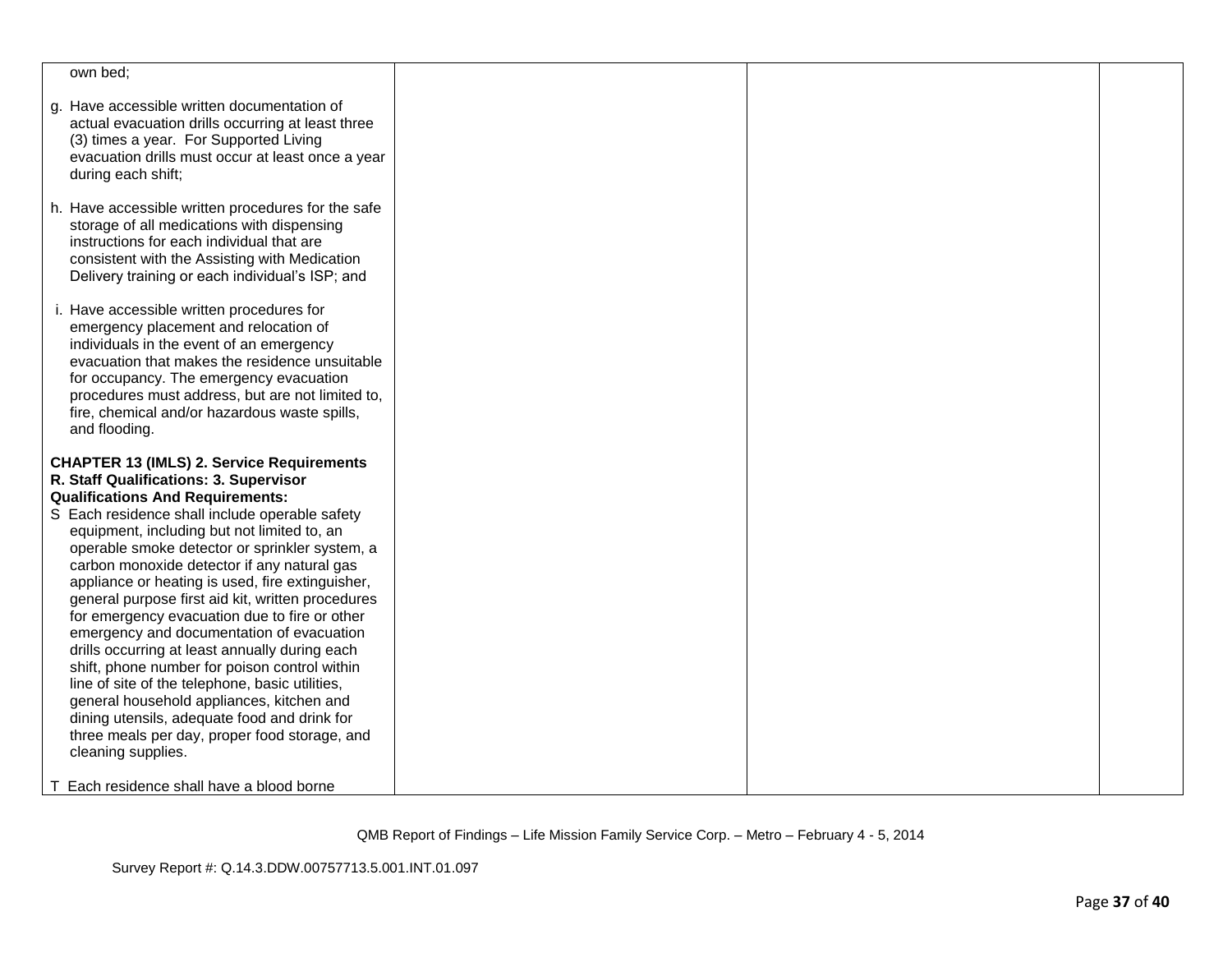| pathogens kit as applicable to the residents'       |  |  |
|-----------------------------------------------------|--|--|
| health status, personal protection equipment,       |  |  |
| and any ordered or required medical supplies        |  |  |
| shall also be available in the home.                |  |  |
|                                                     |  |  |
| U If not medically contraindicated, and with mutual |  |  |
| consent, up to two (2) individuals may share a      |  |  |
| single bedroom. Each individual shall have          |  |  |
| their own bed. All bedrooms shall have doors        |  |  |
|                                                     |  |  |
| that may be closed for privacy. Individuals have    |  |  |
| the right to decorate their bedroom in a style of   |  |  |
| their choosing consistent with safe and sanitary    |  |  |
| living conditions.                                  |  |  |
|                                                     |  |  |
| V For residences with more than two (2) residents,  |  |  |
| there shall be at least two (2) bathrooms.          |  |  |
| Toilets, tubs/showers used by the individuals       |  |  |
| shall provide for privacy and be designed or        |  |  |
| adapted for the safe provision of personal care.    |  |  |
| Water temperature shall be maintained at a safe     |  |  |
| level to prevent injury and ensure comfort and      |  |  |
| shall not exceed one hundred ten (110)              |  |  |
| degrees.                                            |  |  |
|                                                     |  |  |
| Developmental Disabilities (DD) Waiver Service      |  |  |
| Standards effective 4/1/2007                        |  |  |
| <b>CHAPTER 6. VIII. COMMUNITY LIVING</b>            |  |  |
| <b>SERVICE PROVIDER AGENCY</b>                      |  |  |
| <b>REQUIREMENTS</b>                                 |  |  |
| L. Residence Requirements for Family Living         |  |  |
| <b>Services and Supported Living Services</b>       |  |  |
|                                                     |  |  |
|                                                     |  |  |
|                                                     |  |  |
|                                                     |  |  |
|                                                     |  |  |
|                                                     |  |  |
|                                                     |  |  |
|                                                     |  |  |
|                                                     |  |  |
|                                                     |  |  |
|                                                     |  |  |
|                                                     |  |  |
|                                                     |  |  |
|                                                     |  |  |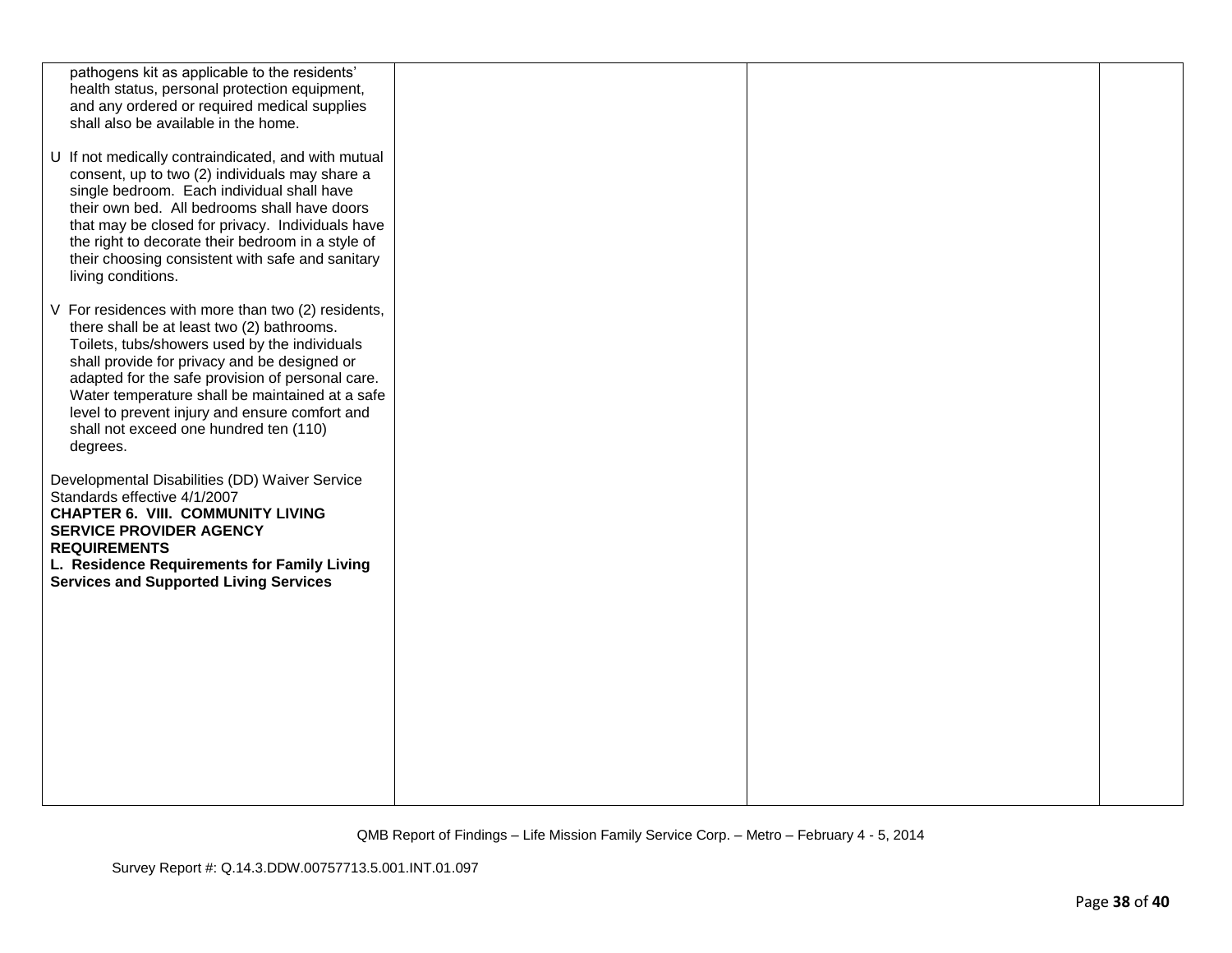# **TAG #1A12**

**All Services Reimbursement (No Deficiencies Found)**

Developmental Disabilities (DD) Waiver Service Standards effective 4/1/2007 **Chapter 1. III. PROVIDER AGENCY DOCUMENTATION OF SERVICE DELIVERY AND LOCATION**

**B. Billable Units:** The documentation of the billable time spent with an individual shall be kept on the written or electronic record that is prepared prior to a request for reimbursement from the HSD. For each unit billed, the record shall contain the following:

(1) Date, start and end time of each service encounter or other billable service interval;

(2) A description of what occurred during the encounter or service interval; and

(3) The signature or authenticated name of staff providing the service.

Billing for Community Living (Supported Living) services was reviewed for 3 of 3 individuals. *Progress notes and billing records supported billing activities for the months of October, November and December 2013.*